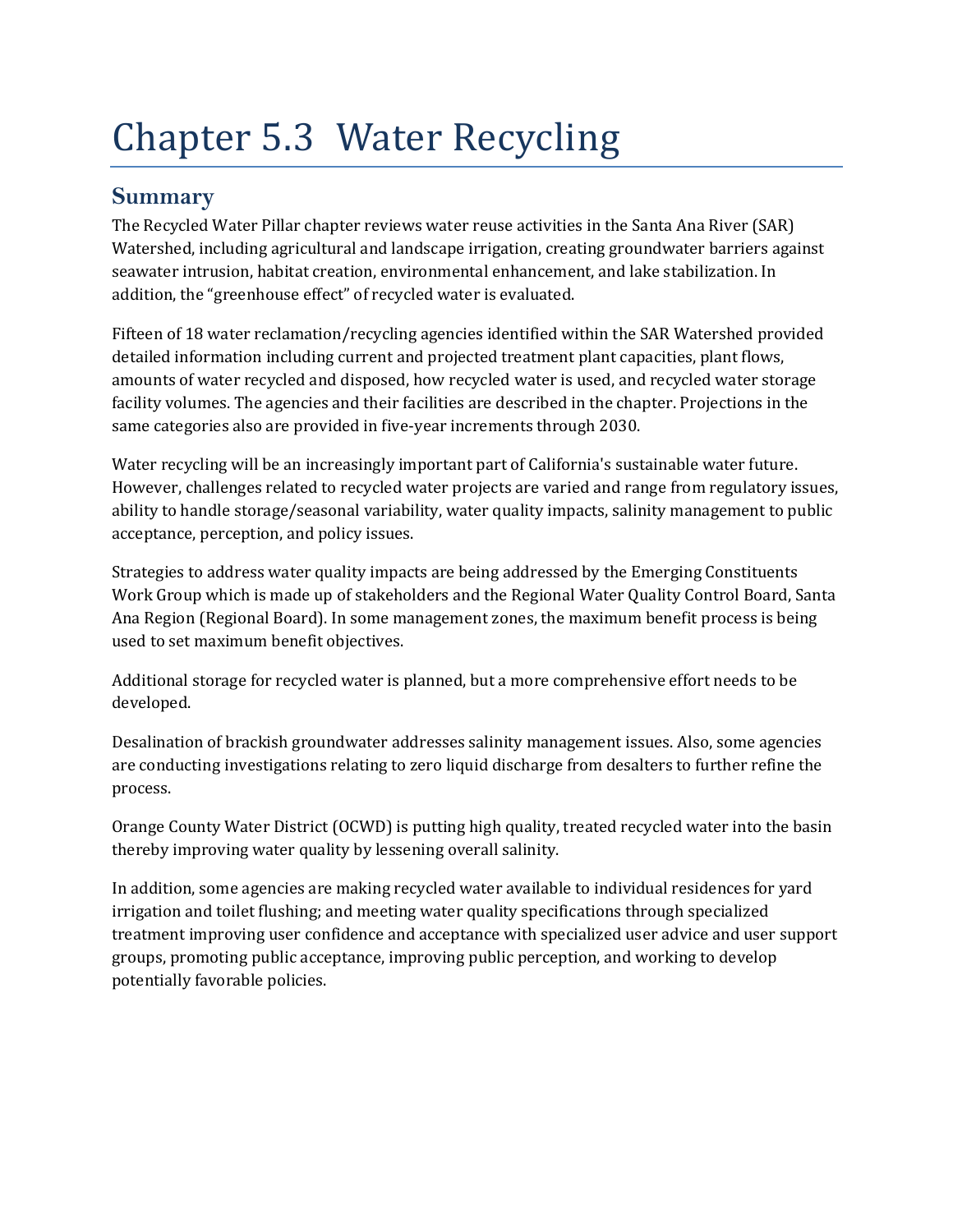# **Introduction**

Water recycling, also known as water reclamation or water reuse, is a reliable, economically feasible, and environmentally sensitive means to preserve the State's potable water resources, assist with drought mitigation, and reduce the demand on potable water supplies.

Statewide, over 525,000 acre‐feet (AF) of wastewater is recycled each year according to the California Department of Water Resources. Currently, recycled water is used to: 1) irrigate crops, landscaped areas, golf courses, and freeway medians; 2) replenish groundwater basins; 3) flush toilets and urinals; and 4) act as a barrier to sea water intrusion into freshwater groundwater basins. In addition, it also is increasingly used by industry in cooling processes, in new home and other construction, and for other purposes. In the future, the level of recycling will increase to help meet the needs of the State's burgeoning population.

The SAR Watershed is dependent on imported water sources due to a variety of factors including the geographic location of the region, limited local water supplies, a growing population, and the prospect of future sustained drought years. In addition, the area is now faced with reductions in the amount of imported water supplies it can obtain from both the Colorado River and the State Water Project. The long‐term transfer of Arizona's and New Mexico's allocations of Colorado River water to southern California have been eliminated to meet increased demands for water in Arizona and Nevada, which are now requiring their full share of water. Southern California's allocation of State Water Project water has been reduced to meet environmental needs in the San Francisco

Bay/Sacramento‐San Joaquin Delta and its tributaries. This reduction in imported supplies, along with population growth in the region, make identifying new water sources as well as reducing water use through water conservation measures, imperative for the region.

Currently, agencies within the Watershed have the capacity to treat nearly 800,000 acre‐feet per year (AFY). Current plant flows total nearly 550,000 AFY and approximately 101,500 AFY of recycled water is used to meet



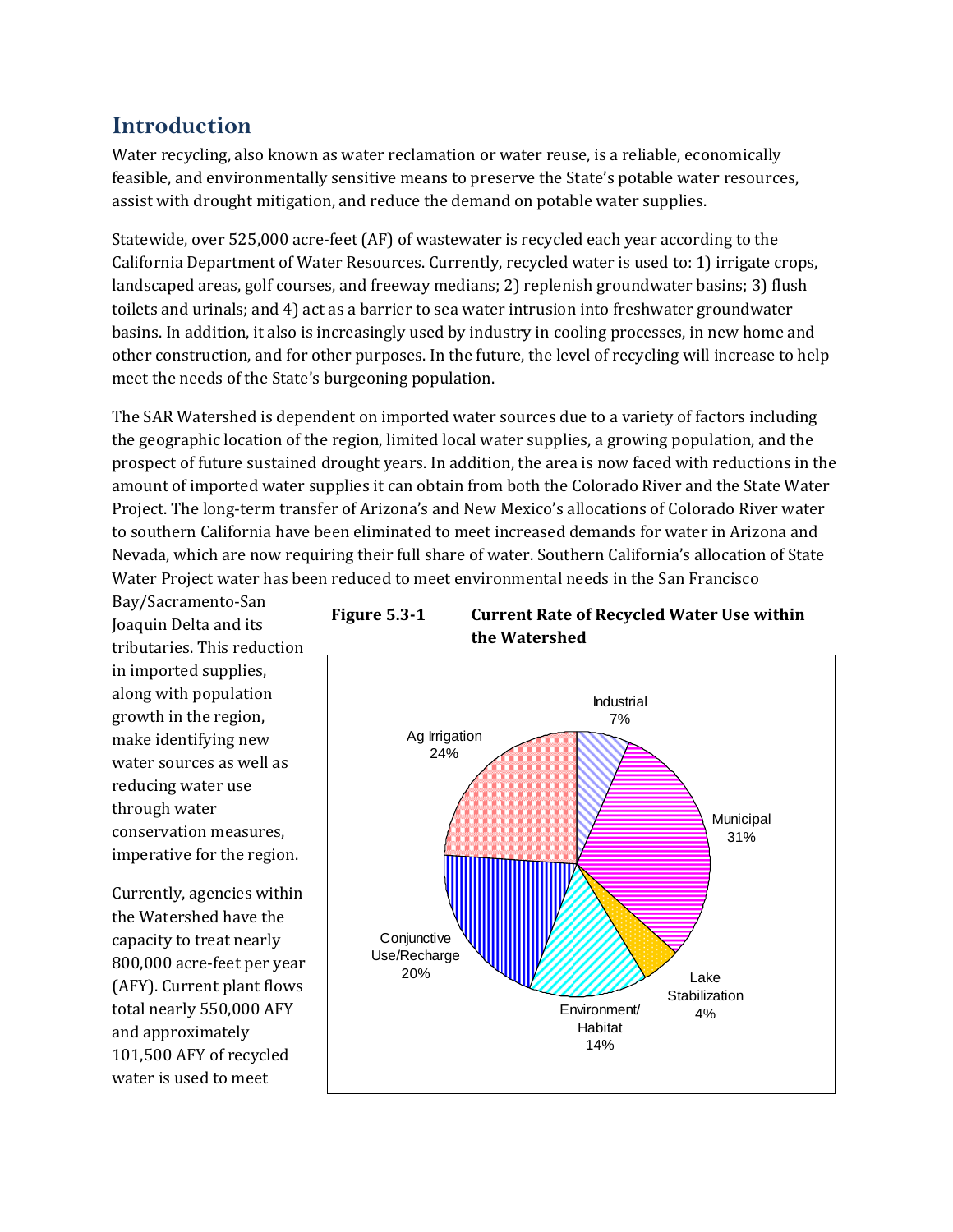water needs such as industrial and municipal uses, habitat creation and environmental enhancement, conjunctive use and groundwater recharge, landscape and agricultural irrigation, and conjunctive use/recharge within the SAR Watershed. The 101,500 AFY figure does not include recycled water discharged to the SAR that is subsequently captured and recharged. **Figure 5.31** depicts the current fate of recycled water use within the Watershed.

As urban and suburban growth and development in the Watershed continue, an





increasing amount of recycled water will be available while the traditional demand by agricultural customers will decrease. This creates a challenge to establish a growing recycled water market for commercial, industrial, and institutional customers as well as developing innovative and creative markets elsewhere.

Current projections for 2030 indicate wastewater treatment plant flows of more than 750,000 AFY with more than 467,000 AFY of those flows recycled. **Figure 5.32** depicts the estimated distribution of the 467,000 AF in 2030.

Recycled water supplies are fairly constant year round, but demands are seasonal in many areas; therefore, storage plays an important role in recycled water management. Currently, agencies within the Watershed maintain more than 58,000 AF of storage capacity in ponds, reservoirs, and other impoundments. More storage is planned for the future.

Recycled water plays an important role in each of the other One Water One Watershed Pillars and is interlinked with them. It is an important element in increasing water supply reliability while also addressing other Pillars' issues. Recycled water has been successfully shown to be an ideal water source for environmental enhancement and habitat creation. Adding disadvantaged communities to sewer systems not only improves groundwater quality, it also increases the amount of recycled water available as a resource that can be used in lieu of potable water in many situations.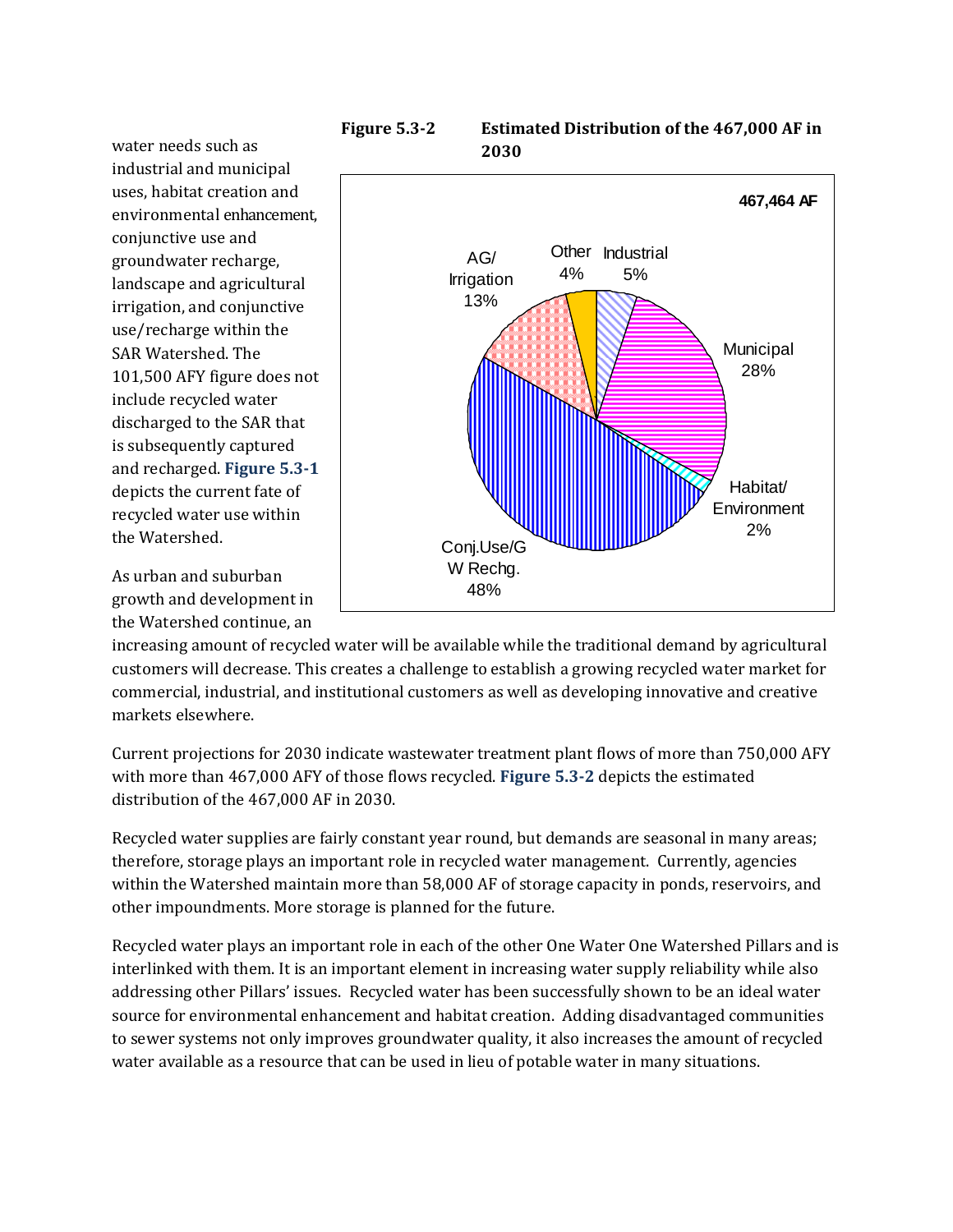The *Collaboration and Integration with Other Pillars* section contains a table outlining linkages between the Recycled Water Pillar and the other Pillars.

Today, recycled water is more important than ever and is a critical element in water resources management. Water recycling is one of many effective ways to conserve potable water. Water recycling involves the use of water that normally would be discharged as treated wastewater to inland or coastal bodies of water. Wastewater was once a liability, something to be disposed of or thrown away. Today it is an asset, every gallon of water that can be reused at least once means that one more gallon can remain underground or need not be imported from northern California or the Colorado River. Promoting the use of reclaimed or recycled water, providing for the conservation and reuse of all water resources, and utilizing reclaimed or other non‐potable water for any approved purpose to the maximum extent possible under the laws of the State of California makes sense. It makes sense to reclaim and recycle what was once "wastewater" by turning it into an asset that extends the potable water supply, generates revenue, and provides irrigation water for arid and semi‐arid water‐scarce areas. This liability is now an asset to be maximized and wisely utilized wherever and whenever possible.

# **Current Conditions**

Recycled water has been used in the Watershed for many years to supplement local and imported potable supplies. Water reclamation involves treating wastewater to State standards and safe for State-approved non-potable applications. Approximately 101,500 AFY of recycled water currently is being used to meet water needs such as municipal (31%), agricultural irrigation (24%), groundwater recharge (20%), habitat and environmental (14%), industrial (7%), and lake stabilization (4%) applications within the SAR Watershed (see **Figure 5.31**).

The above percentages do not include the treated wastewater discharged into the SAR in San Bernardino and Riverside Counties that is subsequently put to use by OCWD. Except during periods of high storm flow, OCWD currently recharges all the flow in the SAR using surface recharge basins in Anaheim and Orange. The Orange County Judgment imposes a physical solution that requires parties above Riverside Narrows to deliver a minimum quantity (12,420 AF) and quality of water downstream. The cumulative requirement is 42,000 AFY at Prado Dam. However, since upstream recycling is just becoming economical in the upper and middle watershed, OCWD has received considerably more than this minimum flow for many years. From 1997 to 2007, the amount of SAR baseflow (SAR flows excluding baseflow and non‐tributary flows) recharged in Orange County averaged 150,000 AFY. Including these figures in the above percentages would result in groundwater recharge being the major use of recycled water. Over time, much of the treated wastewater that is currently flowing in the SAR will be recycled upstream, thereby reducing the treated wastewater flow in the river. When this occurs, OCWD will replace these "lost" flows by recycling more of the wastewater that flows into the ocean, importing more water, desalting the ocean, or some other new source of supply.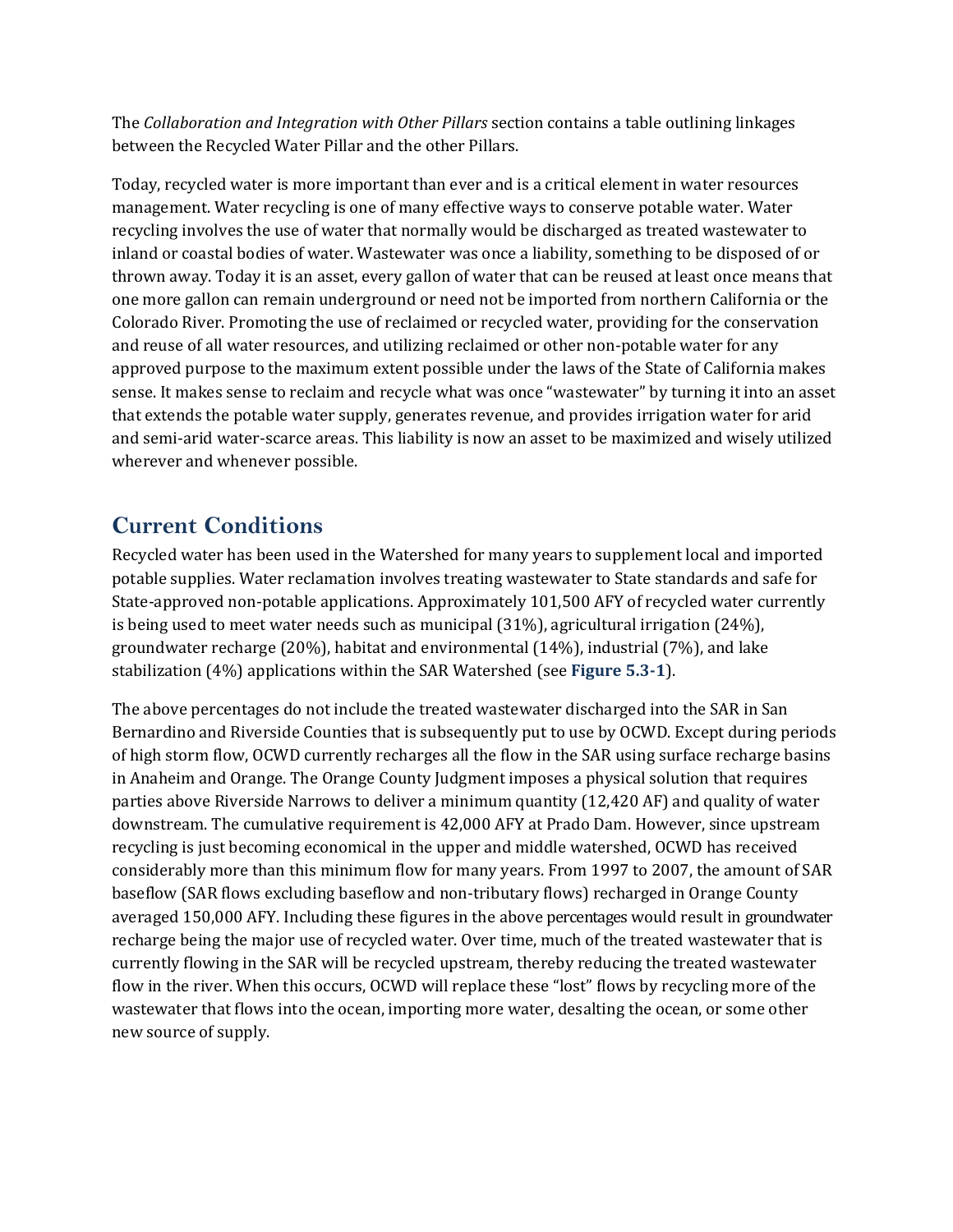In the past decade, a number of varied and large recycling projects have been completed or initiated. Irvine Ranch Water District's (IRWD) innovative dual‐plumbed water system, which supplies recycled water to commercial buildings for use in flushing toilets and urinals, pioneered such use. Today, over 40 such commercial buildings using disinfected tertiary recycled water exist. Elsinore Valley Municipal Water District (EVMWD) uses recycled water to help replenish and enhance Lake Elsinore, a natural recreational lake long‐plagued with severe seasonal evaporation losses. The focus of the program is to stabilize lake levels, improve water quality, and enhance Lake Elsinore as a regional aesthetic and recreational resource.

Orange County Sanitation District (OCSD) and OCWD developed a major Groundwater Replenishment System (GWRS) to treat wastewater usually discharged to the ocean using microfiltration, reverse osmosis, and ultraviolet disinfection. This purified water is equivalent to or better than the quality of drinking water and meets all State and Federal drinking water standards. The water is pumped to spreading ponds near the SAR for percolation into the groundwater basin, with some injected along the coast as a barrier to seawater intrusion. In addition, OCWD has a long history of success with its well-known Water Factory 21, a major program in which municipal wastewater was treated and injected into the groundwater basin to prevent seawater intrusion and protect and replenish local groundwater supplies.

The Inland Empire Utilities Agency (IEUA) is expanding water reuse within its service area through rapid implementation of a distribution network that will provide recycled water for direct non‐ potable use and groundwater replenishment. In 2005, IEUA and the Chino Basin Watermaster received the necessary permits to begin Phase 1 of their recycled water groundwater replenishment program. Phase 2, which more than doubles the capacity of the replenishment program, was permitted in June 2007. IEUA also has embarked on a massive effort to increase direct deliveries of recycled water to municipal and industrial customers, including power plants, golf courses, and agriculture.

The San Bernardino Valley Municipal Water District (Valley District) currently is working with other agencies within its service area to recycle more of the treated wastewater that currently flows into the SAR. Without recycling its wastewater, the Valley District service area will not have enough water resources to meet future demands. The City of San Bernardino Municipal Water Department (SBMWD) is investigating enhanced tertiary treatment methods at its secondary water reclamation plant. This enhanced treatment will allow the SBMWD to use this recycled water for groundwater recharge and direct delivery in the Upper SAR Basin. Numerous other water agencies have been proactive in water recycling efforts and/or projects; they are described in the *Facilities* section below.

Recycled water currently represents the fourth largest water supply source to the SAR Watershed, accounting for approximately four percent of total water demands. Including OCWD's recharge of SAR flows, the percentage of water demands met by water recycling or indirect recycling is approximately 14 percent. This figure includes only direct use applications such as landscape and agricultural irrigation as well as commercial and industrial uses. As infrastructure is developed, recycled water is projected to surpass surface water to become the third largest supply source for the Watershed.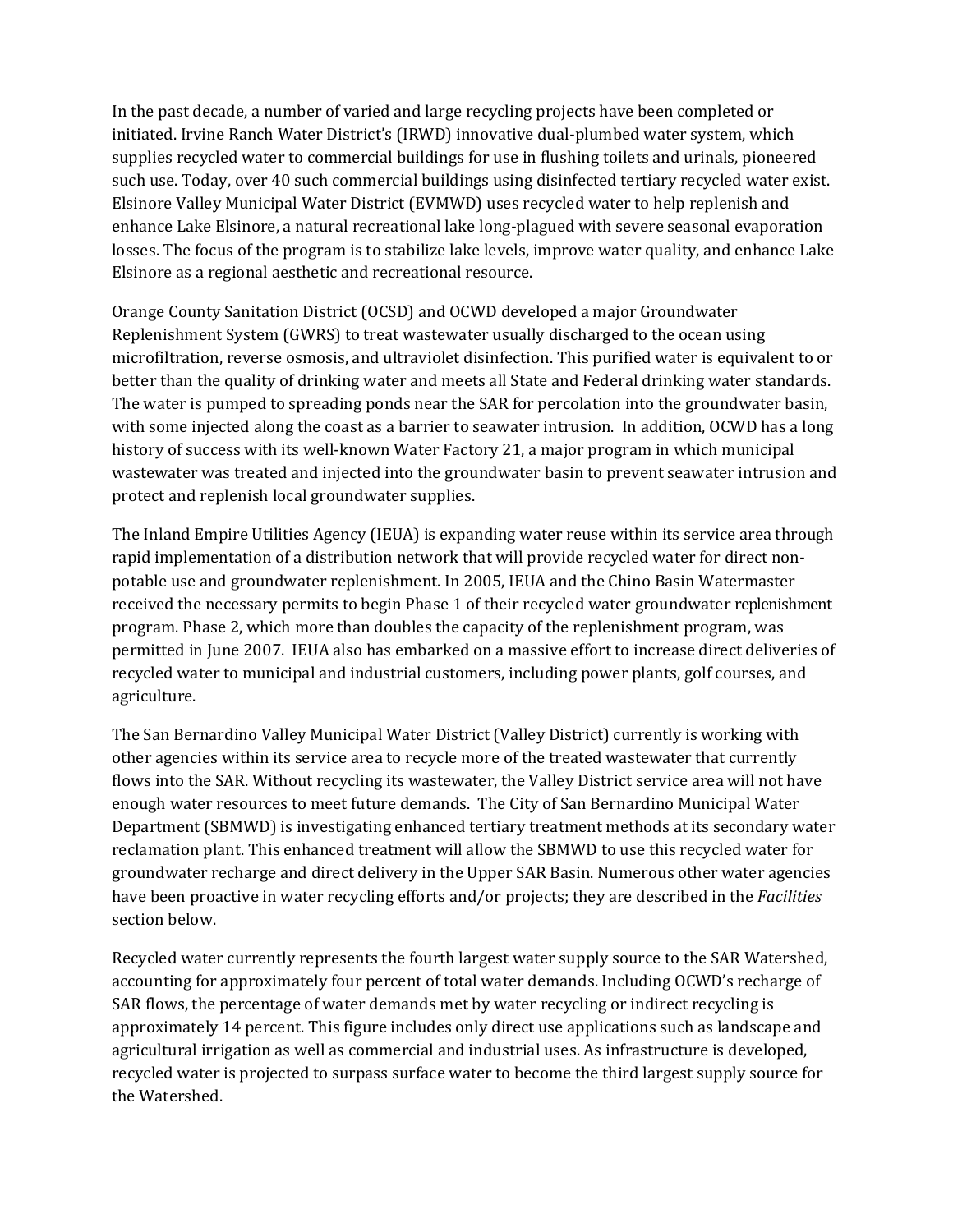# **Facilities**

The agencies in the SAR Watershed engaged in wastewater treatment and/or water recycling, listed alphabetically, are discussed below.

## *Big Bear Area Regional Wastewater Agency (BBARWA)*

In July 1973, individual subsurface sewage disposal systems (septic tank leach field systems) were found by the Regional Board to be no longer adequate to serve the growing needs of the Big Bear Valley.

The State Water Resources Control Board (SWRCB) and the California Department of Public Health (CDPH), along with the City of Big Bear Lake, Big Bear City Community Services District (BBCCSD), and the County of San Bernardino, determined that consolidating the region's wastewater treatment facilities would be the best approach to protecting the valley's abundant natural resources and handling wastewater treatment and disposal. BBARWA was formed to decide how this process would be achieved and to take advantage of Federal Clean Water Act funds. The regional wastewater treatment plant owned and operated by BBARWA began operation in March 1974. The treatment plant is located within 93.5 acres, adjacent to Baldwin Lake. It provides wastewater conveyance, treatment, and disposal for the residents of the Big Bear Valley.

The service area for BBARWA includes the entire Big Bear Valley (79,000 acres) and is served by three separate collection systems: the City of Big Bear Lake, representing approximately 47% of the total flow; BBCCSD, representing approximately 48% of the total flow; and the County of San Bernardino Service Area 53B, representing approximately 5% of the total. Each underlying agency maintains and operates its own wastewater collection system, and delivers wastewater to the BBARWA's interceptor system for transport to the regional plant.

## *City of Beaumont and BeaumontCherry Valley Water District (BCVWD)*

Beaumont's wastewater treatment plant serves an area entirely within the service area of the BCVWD, but the City of Beaumont is responsible for the collection and treatment of wastewater. BCVWD and the City of Beaumont coordinate on recycled water projects for reuse of treated wastewater. The City of Beaumont presently is making modifications and enhancements to the plant to increase plant capacity. It is planned that the community of Cherry Valley will be sewered to the City of Beaumont's treatment plant through BCVWD's latent wastewater power. The City of Beaumont previously expanded and upgraded its treatment plant to a full reclamation facility. This was in response to a Regional Board request to upgrade the level of treatment to allow continued discharge to Cooper's Creek, a tributary to San Timoteo Creek. In lieu of discharging effluent to the creek, the City of Beaumont and BCVWD, through a two party cooperative agreement, agreed to implement a water recycling project, since the effluent limits for discharge to the creek currently are equivalent to that required for water recycling. The City of Beaumont will operate the treatment facility and deliver treated water to BCVWD for recycling.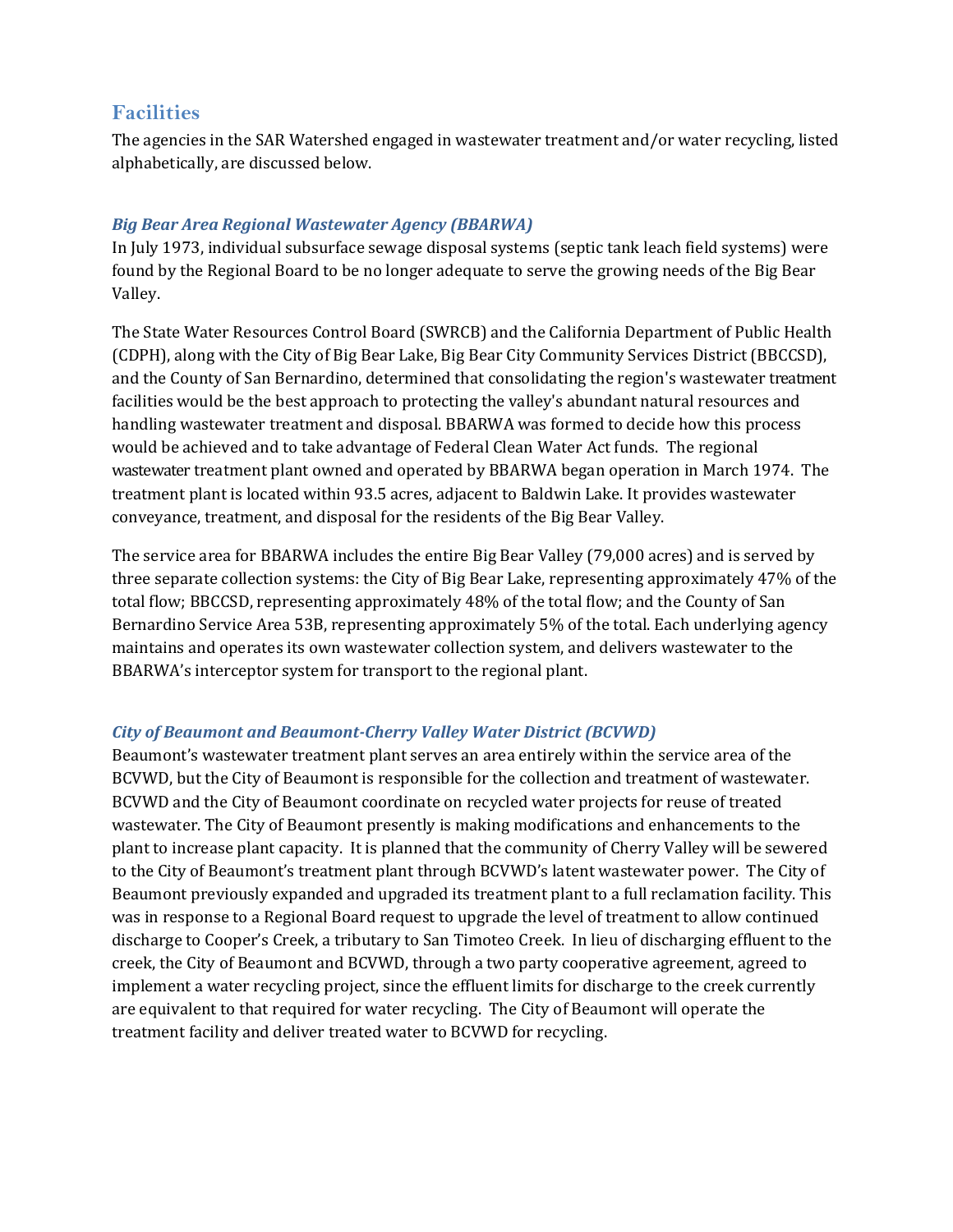## *City of Colton Public Works Department*

An abundant local water supply is one of Colton's greatest assets. The City of Colton sits on one of the largest potable aquifers in the State of California; therefore, 100% of the City of Colton's water comes from deep water wells.

The Colton Water Reclamation Facility provides both primary and secondary treatment. The reclaimed water is then sent to the Rapid Infiltration and Extraction (RIX) Facility in San Bernardino (See below under City of San Bernardino). All of the City of Colton's flows are sent to RIX Facility for treatment, except when the river allows a 20:1 dilution for their secondary treated waters. No recycled water is sold by the City of Colton for use by customers.

## *City of Corona*

The City of Corona owns and operates wastewater treatment plants with a combined treatment capacity of 15 million gallons per day (MGD). The original plant was constructed in 1968, and since then, two new treatment plants have been added with several million dollars in upgrades and modifications to meet growth and new regulatory requirements. The City of Corona is now reclaiming wastewater for irrigation of City parks, local golf courses, and landscape maintenance districts. Treated effluent not reclaimed is discharged to Temescal Creek or sent to percolation ponds for groundwater recharge.

The City of Corona has developed water recycling system supplies that will meet its projected growth to 2030. It already has constructed \$44,000,000 worth of pumping and distribution facilities. The recycling system will provide non‐potable service throughout a major portion of the City of Corona. The remaining portion of the construction program will provide greater flexibility in the distribution of recycled water and the ability to use an existing debris basin for groundwater recharge.

Wastewater Treatment Plant #1, consisting of Wastewater Treatment Plants #1A and #1B, and Wastewater Treatment Plant #3 are currently in operation. Wastewater Treatment Plant #1A discharges to local percolation ponds, and Wastewater Treatment Plant #1B discharges to the SAR and the recycled water distribution system.

## *City of Norco*

The City of Norco's Sewer Maintenance Division provides for the continued maintenance and operation of the City of Norco's sanitary sewer system as well as for the annual cost of effluent treatment. This division has the primary responsibility of providing scheduled routine maintenance of the sanitary sewer system, operation and maintenance of the ten lift stations as well as providing for emergency maintenance repair response.

The City of Norco's Recycled Water Piping Project resulted in the installation of over seven miles of pipeline, a small reservoir, and pump station to create a new recycled water distribution system to deliver up to 895 AFY of recycled water.

The City of Norco does not operate a treatment plant; they are served by the Western Riverside County Wastewater Authority.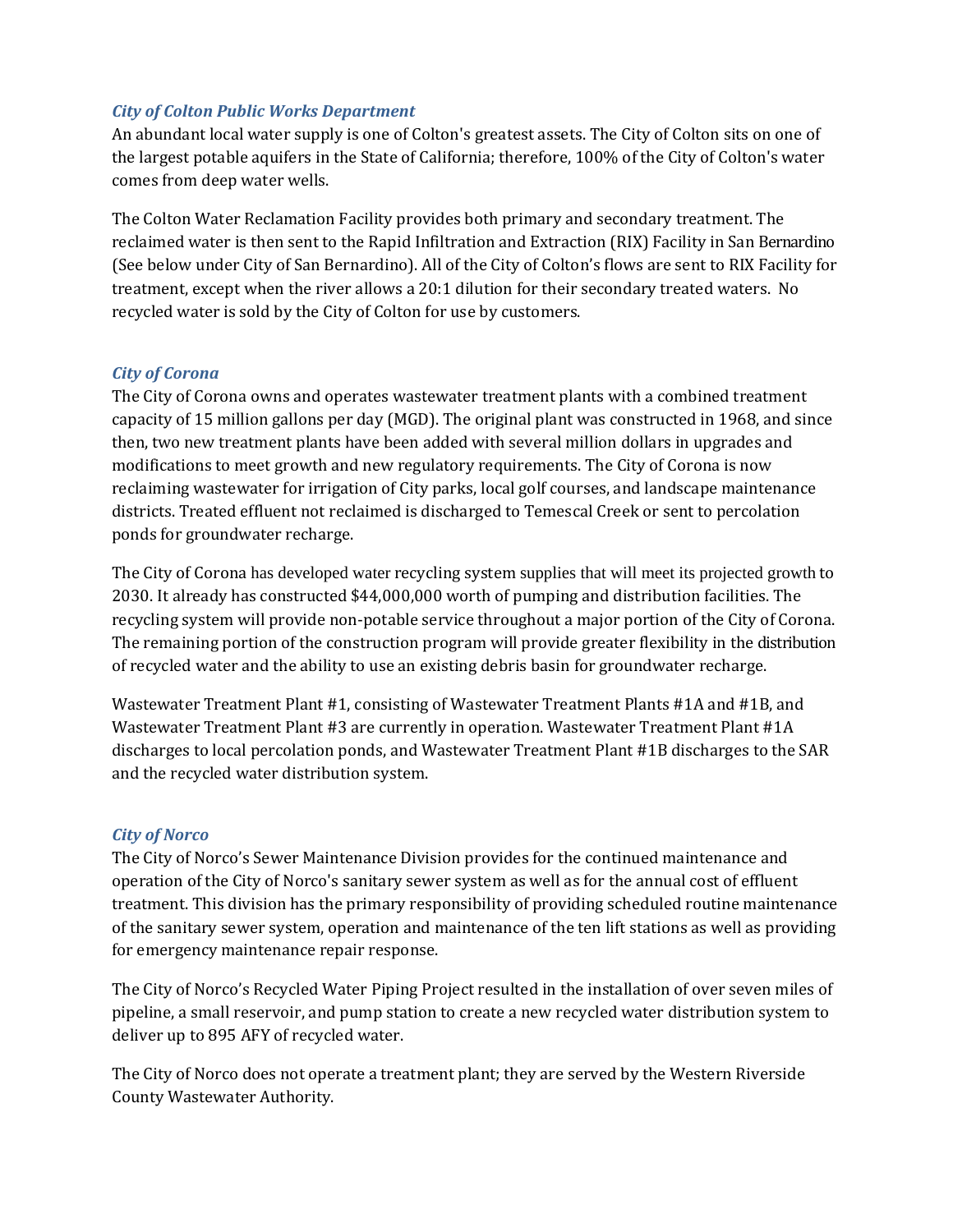## *City of Redlands*

Originally built in the early 1960's, the City of Redlands' Wastewater Treatment Facility operated for decades as a secondary treatment facility, percolating effluent into the groundwater basin. In 2000, a more stringent discharge requirement for total inorganic nitrogen (TIN) and the opportunity to offset potable water use spurred the City of Redlands to upgrade the plant to provide tertiary treatment. They negotiated with a local power generator to provide high quality recycled water that the power company would purchase for use as cooling water. After studying alternatives, the City of Redlands decided on an upgrade that resourcefully combines the solids separations process of submerged membranes with the biological nitrification/de-nitrification process to supply high quality recycled water, while using less expensive traditional secondary treatment technology to treat a portion of the flow for percolation.

To meet basin plan requirements, the upgraded facility removes nitrogen from 9.5 MGD of wastewater to a level of less than 10 mg/L of TIN. The membrane bioreactor (MBR) train treats up to six MGD of the total flow to meet or exceed Title 22 requirements for low‐turbidity, disinfected effluent. The plant's conventional train can treat the remaining 3.5 MGD to a lower quality for percolation in existing ponds.

In 2004, the plant began producing high quality tertiary effluent as the largest MBR facility in the United States.

The new recycled water treatment facility allows the City of Redlands to recover some of the costs of treatment through the sale of effluent and provides the area with a new source of water, leaving the local groundwater and imported water supplies for domestic use.

#### *City of Rialto*

Serving the City of Rialto, the Rialto Wastewater Treatment Plant handles waste from a community of approximately 75,000 people – treating approximately two billion gallons of wastewater per year. The City of Rialto maintains over 150 miles of sewer mains. The new treatment plant is expected to be fully operational at the start of the new fiscal year. The plant soon will be powered by used kitchen grease, waste sludge, and a hydrogen fuel cell, making it the nation's first system to power a hydrogen fuel cell using methane gas from decomposing greases and sewage wastes.

## *City of Riverside*

The Regional Water Quality Control Plant (RWQCP) is located on a 121-acre site in Riverside, south of the SAR. It consists of two secondary treatment plants, one tertiary treatment plant, and sludge handling facilities that treat wastewater from Riverside and three community service districts: Edgemont, Jurupa, and Rubidoux.

Effluent from Riverside's RWQCP is discharged through the Hidden Valley Wetlands Enhancement Project for nutrient removal and environmental enhancement at an average rate of 11,500 AFY. This water enters the SAR downstream of the wetlands with minimal loss to evaporation or transpiration.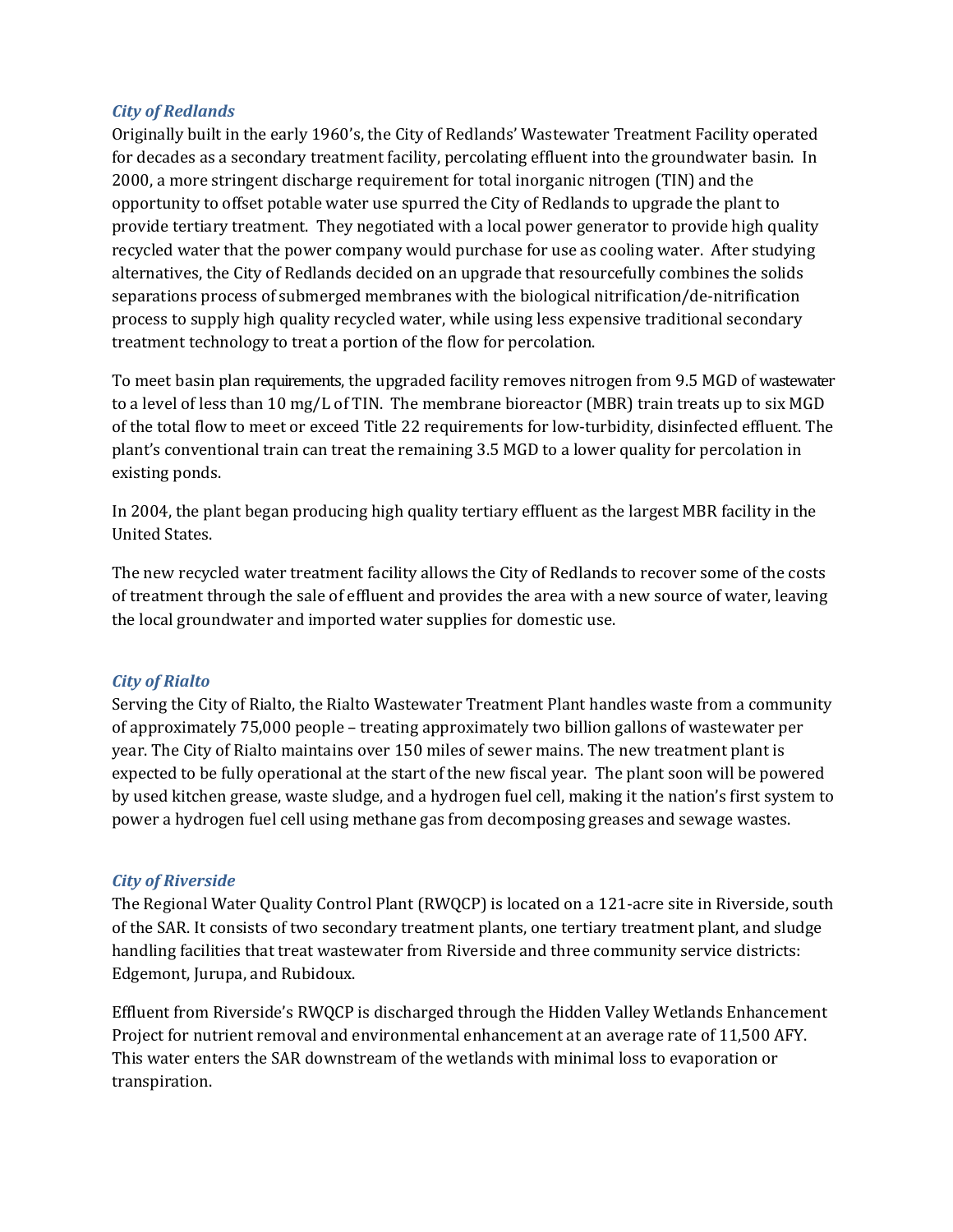## *City of San Bernardino*

The SBMWD has operated its Water Reclamation Plant (WRP) since 1973. The WRP is a 33 MGD Regional Secondary Treatment facility that provides wastewater treatment services for the City of San Bernardino, Loma Linda, East Valley, San Bernardino International Airport, Patton State Hospital, and unincorporated San Bernardino County areas.

The RIX Facility receives approximately 33 MGD of secondary treated wastewater from the WRP and the City of Colton's Wastewater Reclamation Facility. Natural bio‐filtration is employed through the use of percolation basins and ultra‐violet disinfection is used to meet the State of California Title 22 tertiary standards in addition to the discharge standards specified in a separate NPDES permit issued to the RIX facility. RIX treated wastewater consistently meets or exceeds required discharge standards and is often superior in quality to effluent produced through conventional tertiary facilities.

The SBMWD is investigating alternatives to reduce the hydraulic loading to its RIX facility by utilizing enhanced tertiary treatment methods at its secondary water reclamation plant. This effort will allow the SBMWD to reuse a large portion of its recycled water for groundwater recharge and direct delivery uses in the Upper SAR Basin. The Upper SAR Basin is dependent upon the recycled water from this regional plant to meet future water demands.

## *Eastern Municipal Water District (EMWD)*

EMWD has been treating wastewater within its service area since the 1960's. Originally, treated effluent was disposed of through on‐site percolation/evaporation ponds. As flows increased, the District began marketing recycled water to local farmers for the irrigation of feed and fodder crops and began extending transmission facilities to deliver this recycled water to these new customers.

EMWD's five regional treatment plants today serve some 130,000 connections, including those originating with local water agencies and municipalities.

In 1991, EMWD applied for and received funding through the U.S. Bureau of Reclamation to develop a recycled water "backbone" transmission system, which greatly expanded the District's ability to deliver recycled water to a growing customer base. Subsequent facility improvements in the recycled water system are now in place linking all of the District's regional water reclamation facilities (RWRF). System pressurization projects also have been implemented to provide the level of service required for municipal and industrial customers throughout the majority of the recycled water system.

Within its 555‐square mile service area, EMWD owns or operates five RWRFs, four of which are located in the SAR Watershed. These regional treatment plants today serve some 130,000 connections, including those originating with local water agencies and municipalities. A network of pipelines extends for nearly 1,200 miles, supported by 35 lift (pumping) stations. The nearly \$50,000,000 "backbone" recycled water distribution system links the five RWRFs in order to move recycled water supplies to areas of demand. The RWRFs are:

 The *San Jacinto Valley RWRF*, a 255‐acre facility west of the City of San Jacinto, serves a growing population living within its 167‐square mile service area. Recently converted to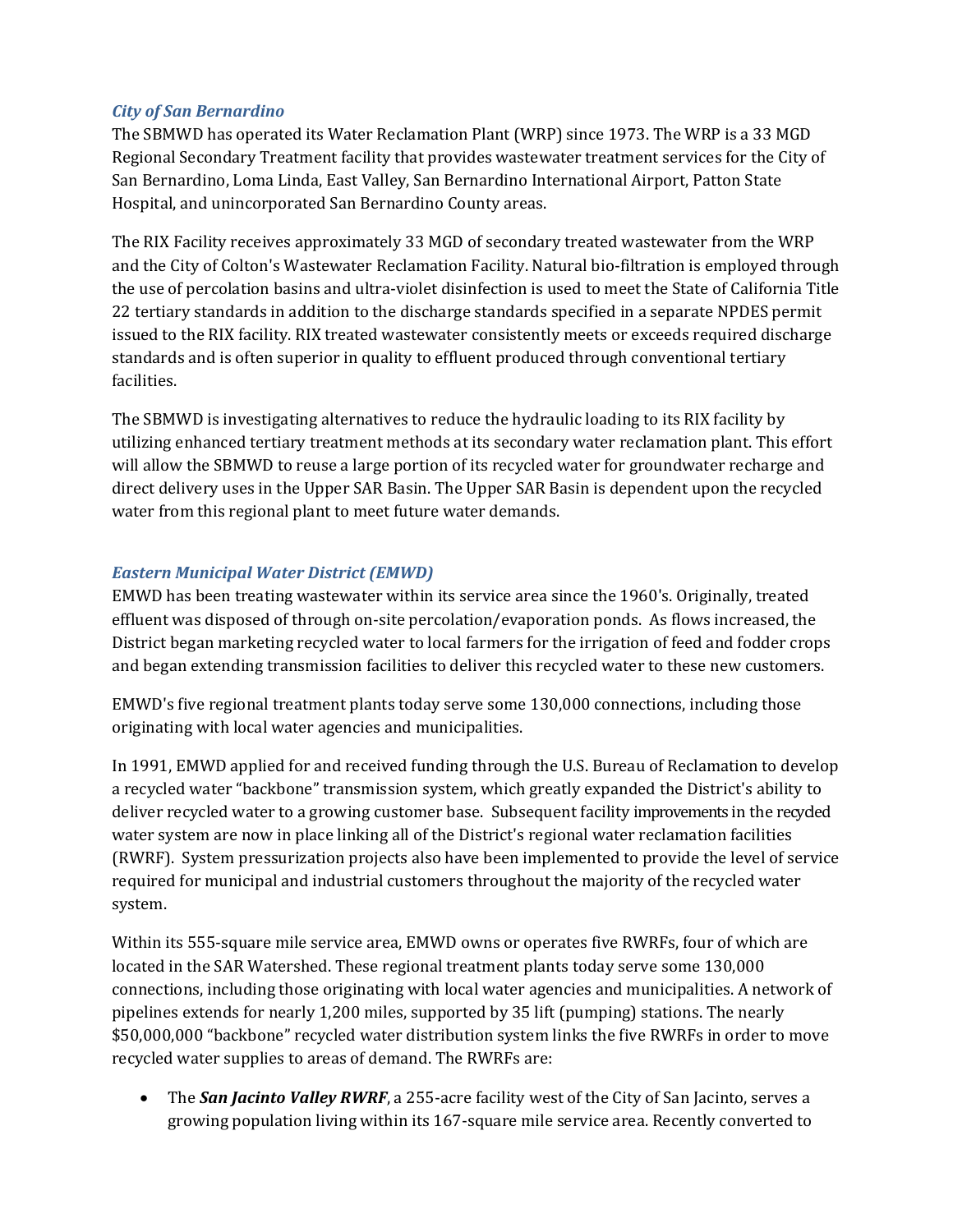tertiary treatment, the facility provides recycled water to dairies and other agricultural customers as well as the 10,000 acre California Department of Fish and Game's San Jacinto Wildlife Area (SJWA) adjacent to Lake Perris. The SJWA was the first state wildlife refuge to utilize reclaimed water for habitat development. In addition, EMWD's Hemet/San Jacinto Multipurpose Constructed Wetlands is located at the site. The wetlands were constructed to provide habitat and environmental enhancement, additional treatment of secondary treated wastewater, and opportunities for public education and other public benefits. One to three MGD of recycled water flow through the award‐winning wetlands prior to entering EMWD's recycled water distribution system for subsequent reuse.

- The *Moreno Valley RWRF* provides water reclamation for most of the ever-expanding Moreno Valley. In addition to providing recycled water for agriculture, this plant provides recycled water for greenbelt and median strip irrigation at the Moreno Valley Ranch development.
- The *Perris Valley RWRF*, centrally located in EMWD's service area, receives sewage from a 120‐square mile area including Perris, Sun City, Romoland, Homeland, and a portion of Moreno Valley. The recycled water is sold for agricultural irrigation and to duck clubs.
- The *Sun City RWRF* redirects wastewater from residents living within a 57-square mile area and sends it to the Perris Valley RWRF for processing. Although this plant processes no wastewater on‐site at this time, wastewater treatment could begin again in a few years. Two desalters, the Menifee Desalter and the Perris I Desalter, are used to desalinate brackish groundwater are located at the site. A brine line was constructed from the RWRF downstream to Temescal Canyon for eventual disposal into the Santa Ana Regional Interceptor (SARI), a larger brine line that follows the SAR. A third desalter, the Perris II Desalter, is in the design stage and will also be located at the same facility.
- Although located in the Santa Margarita River Watershed, the *Temecula Valley RWRF* does pump reclaimed water ten miles north to the Winchester Ponds in the San Jacinto Watershed when additional storage is required or for other operational reasons.

## *Elsinore Valley Municipal Water District (EVMWD)*

Long plagued with severe seasonal evaporation losses, Lake Elsinore is a natural recreational lake that annually loses 14,000 AF of water to evaporation. In January 2002, the Regional Board granted EVMWD a permit to discharge recycled water via its Regional Wastewater Treatment Plant into Lake Elsinore for two years under a pilot project to research the effects of recycled water on the lake — the treatment plant already discharges four MGD of tertiary treated water into Temescal Creek. On June 28, 2002, members of the Recycled Water Task Force, the EVMWD Board of Directors and staff, and Lake Elsinore City officials joined to celebrate the first release of recycled water into Lake Elsinore. This was the first time that recycled water had been released into a recreational lake in California. About 2,000 AF of recycled water was released in the remaining six months of 2002.

In 1984, EVMWD purchased the City of Lake Elsinore's aging sewer system. That same year, they received State and Federal loans and grants to fund a new regional sewer system under the Clean Water Act. The Railroad Canyon Wastewater Treatment Plant was completed and online serving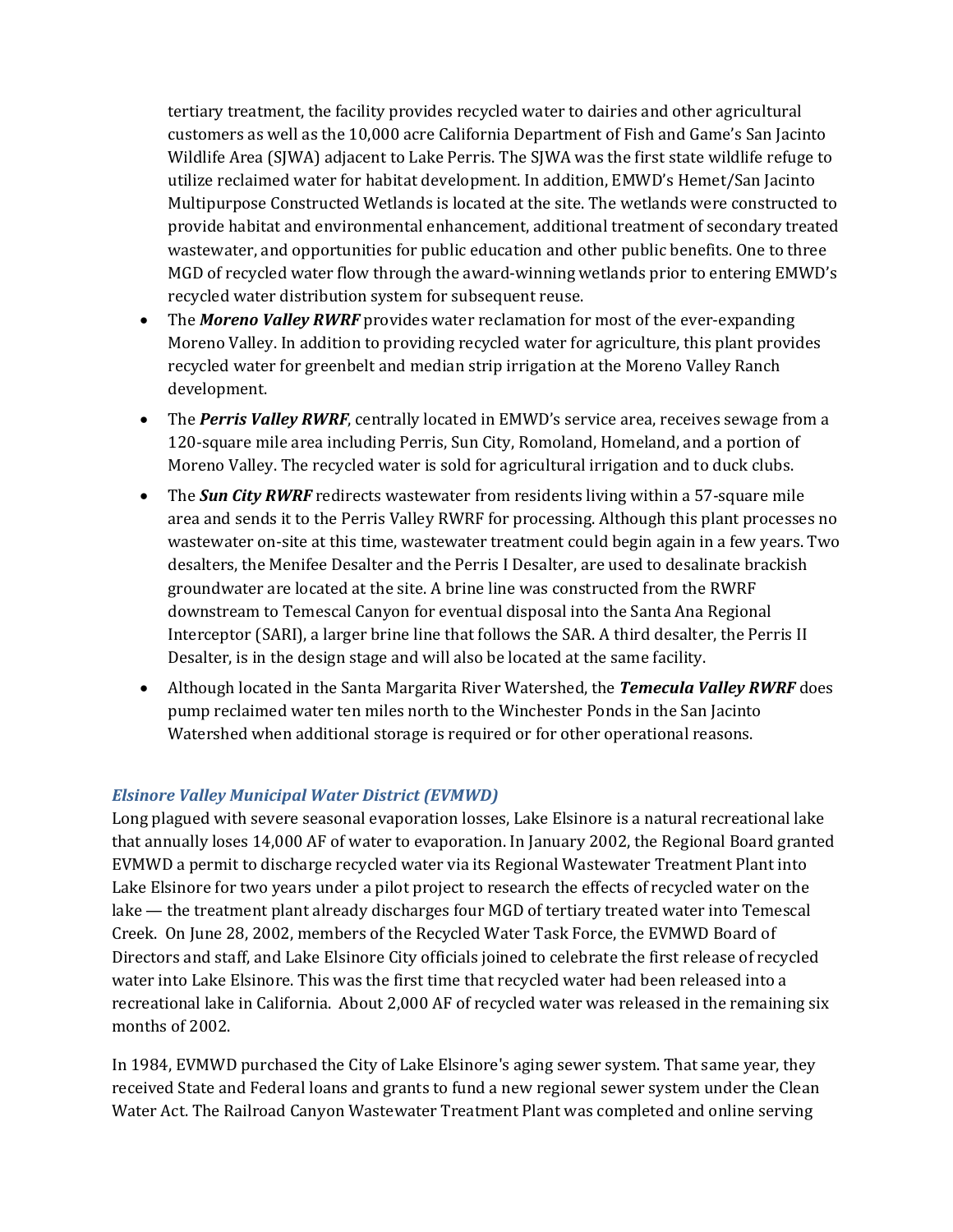the Canyon Lake Community the same year. In 1986, the Regional Wastewater Treatment Plant with a two MGD capacity was dedicated and in operation. In 2005, the facilities secondary biological process was upgraded to achieve a TIN of less than 10 mg/L.

Though currently operational, the Horsethief Canyon Wastewater Reclamation Plant is scheduled to be replaced in about 2012. Approximately 1.25 AF/day of recycled water from this is utilized in parks, green belts, and median strips throughout the community. The Alberhill Regional Wastewater Facility is to be constructed and on line in 2015 and will be expanded in 2‐3 MGD phases.

## *Inland Empire Utilities Agency (IEUA)*

IEUA currently operates five regional wastewater treatment plants, all producing tertiary treated water meeting full body contact recreation standards that is ultimately discharged to the SAR. They are:

- Regional Water Recycling Plant No. 1 (RP‐1) has been in operation since 1948 and serves the cities of Ontario, Rancho Cucamonga, Upland, Montclair, Fontana and an unincorporated area of San Bernardino County.
- Regional Water Recycling Plant No. 2 (RP‐2) has been in operation since 1960. In 2004, IEUA's RP‐2 stopped processing wastewater, but continues to treat solids from Regional Water Recycling Plant No. 5 (RP‐5) and the Carbon Canyon Wastewater Recycling Facility (CCWRF).
- Regional Water Recycling Plant No. 4 (RP‐4) is located in the City of Rancho Cucamonga at the intersection of 6th Street and Etiwanda Avenue. The plant serves both the Cucamonga Valley Water District and the City of Fontana. An eight‐mile, 30‐inch pipeline transports the final effluent to the Cucamonga Flood Control Channel at Regional Plant No. 1. The flood control channel is tributary to the SAR.
- RP-5 is located immediately east of IEUA's Administrative Headquarters in the City of Chino and began operation in March 2004. Wastewater treatment at RP‐2 was relocated to this facility that serves both the City of Chino and the City of Chino Hills.
- The CCWRF, located in the City of Chino, has been in operation since May 1992. The facility serves the areas of Chino, Chino Hills, Montclair, and Upland.

The five treatment plants provide the source of recycled water for rapidly increasing uses such as landscape irrigation, power generation and groundwater replenishment. In the recently completed IEUA platinum LEED headquarters building, recycled water is used for toilet flushing and landscape irrigation. Adjacent to the headquarters building, IEUA has constructed a water education park with wetlands that process recycled water.

An extensive network of piping has been installed by IEUA to allow distribution of recycled water to municipal and industrial customers and several recharge sites are now percolating recycled water for underground storage. The regional distribution network continues to be expanded and new customers are continually being added. Future projects call for additional piping, storage, and pumping capabilities.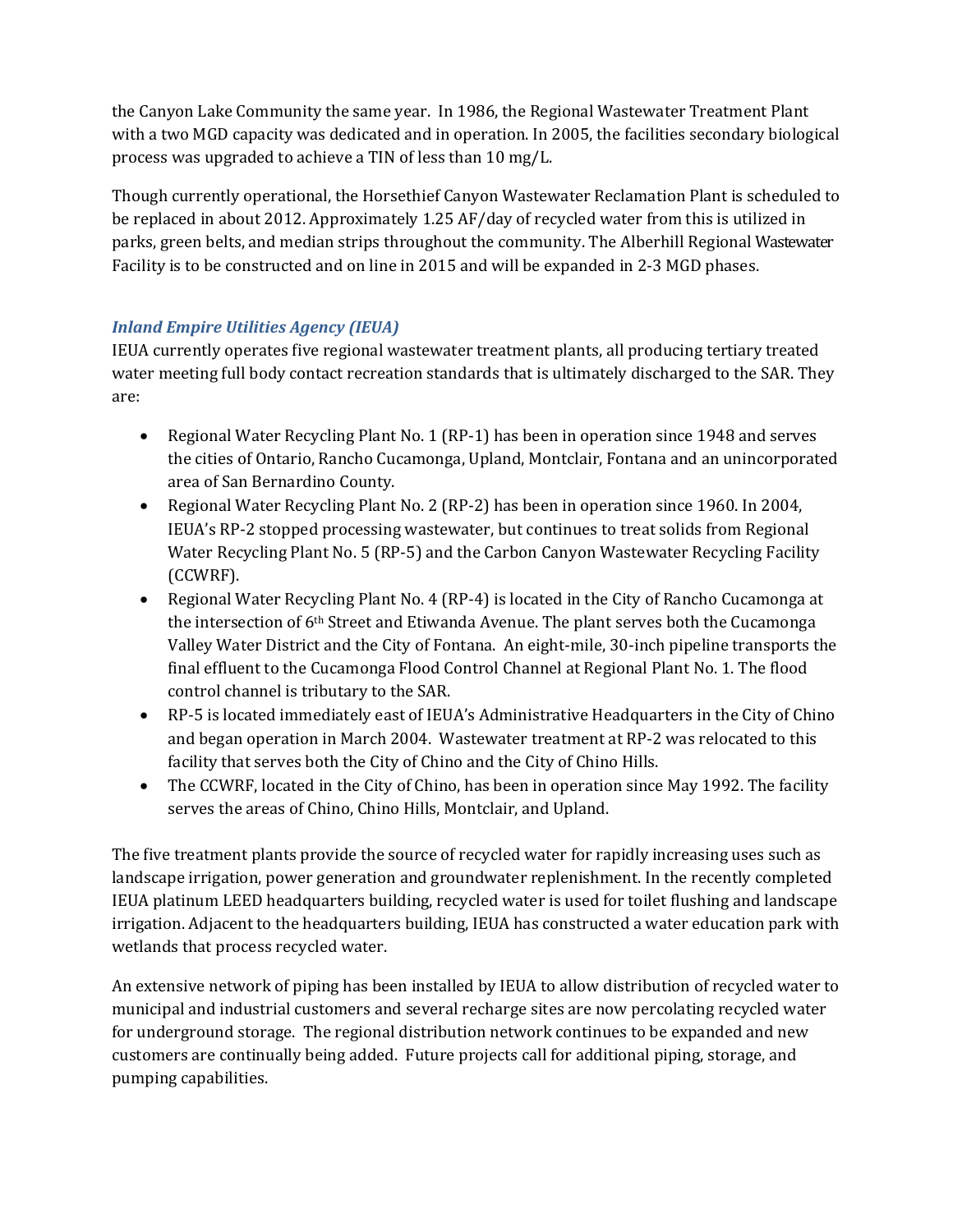#### *Irvine Ranch Water District (IRWD)*

Michelson Water Reclamation Plant in Irvine and the Los Alisos Water Reclamation Plant in Lake Forest treat wastewater collected within the IRWD using advanced, or tertiary, treatment. The recycled water distribution system, which is comprised of over 300 miles of pipeline and 15 storage facilities including three open reservoirs, provides recycled water to over 4,000 sites including fields and orchards planted with a variety of fruits, vegetables, and nursery products. Recycled water also is used to irrigate landscapes including parks, schools, golf courses, streetscapes, and open space managed by many community associations. About 300 estate‐sized residential lots also use this water for front and backyard irrigation. Many water features such as the lake at Mason Park are filled with recycled water.

Wastewater flows from the Michelson Plant that are greater than what is needed for reuse or storage are sent to OCSD for treatment and ocean disposal. Flows from the Los Alisos Plant that are greater than what is needed for reuse are treated to secondary levels and discharged for ocean disposal through South Orange County Wastewater Authority's system. With minor exceptions, tertiary treated wastewater is not discharged to the ocean.

In 1991, IRWD became the first water district in the nation to obtain health department permits for the interior use of recycled water from a community system. Recycled water is used for toilet flushing in IRWD's facilities as well as over 40 commercial office buildings constructed with dual piping systems, and for cooling towers and industrial uses such as carpet dyeing. Potable demands in these buildings have dropped by as much as 75 percent due to the use of recycled water.

#### *Lee Lake Water District (LLWD)*

LLWD is a California Water District formed in 1965 in order to provide water and wastewater services to the residents of the Temescal Valley between the Cities of Lake Elsinore and Corona. LLWD is within the service area of the Western Municipal Water District (WMWD), who is a member of the Metropolitan Water District of Southern California (MWDSC). LLWD obtains its water from MWDSC, who imports it from northern California. The water then is treated at the Henry J. Mills Water Filtration Plant in Riverside.

LLWD operates the Lee Lake Water Reclamation Facility located just east of the Wild Rose Business Park. During the most recent expansion of the Reclamation Facility, the capacity was increased to treat 1.575 MGD of raw sewage and produce tertiary reclaimed water usable for landscape irrigation and other non-consumptive purposes. Currently, LLWD reclaims 100% of the plant flow during the summer months for the Retreat Golf Course irrigation demands and landscaping within the Wild Rose Business Park.

## *Orange County Sanitation District (OCSD)*

OCSD operates the third largest wastewater agency west of the Mississippi River. For over 50 years, they have collected, treated, and disposed of and/or reclaimed the wastewater generated by 2.5 million people living and working in central and northwestern Orange County.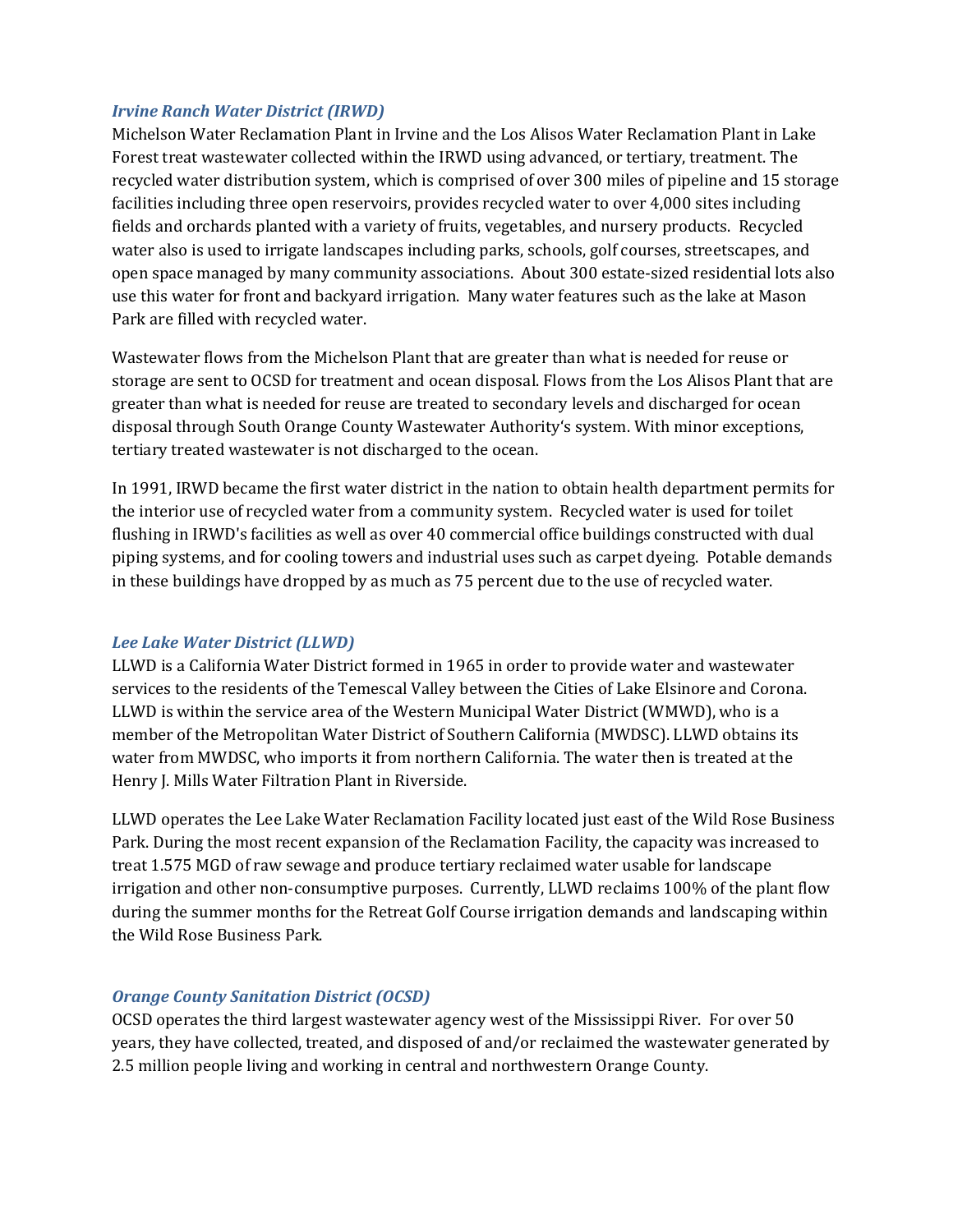OCSD has two operating facilities that treat wastewater from residential, commercial, and industrial sources in central and northwest Orange County. OCSD releases treated water into the ocean through a 120‐inch diameter offshore pipeline that extends 4.5 miles from shore to the discharge point approximately 200 feet below the ocean surface. A 78‐inch diameter emergency standby pipeline stretches one mile from shore. An abundance of marine life has taken up residence along both pipelines.

In 2008, OCSD and OCWD began operation the Ground Water Replenishment System. This water supply project reuses 72,000 AFY of advanced treated wastewater. The project purifies highlytreated wastewater that was previously released to the ocean. Using advanced water treatment facilities, the water is purified through microfiltration, reverse osmosis and ultraviolet disinfection to levels that far exceed drinking water standards. The purified water is recharged into the Orange County Groundwater Basin either by injection along the coast as a barrier to protect the basin from seawater intrusion or by percolation in ponds in Anaheim.

## *Orange County Water District (OCWD)*

OCWD's primary responsibility is managing the vast groundwater basin under north and central Orange County that supplies water to more than 20 cities and water agencies, serving more than two million Orange County residents. Since 1933, OCWD has replenished and maintained the groundwater basin at safe levels while more than doubling the basin's annual yield. This important source of water provides local groundwater producers with a reliable supply of high-quality water.

OCWD primarily recharges the basin with water from the SAR and to a lesser extent with imported water purchased from the MWDSC. Per the Orange County Judgment, the parties above Riverside Narrows must deliver a minimum quantity of baseflow (12,420 AFY) downstream. The cumulative requirement is 42,000 AFY at Prado Dam. This water along with stormflow enters the groundwater basin via settling or percolation ponds in the cities of Anaheim and Orange. Behind Prado Dam (constructed and owned by the U.S. Army Corps of Engineers for flood prevention), OCWD owns 2,400 acres in Riverside County, which OCWD uses for water conservation, water quality improvement, and environmental enhancement.

The GWRS discussed above is a joint project of OCSD and OCWD. Additionally, the Green Acres Project is a water recycling effort that provides recycled water for landscape irrigation at parks, schools and golf courses as well as for industrial uses. Since 1991, the Green Acres Project has provided an alternate source of water in the Cities of Costa Mesa, Fountain Valley, Huntington Beach, Newport Beach and Santa Ana.

## *Western Municipal Water District (WMWD)*

WMWD provides wastewater service to areas of unincorporated Riverside County north and east of Lake Mathews within its retail water service boundary. This area is served by the Western Water Recycling Facility (WWRF), which currently is a one MGD wastewater treatment facility producing secondary treated recycled water. The plant is undergoing expansion to three MGD capacity with the capability of providing tertiary treated recycled water; completion is expected in mid‐2010.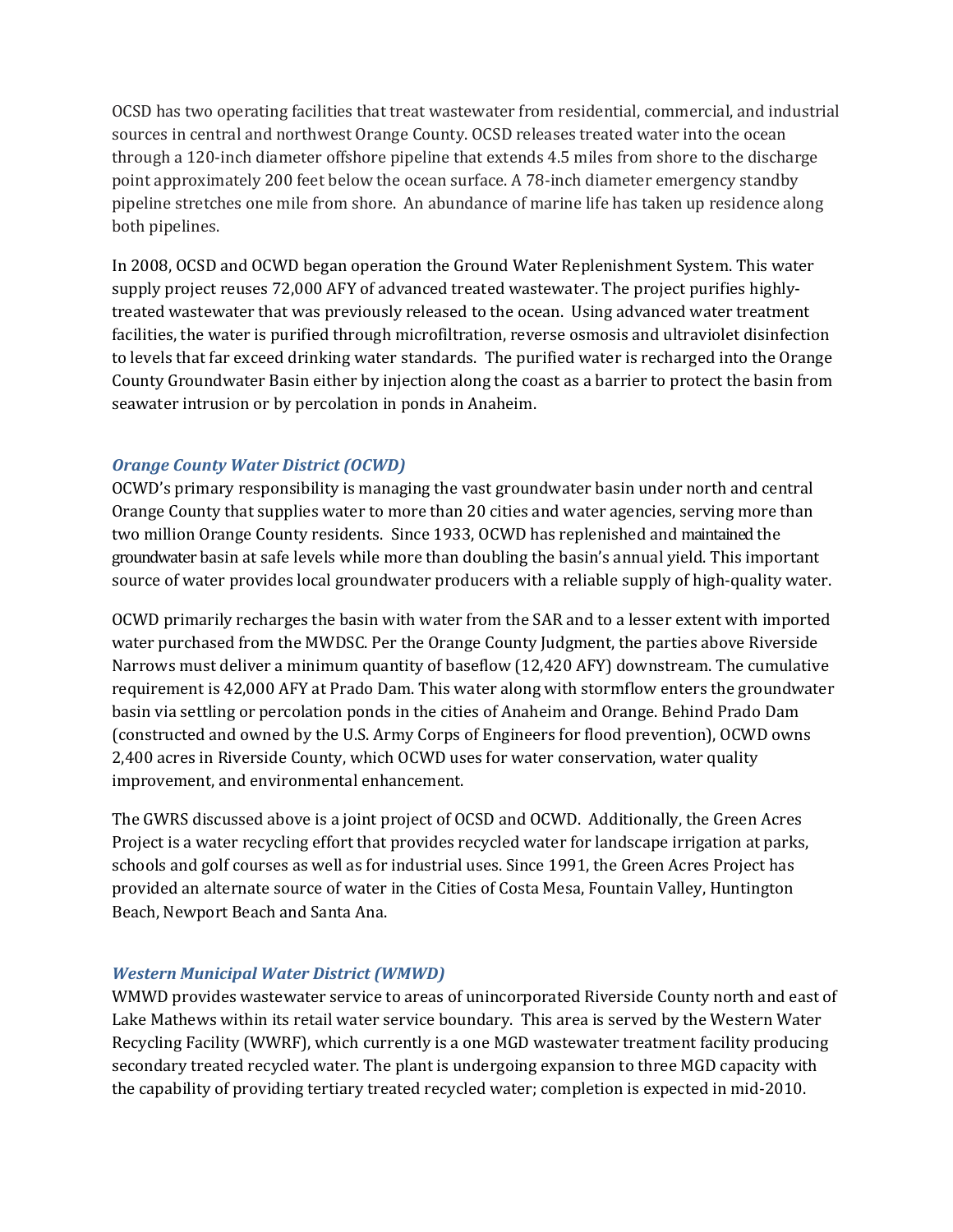The WWRF currently provides recycled water to the Riverside National Cemetery and the General Archie J. Old Golf Course for landscape irrigation. With future tertiary treatment capability, the recycled service area will expand to the west providing recycled water for commercial and institutional irrigation use.

WMWD is a member agency of the Western Riverside County Regional Wastewater Authority (WRCRWA) and the contract operator of the WRCRWA Wastewater Treatment Plant, an eight MGD plant capable of producing tertiary treated recycled water. The plant currently operates with a live stream discharge to the SAR, but with a recycled water distribution system, can provide recycled water to the City of Norco and to the Jurupa Community Services District service area. The WRCRWA is in the early planning stages of an expansion project to 11-146 MGD capacity. They are in the final planning stages of providing recycled water to the City of Norco, but distribution infrastructure is required in the City (see City of Norco discussion above).

WMWD also operates a 3.5-mile pipeline and pump station capable of delivering up to 500 AFY of treated groundwater from the March Air Reserve Base Groundwater Recovery Project used to irrigate the Riverside National Cemetery and the General Archie J. Old Golf Course.

## *Yucaipa Valley Water District (YVWD)*

The H. N. Wochholz Regional Water Recycling Facility (WRWRF) was originally constructed in 1986 with a capacity of three MGD. In 1992, YVWD expanded the treatment facility and added a tertiary treatment process. In 2008, the YVWD completed a treatment enhancement and expansion project that increased capacity at the facility to over six MGD with microfiltration and ultraviolet disinfection to produce high quality recycled water. The enhancement also included facilities necessary to meet YVWD's maximum benefit obligations implemented by the Regional Board in the 2004 Basin Plan. Recycled water from the WRWRF can be used to irrigate crops, orchards, and golf courses, in addition to being used as high quality water for cooling, boiler-feed, or other industrial process purposes.

The YVWD operates a Non‐Potable Water Distribution System that currently provides over 1,000 AF of non‐potable water per year. This system will be expanded in the future to provide individual homes with recycled water for front yard and rear yard irrigation. This program is expected to reduce the potable water demand at a new home by 50%‐60%.

To further enhance the quality of the recycled water, the YVWD is in the process of constructing a brine line facility that will remove salinity in the recycled water supply from 500mg/L to about 300 mg/L. Additional treatment with reverse osmosis membranes will provide YVWD with the ability to perform groundwater injection of ultra‐pure recycled water to augment long‐term groundwater supplies.

**Figure 5.33** shows the recycled water systems in the SAR Watershed. Included in the display are existing and proposed recycled water pipelines, existing and proposed wastewater treatment plants, existing and proposed storage tanks, existing storage ponds, and the SARI. Agencies that provided map information include BBARWA, City of Corona, City of Riverside, EMWD, EVMWD, IEUA, IRWD, LLWD, OCSD, OCWD, WMWD, and YVWD.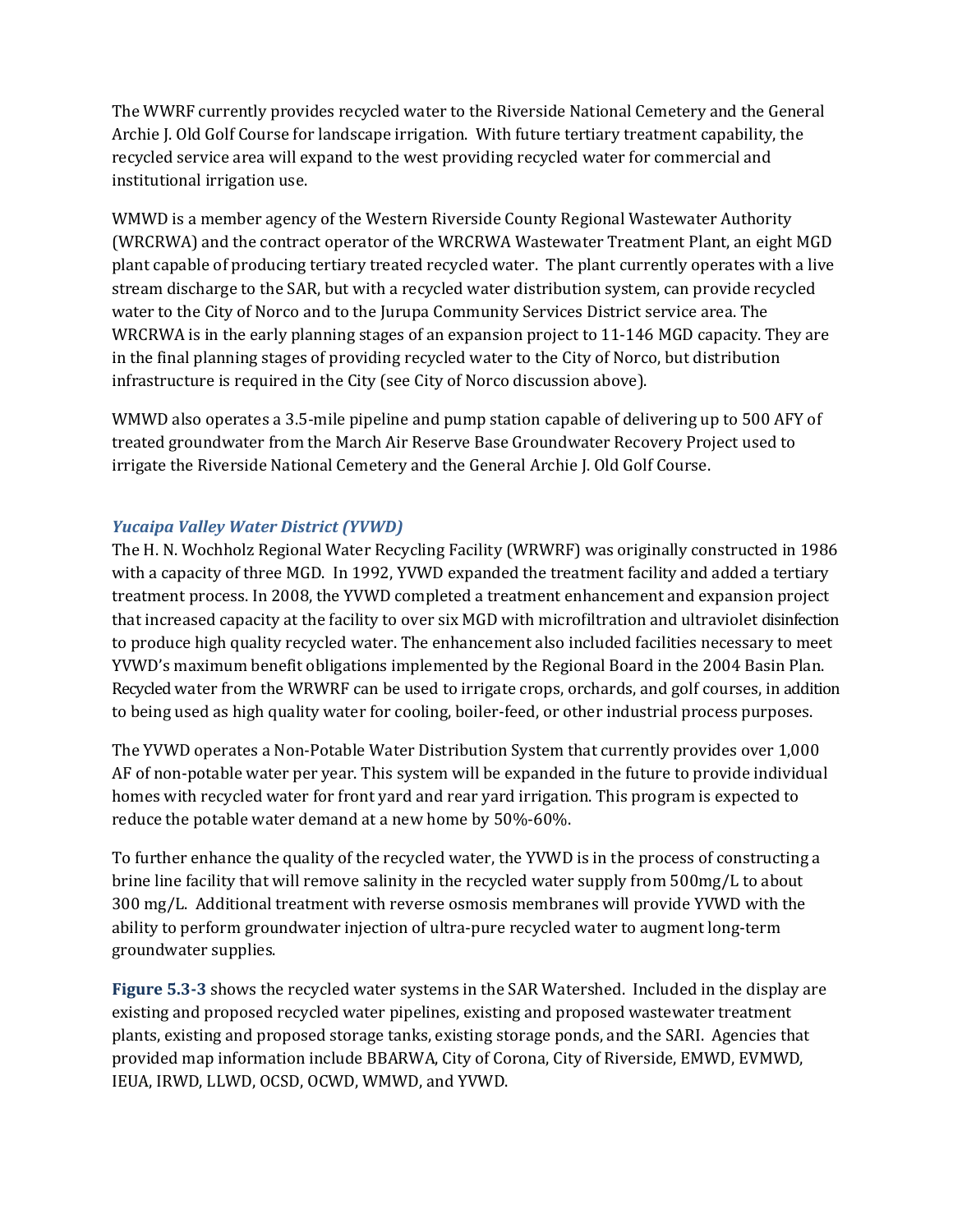# **Plant Capacities & Recycled Water Use**

Water reclamation facilities operating in the Watershed are shown in **Table 5.31** along with effluent water quality [Total Dissolved Solids (TDS) and Total Nitrogen) and sources of supply. Sources of supply indicated in the table include State Project Water (SPW), Colorado Aqueduct (CA), local groundwater (LGW), and others (OT). The data were provided by the agencies listed in the table.

In the watershed, recycled water is used for industrial and municipal uses; lake stabilization; habitat creation, enhancement, and other environmental uses; conjunctive use and groundwater recharge; and agricultural irrigation. In the City of Riverside, recycled water is used in the Hidden Valley Wetlands prior to live stream discharge into the SAR.



## **Figure 5.3<sup>3</sup> Santa Ana River Watershed Recycled Water Systems**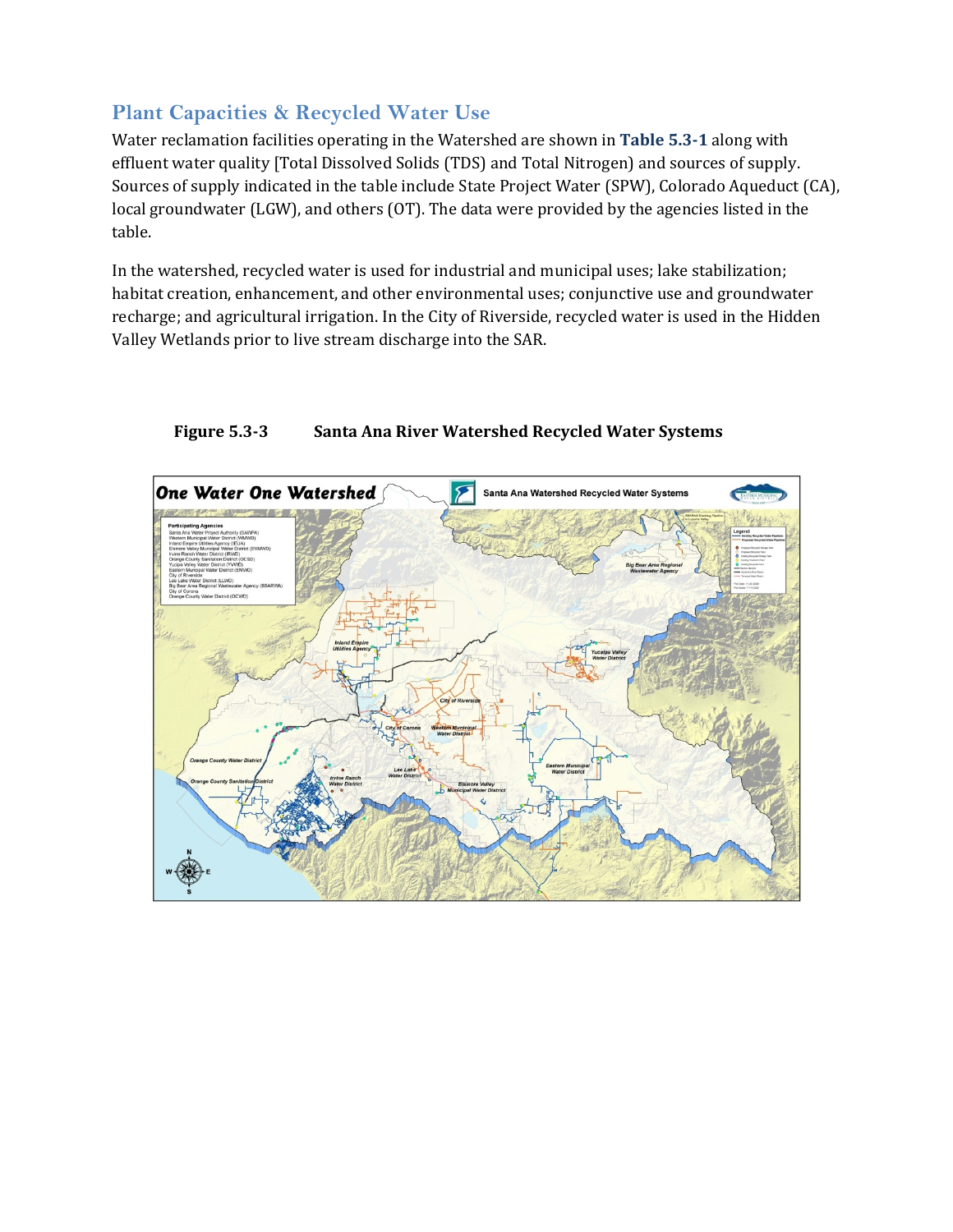|                                      | <b>Plant</b>           | <b>Plant Flow</b> | Quality mg/L |                | Source(s) of        |  |
|--------------------------------------|------------------------|-------------------|--------------|----------------|---------------------|--|
| <b>Agency/Facility</b>               | Capacity<br><b>AFY</b> | <b>AFY</b>        | <b>TDS</b>   | <b>TIN</b>     | <b>Supply</b>       |  |
| <b>BBARWA</b>                        | 5,489                  | 3,317             | 475          | 4.5            | LGW                 |  |
| City of Beaumont WWTP #1             | 4,480                  | No Data Received  |              |                |                     |  |
| City of Colton WRF                   | 11,648                 |                   |              |                |                     |  |
| City of Corona WWTP #1               | 12,876                 | 10,237            | 748          | 4.6            | SPW, CA, LGW        |  |
| City of Corona WWTP #3               | 1,120                  | 455               | 806          | 4.1            | SPW, CA, LGW        |  |
| <b>City of Redlands WWTP</b>         | 6,720                  | 4,704             | 410          | 5.0            |                     |  |
| City of Rialto WWTP                  | 13,104                 |                   |              |                |                     |  |
| City of Riverside RWQCP              | 44,840                 | 38,100            | 600          | 11.5           | LGW                 |  |
| City of San Bernardino WRP           | 37,000                 | 29,000            | 550          | 13.0           | LGW                 |  |
| <b>EMWD - Moreno Valley RWRF</b>     | 17,900                 | 14,092            | 481          | 10.5           | SWP, LGW            |  |
| <b>EMWD - Perris Valley RWRF</b>     | 12,300                 | 11,802            | 712          | 14.4           | SPW, CA, LGW        |  |
| EMWD - San Jacinto Valley RWRF       | 12,300                 | 9,347             | 563          | 13.6           | SPW, CA, LGW        |  |
| <b>EMWD - Temecula Valley RWRF</b>   | 15,700                 | 13,646            | 713          | 9.1            | CA, LGW             |  |
| EVMWD - Regional WWTP                | 8,964                  | 5,782             | 700          | 4.5            | SPW, CA, LGW        |  |
| EVMWD - Railroad Canyon WWRP         | 1,457                  | 872               |              | 5.0            | SPW, CA, LGW        |  |
| EVMWD - Horsethief Canyon WWRP       | 560                    | 468               | 700          | 25.0           | <b>SWP</b>          |  |
| EVMWD - Alberhill RWWF               | $\overline{a}$         | $---$             | $---$        | $\overline{a}$ | ---                 |  |
| IEUA - all treatment plants combined | 86,700                 | 71,800            | 500          | 8.0            | LGW, SWP            |  |
| IRWD - all plants                    | 22,965                 | 19,733            | 625          | 10.0           | SPW, CA, LGW,<br>0T |  |
| LLWD                                 | 1,759                  | 1,008             | 580          | 7.0            | SPW                 |  |
| OCSD Plant No. 1                     | 228,480                | 98,560            | 950          | $DNM^*$        |                     |  |
| OCSD Plant No. 2                     | 188,160                | 173,600           | 1,250        | $DNM^*$        |                     |  |
| San Bernardino/Colton RIX Facility   | 45,000                 | 33,000            | 510          | $7.0\,$        | $_{\rm LGW}$        |  |
| Western Water Recycling Facility     | 1,120                  | 560               | 550          | $<1.0$         | SPW                 |  |
| <b>WRCRWA WWTP</b>                   | 8,950                  | 5,000             | 600          | 10.0           | SPW, LGW            |  |
| YVWD H. N. Wochholz RWRF             | 7,500                  | 4,200             | 495          | $10.0\,$       | SPW, LGW            |  |
| Totals                               | 797,092                | 549,283           | AFY          |                |                     |  |

## **Table 5.31 Current (2005) Reclamation Plant Capacities, Flows, and Water Quality**

NOTES:

\*\* OCSD/OCWD GWR System – Plant Capacity and Flows will each total 72,000 AFY in 2008

\* San Bernardino/Colton RIX – 43,000 AFY Plant Flow includes over‐extraction

DNM = Do Not Measure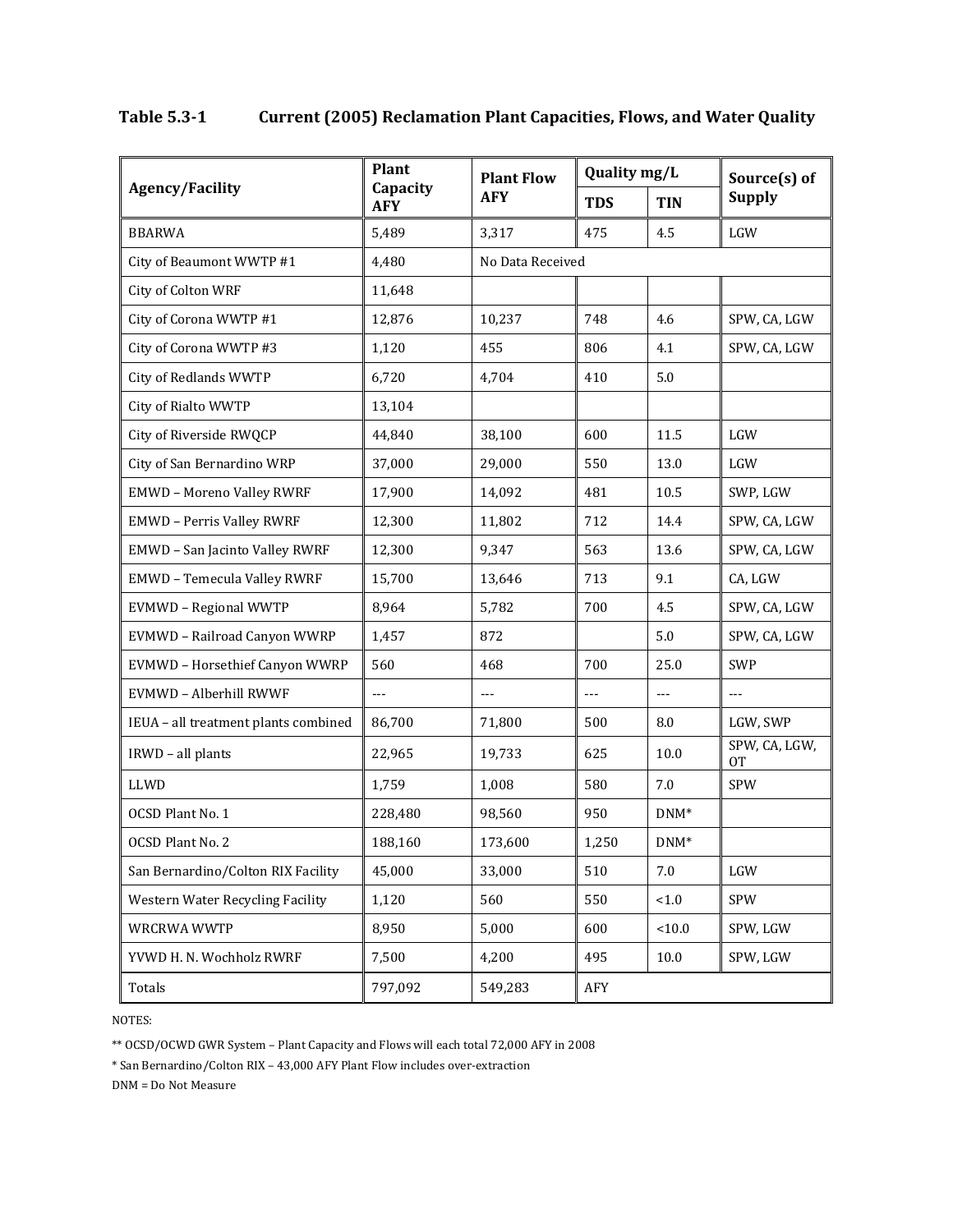**Table 5.32** demonstrates how the different agencies in the watershed dispose of recycled water. The types of disposal indicated in the table include:

- LSD = Live Stream Discharge
- OD = Ocean Discharge
- DP = Disposal Pond
- $\bullet$  OT = Other

In addition, flows from the City of Colton Water Reclamation Facility and San Bernardino Water Reclamation plant go to the San Bernardino/Colton RIX Facility.

|                                         |                   |                                    | Amount Recycled (AFY)    |                      |                                   |                          |                   |                          |                   |  |
|-----------------------------------------|-------------------|------------------------------------|--------------------------|----------------------|-----------------------------------|--------------------------|-------------------|--------------------------|-------------------|--|
| Agency/Facility:                        | Industrial<br>Use | Municipal<br>Use                   | ake Stabili<br>zation    | Habitat/<br>Environ. | Conjunctive<br>Use/GW<br>Recharge | AG<br>Irrigation         | Total<br>Recycled | Total<br>Disposal        | Type Disposal *** |  |
| Big Bear A. R. W. Agency                |                   |                                    |                          |                      | 13                                | 3.304                    | 3,317             |                          | None              |  |
| City of Beaumont WWTP #1                |                   | No data received                   |                          |                      |                                   |                          |                   |                          |                   |  |
| City of Colton Water Rec.Fac.           |                   | San Bernardino/Colton RIX Facility |                          |                      |                                   |                          |                   |                          |                   |  |
| ****<br>City of Corona WWTP #1          | 66                | 1,903                              |                          |                      |                                   | 97                       | 2,066             | 8,171                    | LSD, DP, OT       |  |
| ****<br>City of Corona WWTP #3          |                   | 40                                 | --                       | ---                  |                                   | 415                      | 455               |                          | LSD, OT           |  |
| City of Redlands WWTP                   | 2,016             | ---                                | --                       | ---                  | 2,688                             |                          | 4,704             |                          |                   |  |
| City of Rialto Wastewater TP            |                   | No data received                   |                          |                      |                                   |                          |                   |                          |                   |  |
| City of Riv. Reg. WQCP                  |                   | 300                                | --                       | 11.500               |                                   |                          | 11,800            | 26,300                   | <b>LSD</b>        |  |
| City of San Bernardino WRP              |                   |                                    | --                       |                      |                                   |                          |                   | 29.000                   | To RIX Facility   |  |
| EMWD - all treatment plants             | 461               | 3.245                              | $\overline{\phantom{a}}$ | 1,950                | 11.970                            | 14,987                   | 32.613            | 16.274                   | <b>LSD</b>        |  |
| EVMWD Reg. WW Recl. Plant               | --                | ---                                | 4,549                    | 1,233                | --                                | $-$                      | 5.782             | $\overline{\phantom{a}}$ | none              |  |
| EVMWD - Railroad Canyon                 | --                | 872                                | --                       | --                   | --                                | $\overline{\phantom{a}}$ | 872               | $\overline{a}$           | none              |  |
| EVMWD-Horsethief Canyon                 | --                | 468                                | --                       | ---                  | --                                | --                       | 468               | --                       | none              |  |
| EVMWD - Alberhill                       |                   |                                    | --                       | $- -$                |                                   |                          |                   | --                       | none              |  |
| IEUA - all treatment plants             | 1.000             | 3,700                              | --                       | $- -$                | 1.000                             | 2,200                    | 7.900             | 63.900                   | <b>LSD</b>        |  |
| IRWD - all treatment plants             | 68                | 18,992                             | --                       | $--$                 |                                   | 673                      | 19,733            |                          | <b>OD</b>         |  |
| Lee Lake Water District                 | --                | 40                                 | --                       | $- -$                |                                   |                          | 40                | 968                      | <b>LSD</b>        |  |
| <b>OCSD Plant No. 1</b>                 | --                | ---                                | --                       | ---                  |                                   |                          | ---               | 88,560                   | OD                |  |
| OCSD/OCWD GW Replen.Sys.*               |                   | ---                                | --                       | ---                  | 5,000                             |                          | 5.000             |                          | none              |  |
| OCWD Green Acres Proj.                  | 3.000             | ---                                | --                       | ---                  |                                   | 2.000                    | 5,000             |                          | none              |  |
| <b>OCSD Plant No. 2</b>                 | --                | ---                                | --                       | $- -$                | --                                | --                       | --                | 173,600                  |                   |  |
| San Bern./Colton RIX Facility           | --                | ---                                | --                       | --                   | --                                |                          | --                | 33,000                   | <b>LSD</b>        |  |
| Western Water Recycling Facility        |                   | $\overline{a}$                     | --                       | --                   | --                                | 560                      | 560               |                          | ---               |  |
| W. Riv. Co. Reg. WW Auth.               | --                | ---                                | --                       | $-$                  | --                                | ٠.                       |                   | 5.000                    | LSD               |  |
| Yucaipa Valley Water District<br>Totals |                   | 1.180                              | --                       | --                   |                                   | 50                       | 1.230             | 2.970                    | LSD               |  |
| Notes:                                  | 6.611             | 30.740                             | 4.549                    | 14.683               | 20.671                            | 24.286                   | 101.540           | 447.743                  |                   |  |

#### **Table 5.32 Current (2005) Recycled Water Uses**

Disposal includes 11,500 AFY used for habitat at Hidden Valley Wetlands prior to Live Stream Discharge

Will be 72,000 F/Y in 2008.

\*\*\* Types of Disposal: Live Stream Discharge (LSD), Ocean Discharge (OD), Disposal Pond (DP), Other (OT).

\*\*\*\* Values are calculated based on total recycled water used and plant flows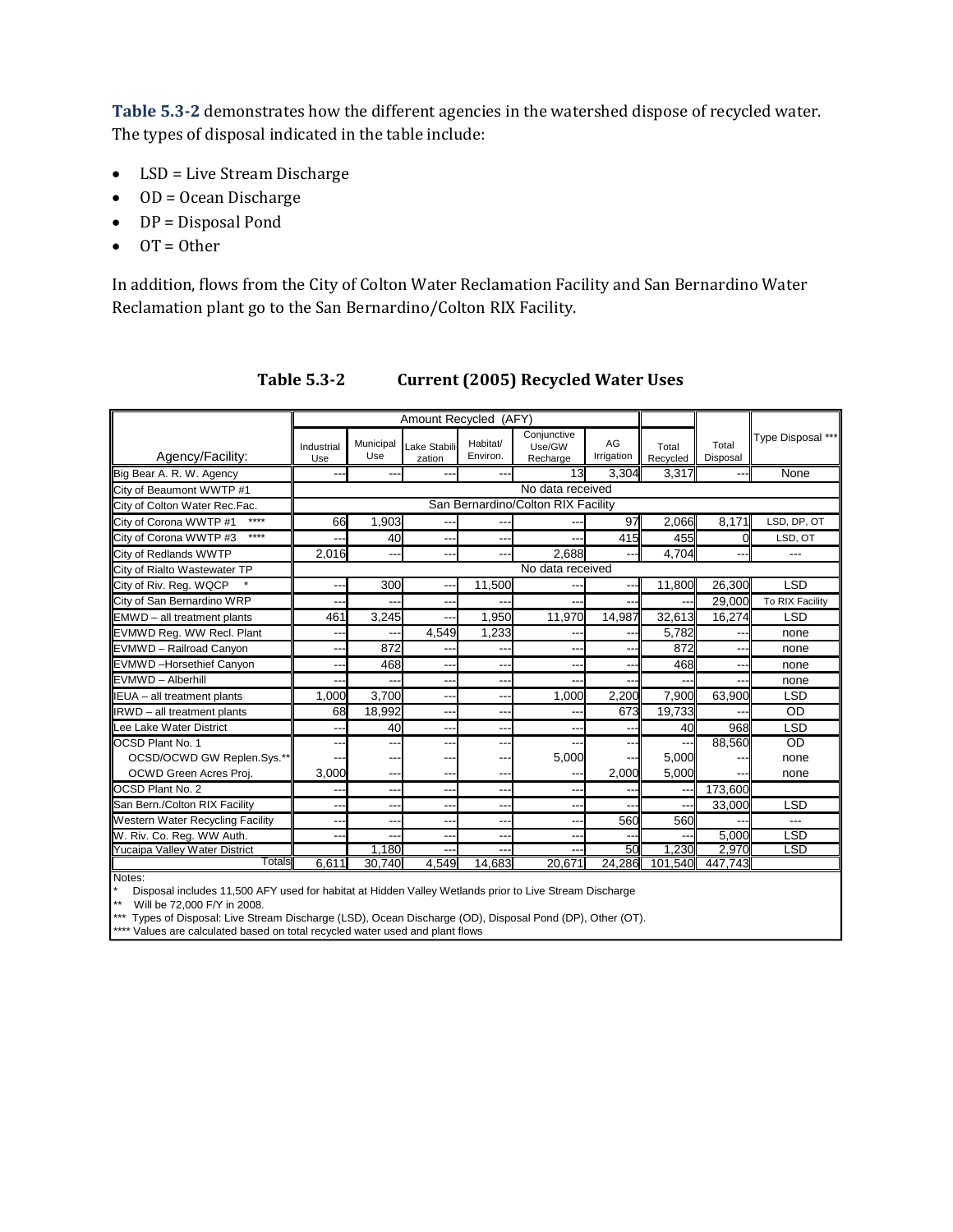# **Projected Plant Capacities & Recycled Water Use**

There are numerous demands on water in the Watershed. The area is rich in agriculture, and still contains concentrations of citrus, dairy, and other crops and livestock that demand significant quantities of water. The area also has a large industrial/commercial base, and its rapidly expanding population requires, and will continue to require, a large quantity of water, now and in the future. In the year 2000, the Watershed required 1.4 million acre-feet (MAF) of water (467 billion gallons) to meet demand. Projections are that this demand will increase 47% in the next 40 years, so that, in 2050, the Watershed will require 2.1 MAF (687 billion gallons) of water to meet demands.

Future water supply projections indicate a shift from reliance on groundwater and imported water to increases in the use of recycled water and surface water. Given the imbalance between water pumped and water recharged, it should not be surprising that, under such intense settlement pressures and water demands, future water supplies will depend upon increased groundwater recharge. Future water supply planning includes increased groundwater recharge and measures to reduce impacts to native aquatic communities, while meeting increased water demands due to regional population growth.

**Table 5.33** provides projections for reclamation facility capacities and flows in the years 2010, 2015, 2020, 2025, and 2030, and **Table 5.34** provides water quality projections and sources of supply for those same years. **Tables 5.35** to **5.39** provide projections for types of recycled water use.

| Agency/Facility                                                                                                 |                          |                                                        | <b>Design Capacity AFY</b> |                              |         | <b>Flow AF</b>   |                          |         |         |         |  |
|-----------------------------------------------------------------------------------------------------------------|--------------------------|--------------------------------------------------------|----------------------------|------------------------------|---------|------------------|--------------------------|---------|---------|---------|--|
| Years                                                                                                           | 2010                     | 2015                                                   | 2020                       | 2025                         | 2030    | 2010             | 2015                     | 2020    | 2025    | 2030    |  |
| <b>Big Bear ARWA</b>                                                                                            | 5,489                    | 5,489                                                  | 5,489                      | 5,489                        | 5,489   | 2,100            | 2,100                    | 2,100   | 2,100   | 2,100   |  |
| Beaumont, City                                                                                                  | No data received         |                                                        |                            |                              |         | No data received |                          |         |         |         |  |
| Colton, City                                                                                                    |                          | All flows go to the San Bernardino/Colton RIX Facility |                            |                              |         | 6.800            | 7,300                    | 7,885   | 8.500   | 9,150   |  |
| Corona WWTP 1                                                                                                   | 12,875                   | 16,235                                                 | 16,235                     | 16,235                       | 16,235  | 10,304           | 12,992                   | 12,992  | 12,992  | 12,992  |  |
| Corona WWTP 2                                                                                                   | 1,120                    | 1,120                                                  | 1,120                      | 1,120                        | 1,120   | 507              | 896                      | 896     | 896     | 896     |  |
| Redlands, City                                                                                                  | No projections available |                                                        |                            |                              |         |                  | No projections available |         |         |         |  |
| Rialto, City                                                                                                    | No data received         |                                                        |                            |                              |         | No data received |                          |         |         |         |  |
| <b>Riverside RWQCP</b>                                                                                          | 44,800                   | 58,300                                                 | 58,300                     | 58,300                       | 67,400  | 42,400           | 47,300                   | 51,300  | 55,377  | 67,400  |  |
| San Bernardino                                                                                                  | 37,000                   | 37,000                                                 | 37,000                     | 37,000                       | 54,000  | 30,800           | 33,200                   | 35,750  | 38,520  | 41,500  |  |
| <b>EMWD MVRWRF</b>                                                                                              | 17,900                   | 20,170                                                 | 20,170                     | 20,170                       | 20,170  | 16,696           | 18,590                   | 19,935  | 20,865  | 21,145  |  |
| <b>EMWD PVRWRF</b>                                                                                              | 12,300                   | 24,652                                                 | 24,652                     | 24,652                       | 24,652  | 17,469           | 22,758                   | 26,030  | 28,103  | 29,762  |  |
| <b>EMWD SJRWRF</b>                                                                                              | 12,300                   | 15,688                                                 | 15,688                     | 15,688                       | 15,688  | 10,768           | 12,292                   | 13,424  | 14,220  | 14,847  |  |
| <b>EMWD TVRWRF *</b>                                                                                            | 15,700                   | 15,700                                                 | 25,773                     | 25,773                       | 25,773  | 15,990           | 16,909                   | 17,974  | 19,072  | 20,159  |  |
| <b>EVMWD RWRC</b>                                                                                               | 8,964                    | 13,447                                                 | 13,447                     | 17,929                       | 17,929  | 7,933            | 10,455                   | 12,404  | 14,197  | 16,808  |  |
| <b>EVMWD RCWRP</b>                                                                                              | 1,457                    | 1,457                                                  | 2,241                      | 2,241                        | 2,241   | 872              | 1,457                    | 1,782   | 2,219   | 2,241   |  |
| <b>EVMWD HCWRP</b>                                                                                              | 560                      |                                                        |                            | Plant to be replaced in 2015 |         | 475              |                          |         |         |         |  |
| <b>EVMWD AWRP</b>                                                                                               |                          | 2.241                                                  | 2,241                      | 5,603                        | 5,603   |                  | 1,188                    | 2,219   | 3,362   | 5,042   |  |
| <b>IEUA</b>                                                                                                     | 94,500                   | 97,900                                                 | 112,470                    | 112,470                      | 119,200 | 78,400           | 85,100                   | 90,700  | 96,300  | 100,800 |  |
| <b>IRWD</b>                                                                                                     | 37,527                   | 37,527                                                 | 43,128                     | 43,128                       | 43,128  | 26,203           | 26,091                   | 27,948  | 29,251  | 29,615  |  |
| Lee Lake WD                                                                                                     | 2,520                    | 2,520                                                  | 2,520                      | 2,520                        | 2,520   | 952              | 1,120                    | 1,344   | 1,456   | 1,568   |  |
| OCSD No. 1                                                                                                      | 228,480                  | 201,600                                                | 201,600                    | 201,600                      | 201,600 | 103,264          | 122,080                  | 138,880 | 154,560 | 168,000 |  |
| OCSD No. 2                                                                                                      | 188,160                  | 188,160                                                | 188,160                    | 188,160                      | 188,160 | 161,280          | 161,280                  | 161,280 | 161,280 | 161,280 |  |
| <b>SB/Colton RIX</b>                                                                                            | 45.000                   | 45.000                                                 | 45,000                     | 45,000                       | 45,000  | 34,800           | 30,600                   | 26,635  | 22.920  | 19,450  |  |
| <b>WWRF</b>                                                                                                     | 3,360                    | 3,360                                                  | 5,600                      | 5,600                        | 5,600   | 1,500            | 1,500                    | 3,000   | 4,000   | 4,000   |  |
| <b>WRCRWA</b>                                                                                                   | 8,950                    | 13,440                                                 | 13,440                     | 15,700                       | 15,700  | 8,000            | 11,000                   | 13,000  | 14,000  | 15,000  |  |
| <b>YVWD</b>                                                                                                     | 7,500                    | 10,000                                                 | 12,300                     | 12,300                       | 12,300  | 5,500            | 7.500                    | 9.175   | 9.900   | 10,620  |  |
| Totals                                                                                                          | 786,462                  | 808,765                                                | 844,333                    | 851,075                      | 883,905 | 583,013          | 633,708                  | 676,653 | 714.090 | 754,375 |  |
| * EMWD's TVRWRF is in the Santa Margarita Watershed, but some recycled water is used in the Santa Ana Watershed |                          |                                                        |                            |                              |         |                  |                          |         |         |         |  |

**Table 5.33 Projected Treatment Plant Capacities and Flows**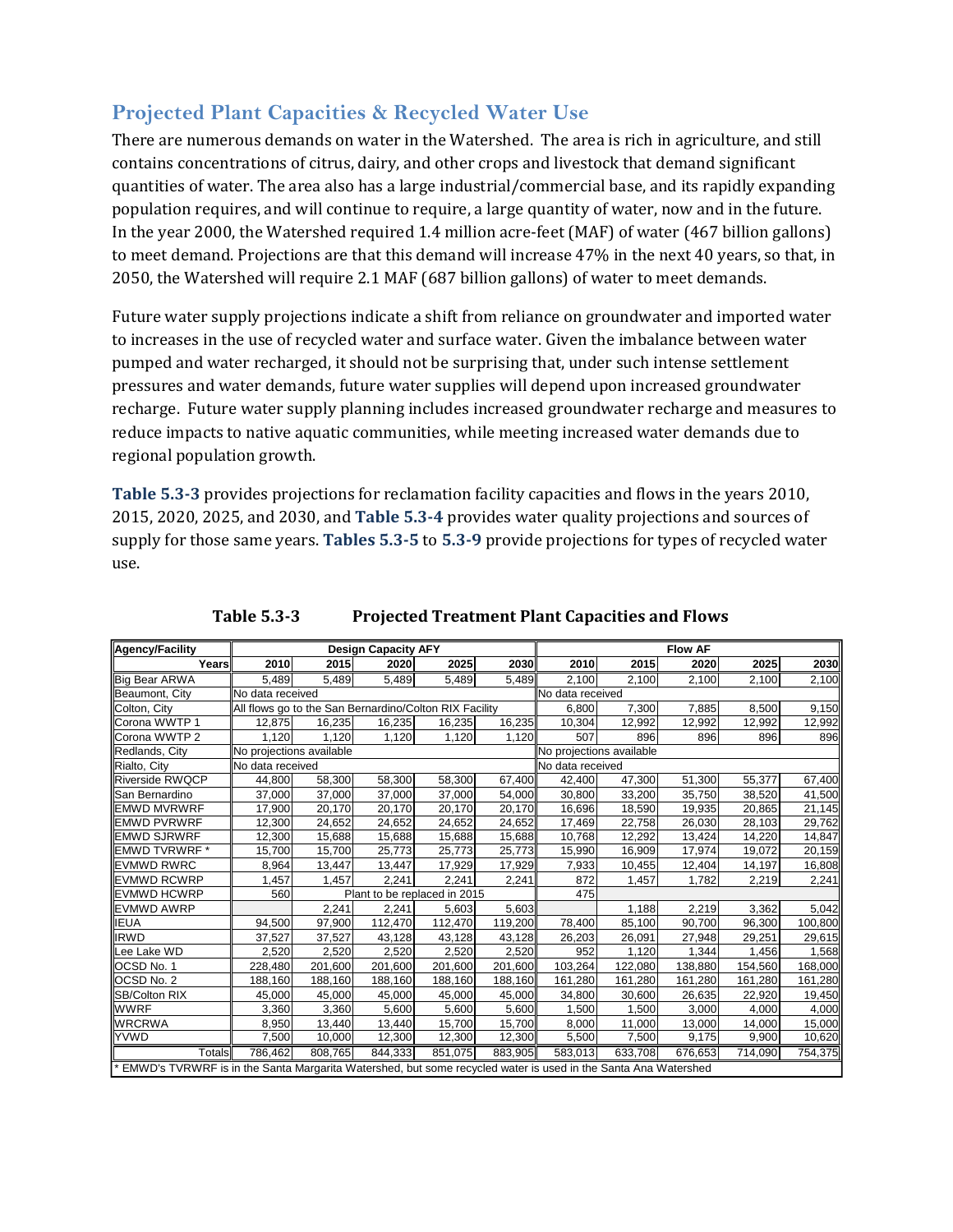| <b>Agency/Facility</b>                                                                                                    |       |       | Water Quality - TDS mg/L |       |       |        |        | Water Quality - TIN mg/L |        |        | Source(s) of       |
|---------------------------------------------------------------------------------------------------------------------------|-------|-------|--------------------------|-------|-------|--------|--------|--------------------------|--------|--------|--------------------|
| Years                                                                                                                     | 2010  | 2015  | 2020                     | 2025  | 2030  | 2010   | 2015   | 2020                     | 2025   | 2030   | Supply **          |
| <b>Big Bear ARWA</b>                                                                                                      | 600   | 600   | 600                      | 600   | 600   | 4.5    | 4.5    | 4.5                      | 4.5    | 4.5    | <b>LGW</b>         |
| Beaumont, City                                                                                                            |       |       |                          |       |       |        |        |                          |        |        |                    |
| Colton, City                                                                                                              |       |       |                          |       |       |        |        |                          |        |        |                    |
| Corona WWTP 1                                                                                                             | 780   | 780   | 780                      | 780   | 780   | 4.6    | 4.6    | 4.6                      | 4.6    | 4.6    | SWP, CA. LGW       |
| Corona WWTP 2                                                                                                             | 866   | 866   | 866                      | 866   | 866   | 4.1    | 4.1    | 4.1                      | 4.1    | 4.1    | SWP, CA. LGW       |
| Redlands, City                                                                                                            |       |       |                          |       |       |        |        |                          |        |        |                    |
| Rialto, City                                                                                                              |       |       |                          |       |       |        |        |                          |        |        |                    |
| <b>Riverside RWQCP</b>                                                                                                    | 600   | 600   | 600                      | 600   | 600   | 10.0   | 10.0   | 10.0                     | 10.0   | 10.0   | <b>LGW</b>         |
| San Bernardino                                                                                                            | 550   | 550   | 550                      | 550   | 550   | 13.0   | 13.0   | 13.0                     | 13.0   | 13.0   | <b>LGW</b>         |
| <b>EMWD MVRWRF</b>                                                                                                        | 401   | 500   | 500                      | 500   | 500   | 16.7   | 8.0    | 8.0                      | 8.0    | 8.0    | SWP, LGW           |
| <b>EMWD PVRWRF</b>                                                                                                        | 665   | 650   | 650                      | 650   | 650   | 10.9   | 8.0    | 8.0                      | 8.0    | 8.0    | SWP, CA. LGW       |
| <b>EMWD SJRWRF</b>                                                                                                        | 584   | 600   | 600                      | 600   | 600   | 10.0   | 8.0    | 8.0                      | 8.0    | 8.0    | SWP, LGW           |
| <b>EMWD TVRWRF*</b>                                                                                                       | 679   | 700   | 700                      | 700   | 700   | 8.0    | 8.0    | 8.0                      | 8.0    | 8.0    | CA, LGW            |
| <b>EVMWD RWRC</b>                                                                                                         | 700   | 700   | 700                      | 700   | 700   | 4.5    | 4.5    | 4.5                      | 4.5    | 4.5    | SWP, CA. LGW       |
| <b>EVMWD RCWRP</b>                                                                                                        |       |       | Data not available       |       |       | 5.0    | 5.0    | 5.0                      | 5.0    | 5.0    | SWP, CA. LGW       |
| <b>EVMWD HCWRP</b>                                                                                                        | 700   |       |                          |       |       | 25.0   |        |                          |        |        | SWP                |
| <b>EVMWD AWRP</b>                                                                                                         |       | 700   | 700                      | 700   | 700   |        | 5.0    | 5.0                      | 5.0    | 5.0    | SWP                |
| <b>IEUA</b>                                                                                                               | 500   | 500   | 500                      | 500   | 500   | 8.0    | 8.0    | 8.0                      | 8.0    | 8.0    | SWP, LGW           |
| <b>IRWD</b>                                                                                                               | 625   | 625   | 625                      | 625   | 625   | 10.0   | 10.0   | 10.0                     | 10.0   |        | 10.0 SWP,CA,LGW,OT |
| Lee Lake WD                                                                                                               | 600   | 640   | 660                      | 680   | 700   | < 13.0 | < 13.0 | < 13.0                   | < 13.0 | < 13.0 | SWP, LGW           |
| OCSD No. 1                                                                                                                | 950   | 950   | 950                      | 950   | 950   |        |        | Not measured             |        |        |                    |
| OCSD No. 2                                                                                                                | 2,000 | 2,100 | 2,200                    | 2,300 | 2,400 |        |        | Not measured             |        |        | Secondary Effluent |
| <b>OCSD/OCWD GWRS</b>                                                                                                     | 70    | 70    | 70                       | 70    | 70    | 2.8    | 2.8    | 2.8                      | 2.8    | 2.8    | Combination        |
| <b>OCWD Green Acres</b>                                                                                                   | 950   | 950   | 950                      | 950   | 950   | 20.0   | 20.0   | 20.0                     | 20.0   | 20.0   | Combination        |
| <b>SB/Colton RIX</b>                                                                                                      | 510   | 510   | 510                      | 510   | 510   | 7.0    | 7.0    | 7.0                      | 7.0    | 7.0    | LGW                |
| <b>WWRF</b>                                                                                                               | 550   | 550   | 550                      | 550   | 550   | < 10.0 | < 10.0 | < 10.0                   | < 10.0 | < 10.0 | SWP                |
| <b>WRCRWA</b>                                                                                                             | 600   | 600   | 600                      | 600   | 600   | < 10.0 | < 10.0 | < 10.0                   | < 10.0 | < 10.0 | Combination        |
| <b>YVWD</b>                                                                                                               | 500   | 325   | 325                      | 325   | 325   | 10.0   | 5.0    | 5.0                      | 5.0    | 5.0    | LGW, SWP           |
| Notes:<br>* EMWD's TVRWRF is in the Santa Margarita Watershed, but some recycled water is used in the Santa Ana Watershed |       |       |                          |       |       |        |        |                          |        |        |                    |

\* EMWD's TVRWRF is in the Santa Margarita Watershed, but some recycled water is used in the Santa Ana Watershed \*\* SPW = State Project Water; CA = Colorado River Aqueduct; LGW = Local Groundwater

|                                                                                |                       |            |                  |                      |                           |                   |           |                   | $1.01$ $1.000$ $1.000$ $1.000$ $1.000$ $1.000$ $1.000$ $1.000$ $1.000$ $1.000$ |                          |
|--------------------------------------------------------------------------------|-----------------------|------------|------------------|----------------------|---------------------------|-------------------|-----------|-------------------|--------------------------------------------------------------------------------|--------------------------|
|                                                                                | 2010                  |            |                  |                      | <b>Recycled Water Use</b> |                   |           |                   |                                                                                | <b>Disposal</b>          |
| Facility:                                                                      | Plant<br><b>Flows</b> | Industrial | <b>Municipal</b> | Habitat/<br>Environ. | Conj<br>Use/GW<br>Rechg   | AG/<br>Irrigation | Other *** | Total<br>Recycled | <b>Total</b><br>Disposal (*)                                                   | Type of<br>Disposal (**) |
| Big Bear ARWA                                                                  | 2,100                 |            |                  |                      | 500                       | 1,600             |           | 2,100             |                                                                                | None                     |
| City of Beaumont                                                               |                       |            |                  |                      |                           |                   |           |                   |                                                                                |                          |
| City of Colton                                                                 | 6,800                 |            |                  |                      |                           |                   |           |                   | 6.800                                                                          | to RIX                   |
| City of Corona WWTP 1                                                          | 10,304                | 52         | 1,903            |                      | 1,120                     | 5,549             |           | 8,624             | 1,680                                                                          | LSD, DP, OT              |
| City of Corona WWTP 2                                                          | <b>507</b>            | 40         |                  |                      |                           | 467               |           | 507               |                                                                                | None                     |
| City of Redlands                                                               |                       |            |                  |                      |                           |                   |           |                   |                                                                                |                          |
| City of Rialto                                                                 |                       |            |                  |                      |                           |                   |           |                   |                                                                                |                          |
| City of Riverside RWQCP                                                        | 42,400                |            | 3,000            |                      |                           | 10,000            |           | 13,000            | 29,400                                                                         | <b>LSD</b>               |
| City of San Bernardino                                                         | 30,800                |            |                  |                      |                           | 2,800             |           | 2,800             | 28,000                                                                         | to RIX                   |
| <b>EMWD</b>                                                                    | 60,923                | 5,000      | 7,700            | 4,300                | 17,000                    | 13,400            |           | 47,400            | 13,523                                                                         | <b>LSD</b>               |
| <b>EVMWD RWRC</b>                                                              | 7,933                 |            |                  | 1,120                |                           |                   | 6,813     | 7,933             |                                                                                | None                     |
| <b>EVMWD RCWRP</b>                                                             | 872                   |            | 872              |                      |                           |                   |           | 872               |                                                                                | None                     |
| <b>EVMWD HCWRP</b>                                                             | <b>475II</b>          |            | 475              |                      |                           |                   |           | 475               |                                                                                | None                     |
| <b>EVMWD AWRP</b>                                                              |                       |            |                  |                      |                           |                   |           | O                 |                                                                                | None                     |
| IEUA                                                                           | 78,400                | 7,000      | 18,000           | 50                   | 15,000                    | 10,000            |           | 50,050            | 28,350                                                                         | <b>LSD</b>               |
| <b>IRWD</b>                                                                    | 26,203                | 315        | 20,088           |                      |                           | 5,800             |           | 26,203            |                                                                                | OD                       |
| ee Lake WD                                                                     | 952                   | 100        | 600              | 20                   |                           |                   |           | 720               | 232                                                                            | <b>LSD</b>               |
| OCSD No. 1/OCWD                                                                | 103,264               | 3,000      |                  |                      | 72,000                    | 2,000             |           | 77,000            | 26,264                                                                         | <b>OD</b>                |
| OCSD No. 2                                                                     | 161,280               |            |                  |                      |                           |                   |           |                   | 161,280                                                                        | OD                       |
| SB/Colton RIX                                                                  | 34.800                |            |                  |                      |                           |                   | 2,800     | 2,800             | 32,000                                                                         | <b>LSD</b>               |
| <b>WWRF</b>                                                                    | 1.500                 |            |                  |                      | 500                       | 1,000             |           | 1,500             |                                                                                |                          |
| <b>WRCRWA</b>                                                                  | 8,000                 |            |                  |                      |                           | 1,000             |           | 1,000             | 7,000                                                                          | <b>LSD</b>               |
| <b>YVWD</b>                                                                    | 5,500                 |            | 3,200            | 1,680                |                           |                   |           | 4,880             | 620                                                                            | <b>LSD</b>               |
| <b>Totals</b>                                                                  | 583,013               | 15.507     | 55,838           | 7,170                | 106,120                   | 53,616            | 9,613     | 247,864           | 335,149                                                                        |                          |
| * Includes 16,000 AF from City of San Bernardino that goes to the RIX Facility |                       |            |                  |                      |                           |                   |           |                   |                                                                                |                          |

**Table 5.35 Projected 2010 Plant Flows, Recycled Water Use, and Disposal (AF)**

\* Includes 16,000 AF from City of San Bernardino that goes to the RIX Facility

\*\* Types of Disposal: Live Stream Discharge (LSD), Ocean Discharge (OD), Disposal Pond (DP), Other (OT).

\*\*\* Other Uses: San Bernardino/Colton RIX - Excess flows sold to other agencies for reuse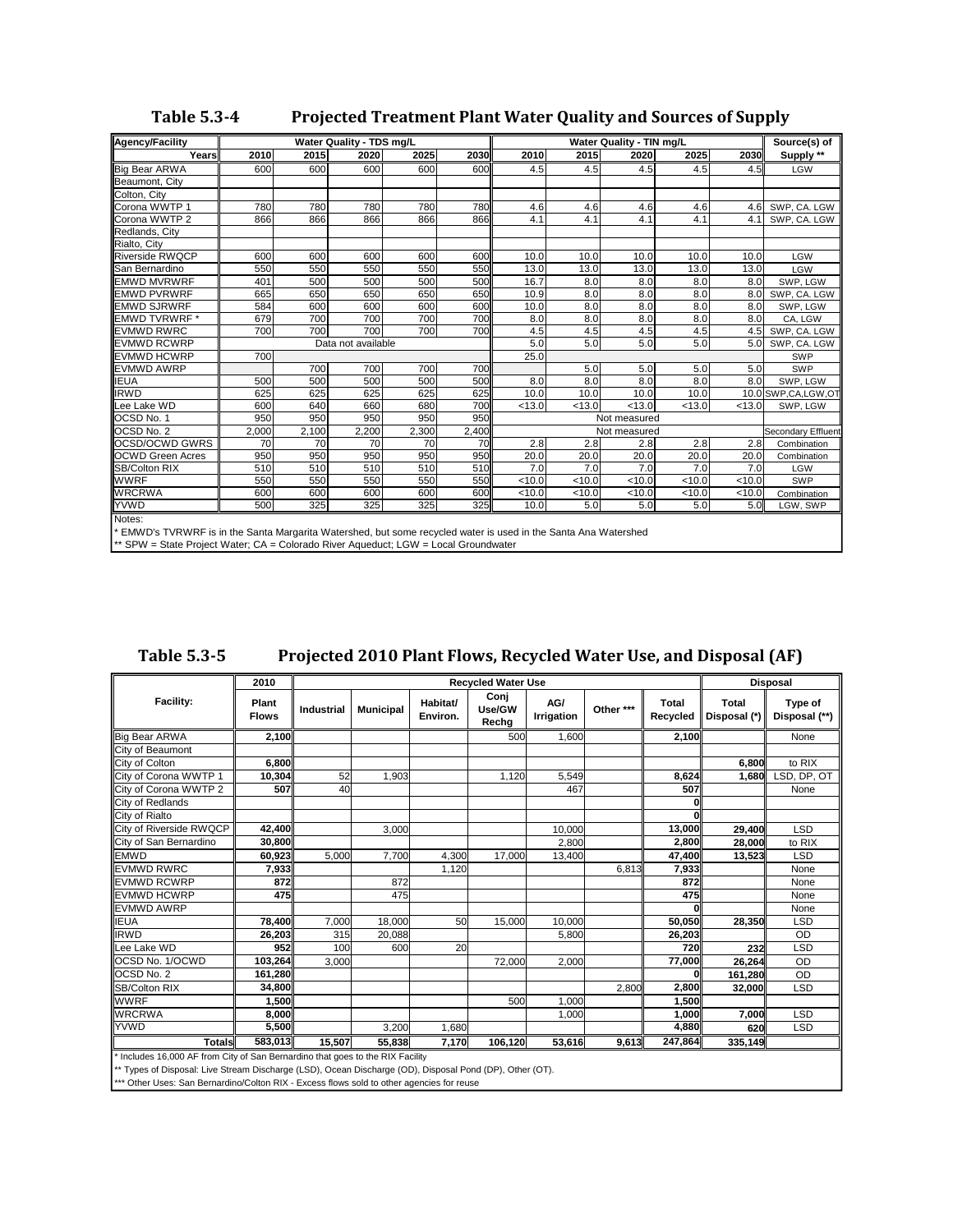## **Table 5.36 Projected 2015 Plant Flows, Recycled Water Use, and Disposal (AF)**

|                                                                                                          | 2015                         |                   |                  |                      | <b>Recycled Water Use</b> |                   |           |                          |                              | <b>Disposal</b>          |
|----------------------------------------------------------------------------------------------------------|------------------------------|-------------------|------------------|----------------------|---------------------------|-------------------|-----------|--------------------------|------------------------------|--------------------------|
| <b>Facility:</b>                                                                                         | <b>Plant</b><br><b>Flows</b> | <b>Industrial</b> | <b>Municipal</b> | Habitat/<br>Environ. | Conj<br>Use/GW<br>Rechg   | AG/<br>Irrigation | Other *** | <b>Total</b><br>Recycled | <b>Total</b><br>Disposal (*) | Type of<br>Disposal (**) |
| <b>Big Bear ARWA</b>                                                                                     | 2,100                        |                   |                  |                      | 500                       | 1,600             |           | 2,100                    |                              | None                     |
| City of Beaumont                                                                                         |                              |                   |                  |                      |                           |                   |           |                          |                              |                          |
| City of Colton                                                                                           | 7,300                        |                   |                  |                      |                           |                   |           |                          | 7.300                        | to RIX                   |
| City of Corona WWTP 1                                                                                    | 12,992                       | 57                | 1,903            |                      | 2,239                     | 7,113             |           | 11,312                   | 1.680                        | LSD, DP, OT              |
| City of Corona WWTP 2                                                                                    | 896                          | 40                |                  |                      |                           | 856               |           | 896                      |                              | None                     |
| City of Redlands                                                                                         |                              |                   |                  |                      |                           |                   |           |                          |                              |                          |
| City of Rialto                                                                                           |                              |                   |                  |                      |                           |                   |           |                          |                              |                          |
| City of Riverside RWQCP                                                                                  | 47,300                       |                   | 7,500            |                      |                           | 12,000            |           | 19.500                   | 27,800                       | <b>LSD</b>               |
| City of San Bernardino                                                                                   | 33,200                       |                   |                  |                      | 6,985                     | 2,915             |           | 9,900                    | 23,300                       | to RIX                   |
| <b>EMWD</b>                                                                                              | 70,549                       | 5,000             | 10,950           | 4,300                | 18,250                    | 13,200            |           | 51,700                   | 18,849                       | <b>LSD</b>               |
| <b>EVMWD RWRC</b>                                                                                        | 10,455                       |                   |                  | 1,120                |                           |                   | 9,335     | 10,455                   |                              | None                     |
| <b>EVMWD RCWRP</b>                                                                                       | 1,457                        |                   | 1,457            |                      |                           |                   |           | 1,457                    |                              | None                     |
| <b>EVMWD HCWRP</b>                                                                                       |                              |                   |                  |                      |                           |                   |           |                          |                              | None                     |
| <b>EVMWD AWRP</b>                                                                                        | 1,188                        |                   | 1,188            |                      |                           |                   |           | 1,188                    |                              | None                     |
| <b>IEUA</b>                                                                                              | 85,100                       | 8,000             | 25,500           | 50                   | 15,000                    | 10,000            |           | 58,550                   | 26,550                       | <b>LSD</b>               |
| <b>IRWD</b>                                                                                              | 26,091                       | 297               | 23,114           |                      |                           | 2,680             |           | 26,091                   |                              | OD                       |
| Lee Lake WD                                                                                              | 1,120                        | 110               | 700              | 25                   |                           |                   |           | 835                      | 285                          | <b>LSD</b>               |
| OCSD No. 1/OCWD                                                                                          | 122,080                      | 3,000             |                  |                      | 97,000                    | 2,000             |           | 102,000                  | 20,080                       | OD                       |
| OCSD No. 2                                                                                               | 161,280                      |                   |                  |                      |                           |                   |           |                          | 161,280                      | OD                       |
| SB/Colton RIX                                                                                            | 30,600                       |                   |                  |                      |                           |                   | 2,800     | 2,800                    | 27,800                       | <b>LSD</b>               |
| <b>WWRF</b>                                                                                              | 1,500                        |                   |                  |                      | 500                       | 1,000             |           | 1,500                    |                              |                          |
| <b>WRCRWA</b>                                                                                            | 11,000                       |                   |                  |                      |                           | 3,000             |           | 3,000                    | 8,000                        | <b>LSD</b>               |
| <b>YVWD</b>                                                                                              | 7,500                        |                   | 4,000            | 1,680                | 1,820                     |                   |           | 7,500                    |                              |                          |
| <b>Totals</b>                                                                                            | 633.708                      | 16.504            | 76,312           | 7,175                | 142,294                   | 56,364            | 12,135    | 310,784                  | 322,924                      |                          |
| * Includes 16,000 AF from City of San Bernardino that goes to the RIX Facility                           |                              |                   |                  |                      |                           |                   |           |                          |                              |                          |
| ** Types of Disposal: Live Stream Discharge (LSD), Ocean Discharge (OD), Disposal Pond (DP), Other (OT). |                              |                   |                  |                      |                           |                   |           |                          |                              |                          |

\*\*\* Other Uses: San Bernardino/Colton RIX - Excess flows sold to other agencies for reuse

| Table 5.3-7 | Projected 2020 Plant Flows, Recycled Water Use, and Disposal (AF) |
|-------------|-------------------------------------------------------------------|
|-------------|-------------------------------------------------------------------|

|                                                                                                          | 2020                  |                   |                  |                      | <b>Recycled Water Use</b> |                   |           |                          |                              | <b>Disposal</b>          |
|----------------------------------------------------------------------------------------------------------|-----------------------|-------------------|------------------|----------------------|---------------------------|-------------------|-----------|--------------------------|------------------------------|--------------------------|
| Facility:                                                                                                | Plant<br><b>Flows</b> | <b>Industrial</b> | <b>Municipal</b> | Habitat/<br>Environ. | Conj<br>Use/GW<br>Rechg   | AG/<br>Irrigation | Other *** | <b>Total</b><br>Recycled | <b>Total</b><br>Disposal (*) | Type of<br>Disposal (**) |
| <b>Big Bear ARWA</b>                                                                                     | 2,100                 |                   |                  | 32                   | 1,000                     | 1,068             |           | 2,100                    |                              | None                     |
| City of Beaumont                                                                                         |                       |                   |                  |                      |                           |                   |           |                          |                              |                          |
| City of Colton                                                                                           | 7,885                 |                   |                  |                      |                           |                   |           |                          | 7,885                        | to RIX                   |
| City of Corona WWTP 1                                                                                    | 12,992                | 63                | 1,903            |                      | 3,359                     | 5,987             |           | 11,312                   | 1,680                        | LSD, DP, OT              |
| City of Corona WWTP 2                                                                                    | 896                   | 40                |                  |                      |                           | 856               |           | 896                      |                              | None                     |
| City of Redlands                                                                                         |                       |                   |                  |                      |                           |                   |           |                          |                              |                          |
| City of Rialto                                                                                           |                       |                   |                  |                      |                           |                   |           |                          |                              |                          |
| City of Riverside RWQCP                                                                                  | 51,300                |                   | 10,000           |                      |                           | 15,000            |           | 25,000                   | 26,300                       | <b>LSD</b>               |
| City of San Bernardino                                                                                   | 35,750                |                   |                  |                      | 13.070                    | 3,930             |           | 17,000                   | 18,750                       | to RIX                   |
| <b>EMWD</b>                                                                                              | 77,363                | 5,000             | 13,200           | 4,300                | 19,500                    | 13,200            |           | 55,200                   | 22,163                       | <b>LSD</b>               |
| <b>EVMWD RWRC</b>                                                                                        | 12,404                |                   |                  | 1,120                |                           |                   | 11,284    | 12,404                   |                              | None                     |
| <b>EVMWD RCWRP</b>                                                                                       | 1,782                 |                   | 1.782            |                      |                           |                   |           | 1.782                    |                              | None                     |
| <b>EVMWD HCWRP</b>                                                                                       |                       |                   |                  |                      |                           |                   |           |                          |                              | None                     |
| <b>EVMWD AWRP</b>                                                                                        | 2,219                 |                   | 2,219            |                      |                           |                   |           | 2,219                    |                              | None                     |
| <b>IEUA</b>                                                                                              | 90,700                | 9,000             | 38,000           | 50                   | 15,000                    | 6.000             |           | 68.050                   | 22,650                       | <b>LSD</b>               |
| <b>IRWD</b>                                                                                              | 27,948                | 300               | 25,048           |                      |                           | 2,600             |           | 27,948                   |                              | <b>OD</b>                |
| Lee Lake WD                                                                                              | 1,344                 | 120               | 800              | 30                   |                           |                   |           | 950                      | 394                          | <b>LSD</b>               |
| OCSD No. 1/OCWD                                                                                          | 138,880               | 3,000             |                  |                      | 133,880                   | 2,000             |           | 138,880                  |                              | OD                       |
| OCSD No. 2                                                                                               | 161,280               |                   |                  |                      |                           |                   |           |                          | 161,280                      | OD                       |
| SB/Colton RIX                                                                                            | 26,635                |                   |                  |                      |                           |                   | 2,800     | 2,800                    | 23,835                       | <b>LSD</b>               |
| <b>WWRF</b>                                                                                              | 3,000                 |                   |                  |                      | 1,500                     | 1,500             |           | 3,000                    |                              |                          |
| <b>WRCRWA</b>                                                                                            | 13,000                |                   |                  |                      |                           | 4,000             |           | 4,000                    | 9.000                        | <b>LSD</b>               |
| <b>YVWD</b>                                                                                              | 9,175                 |                   | 5.000            | 1,680                | 2,495                     |                   |           | 9,175                    |                              |                          |
| <b>Totals</b>                                                                                            | 676,653               | 17.523            | 97.952           | 7,212                | 189,804                   | 56,141            | 14,084    | 382,716                  | 293,937                      |                          |
| * Includes 16,000 AF from City of San Bernardino that goes to the RIX Facility                           |                       |                   |                  |                      |                           |                   |           |                          |                              |                          |
| ** Types of Disposal: Live Stream Discharge (LSD), Ocean Discharge (OD), Disposal Pond (DP), Other (OT). |                       |                   |                  |                      |                           |                   |           |                          |                              |                          |

\*\*\* Other Uses: San Bernardino/Colton RIX - Excess flows sold to other agencies for reuse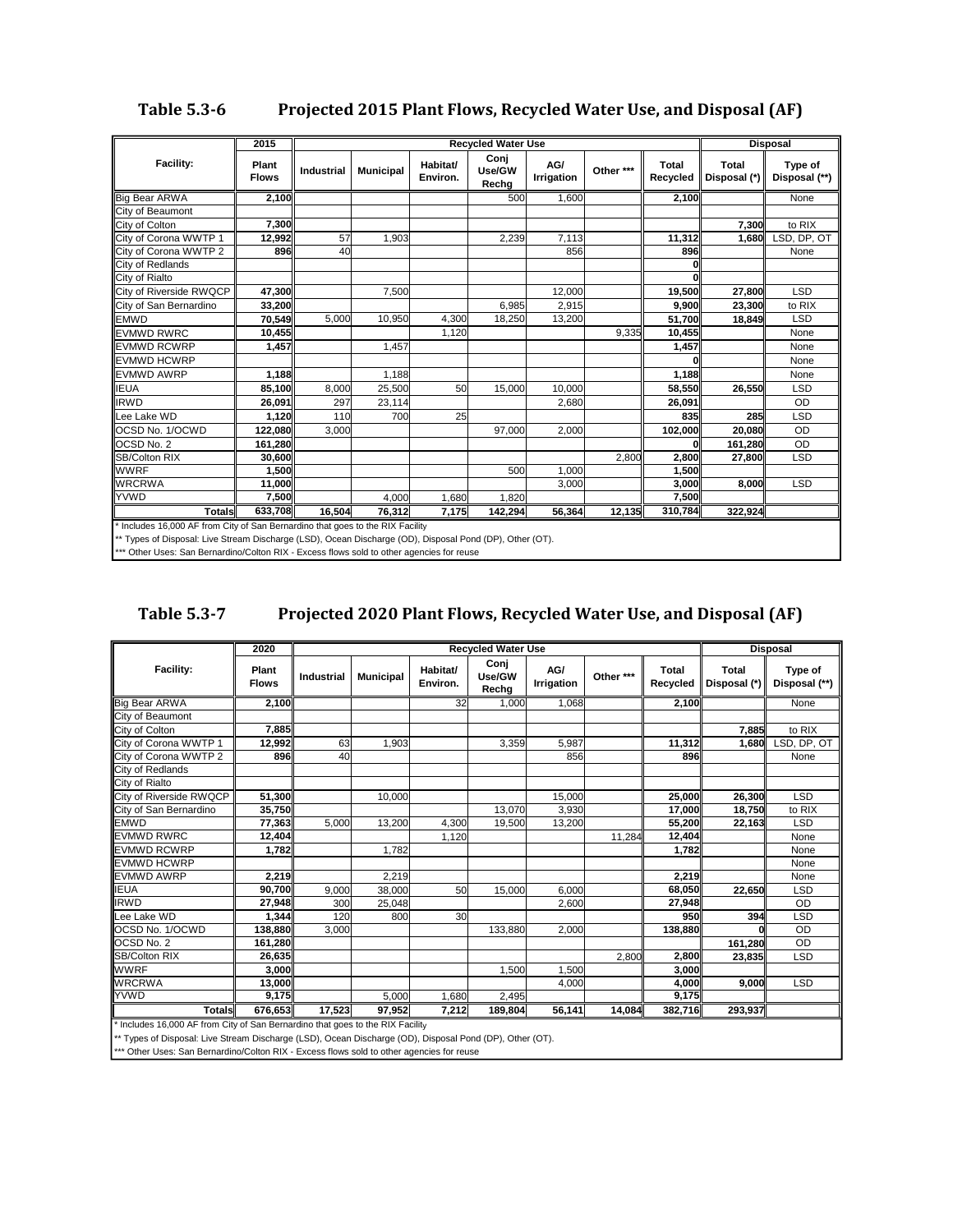| <b>Table 5.3-8</b> | Projected 2025 Plant Flows, Recycled Water Use, and Disposal (AF) |
|--------------------|-------------------------------------------------------------------|
|                    |                                                                   |

|                                                                                                          | 2025                  |            |                  |                      | <b>Recycled Water Use</b> |                          |           |                   |                       | <b>Disposal</b>          |
|----------------------------------------------------------------------------------------------------------|-----------------------|------------|------------------|----------------------|---------------------------|--------------------------|-----------|-------------------|-----------------------|--------------------------|
| Facility:                                                                                                | Plant<br><b>Flows</b> | Industrial | <b>Municipal</b> | Habitat/<br>Environ. | Conj<br>Use/GW<br>Rechg   | AG/<br><b>Irrigation</b> | Other *** | Total<br>Recycled | Total<br>Disposal (*) | Type of<br>Disposal (**) |
| Big Bear ARWA                                                                                            | 2,100                 |            |                  | 32                   | 1,000                     | 1.068                    |           | 2,100             |                       | None                     |
| City of Beaumont                                                                                         |                       |            |                  |                      |                           |                          |           |                   |                       |                          |
| City of Colton                                                                                           | 8,500                 |            |                  |                      |                           |                          |           |                   | 8,500                 | to RIX                   |
| City of Corona WWTP 1                                                                                    | 12,992                | 63         | 1,903            |                      | 4,479                     | 4,867                    |           | 11,312            | 1.680                 | LSD, DP, OT              |
| City of Corona WWTP 2                                                                                    | 896                   | 40         |                  |                      |                           | 856                      |           | 896               |                       | None                     |
| City of Redlands                                                                                         |                       |            |                  |                      |                           |                          |           |                   |                       |                          |
| City of Rialto                                                                                           |                       |            |                  |                      |                           |                          |           |                   |                       |                          |
| City of Riverside RWQCP                                                                                  | 55,377                |            | 15,000           |                      |                           | 15,000                   |           | 30,000            | 25,377                | <b>LSD</b>               |
| City of San Bernardino                                                                                   | 38,520                |            |                  |                      | 19,640                    | 4,460                    |           | 24,100            | 14,420                | to RIX                   |
| <b>EMWD</b>                                                                                              | 82,260                | 5.000      | 15,750           | 4,300                | 20,750                    | 13,200                   |           | 59,000            | 23,260                | <b>LSD</b>               |
| <b>EVMWD RWRC</b>                                                                                        | 14,197                |            |                  | 1,120                |                           |                          | 13,077    | 14,197            |                       | None                     |
| <b>EVMWD RCWRP</b>                                                                                       | 2,219                 |            | 2,219            |                      |                           |                          |           | 2,219             |                       | None                     |
| <b>EVMWD HCWRP</b>                                                                                       |                       |            |                  |                      |                           |                          |           |                   |                       | None                     |
| <b>EVMWD AWRP</b>                                                                                        | 3,362                 |            | 3,362            |                      |                           |                          |           | 3,362             |                       | None                     |
| <b>IEUA</b>                                                                                              | 96,300                | 11,000     | 45,000           | 250                  | 20,000                    | 5,000                    |           | 81,250            | 15.050                | <b>LSD</b>               |
| <b>IRWD</b>                                                                                              | 29.251                | 310        | 26,441           |                      |                           | 2,500                    |           | 29,251            |                       | OD                       |
| Lee Lake WD                                                                                              | 1,456                 | 130        | 900              | 35                   |                           |                          |           | 1,065             | 391                   | <b>LSD</b>               |
| OCSD No. 1/OCWD                                                                                          | 154.560               | 3,000      |                  |                      | 146,000                   | 2,000                    |           | 151,000           | 3,560                 | OD                       |
| OCSD No. 2                                                                                               | 161,280               |            |                  |                      |                           |                          |           |                   | 161.280               | OD                       |
| SB/Colton RIX                                                                                            | 22,920                |            |                  |                      |                           |                          | 2.800     | 2,800             | 20,120                | <b>LSD</b>               |
| <b>WWRF</b>                                                                                              | 4,000                 |            |                  |                      | 2,000                     | 2,000                    |           | 4,000             |                       |                          |
| <b>WRCRWA</b>                                                                                            | 15,000                |            |                  |                      |                           | 5,000                    |           | 5.000             | 10.000                | <b>LSD</b>               |
| YVWD                                                                                                     | 9,900                 |            | 5,500            | 1,680                | 2,720                     |                          |           | 9,900             |                       |                          |
| <b>Totals</b>                                                                                            | 715.090               | 19.543     | 116.075          | 7,417                | 216,589                   | 55,951                   | 15,877    | 431,452           | 283,638               |                          |
| * Includes 16,000 AF from City of San Bernardino that goes to the RIX Facility                           |                       |            |                  |                      |                           |                          |           |                   |                       |                          |
| ** Types of Disposal: Live Stream Discharge (LSD), Ocean Discharge (OD), Disposal Pond (DP), Other (OT). |                       |            |                  |                      |                           |                          |           |                   |                       |                          |

\*\*\* Other Uses: San Bernardino/Colton RIX - Excess flows sold to other agencies for reuse

| <b>Table 5.3-9</b> | Projected 2030 Plant Flows, Recycled Water Use, and Disposal (AF) |
|--------------------|-------------------------------------------------------------------|
|                    |                                                                   |

|                                                                                | 2030                  | <b>Recycled Water Use</b> |                  |                      |                         | <b>Disposal</b>          |           |                          |                       |                          |
|--------------------------------------------------------------------------------|-----------------------|---------------------------|------------------|----------------------|-------------------------|--------------------------|-----------|--------------------------|-----------------------|--------------------------|
| Facility:                                                                      | Plant<br><b>Flows</b> | <b>Industrial</b>         | <b>Municipal</b> | Habitat/<br>Environ. | Conj<br>Use/GW<br>Rechg | AG/<br><b>Irrigation</b> | Other *** | <b>Total</b><br>Recycled | Total<br>Disposal (*) | Type of<br>Disposal (**) |
| <b>Big Bear ARWA</b>                                                           | 2,100                 |                           |                  | 32                   | 1,500                   | 568                      |           | 2,100                    |                       | None                     |
| City of Beaumont                                                               |                       |                           |                  |                      |                         |                          |           |                          |                       |                          |
| City of Colton                                                                 | 9,150                 |                           |                  |                      |                         |                          |           |                          | 9,150                 | to RIX                   |
| City of Corona WWTP 1                                                          | 12,992                | 63                        | 1.903            |                      | 4,479                   | 4,867                    |           | 11,312                   | 1.680                 | LSD, DP, OT              |
| City of Corona WWTP 2                                                          | 896                   | 40                        |                  |                      |                         | 856                      |           | 896                      |                       | None                     |
| City of Redlands                                                               |                       |                           |                  |                      |                         |                          |           |                          |                       |                          |
| City of Rialto                                                                 |                       |                           |                  |                      |                         |                          |           |                          |                       |                          |
| <b>City of Riverside RWQCP</b>                                                 | 67.400                |                           | 21,400           |                      |                         | 20,000                   |           | 41,400                   | 26,000                | <b>LSD</b>               |
| City of San Bernardino                                                         | 41,500                |                           |                  |                      | 25,500                  | 5.700                    |           | 31.200                   | 10,300                | to RIX                   |
| <b>EMWD</b>                                                                    | 85,913                | 5.000                     | 17,500           | 4,300                | 22,000                  | 13,200                   |           | 62,000                   | 23,913                | LSD                      |
| <b>EVMWD RWRC</b>                                                              | 16,808                |                           |                  | 1,120                |                         |                          | 15,688    | 16,808                   |                       | None                     |
| <b>EVMWD RCWRP</b>                                                             | 2.241                 |                           | 2.241            |                      |                         |                          |           | 2,241                    |                       | None                     |
| <b>EVMWD HCWRP</b>                                                             |                       |                           |                  |                      |                         |                          |           |                          |                       | None                     |
| <b>EVMWD AWRP</b>                                                              | 5,042                 |                           | 5,042            |                      |                         |                          |           | 5,042                    |                       | None                     |
| <b>IEUA</b>                                                                    | 100.800               | 15,000                    | 48,000           | 250                  | 23,000                  | 4,000                    |           | 90,250                   | 10,550                | <b>LSD</b>               |
| <b>IRWD</b>                                                                    | 29,615                | 310                       | 26,805           |                      |                         | 2.500                    |           | 29,615                   |                       | OD                       |
| Lee Lake WD                                                                    | 1,568                 | 140                       | 1,000            | 40                   |                         |                          |           | 1,180                    | 388                   | <b>LSD</b>               |
| <b>IOCSD No. 1/OCWD</b>                                                        | 168.000               | 3,000                     |                  |                      | 146,000                 | 2,000                    |           | 151.000                  | 17,000                | OD                       |
| <b>OCSD No. 2</b>                                                              | 161,280               |                           |                  |                      |                         |                          |           |                          | 161,280               | OD                       |
| <b>SB/Colton RIX</b>                                                           | 19,450                |                           |                  |                      |                         |                          | 2,800     | 2,800                    | 16,650                | <b>LSD</b>               |
| <b>WWRF</b>                                                                    | 4,000                 |                           |                  |                      | 2,000                   | 2,000                    |           | 4,000                    |                       |                          |
| <b>WRCRWA</b>                                                                  | 15.000                |                           |                  |                      |                         | 5.000                    |           | 5.000                    | 9.000                 | <b>LSD</b>               |
| YVWD                                                                           | 10,620                |                           | 6,000            | 1.680                | 2,940                   |                          |           | 10,620                   |                       | <b>LSD</b>               |
| <b>Totals</b>                                                                  | 754.375               | 23.553                    | 129.891          | 7,422                | 227,419                 | 60,691                   | 18,488    | 467,464                  | 285,911               |                          |
| * Includes 16,000 AF from City of San Bernardino that goes to the RIX Facility |                       |                           |                  |                      |                         |                          |           |                          |                       |                          |

\*\* Types of Disposal: Live Stream Discharge (LSD), Ocean Discharge (OD), Disposal Pond (DP), Other (OT).

\*\*\* Other Uses: San Bernardino/Colton RIX - Excess flows sold to other agencies for reuse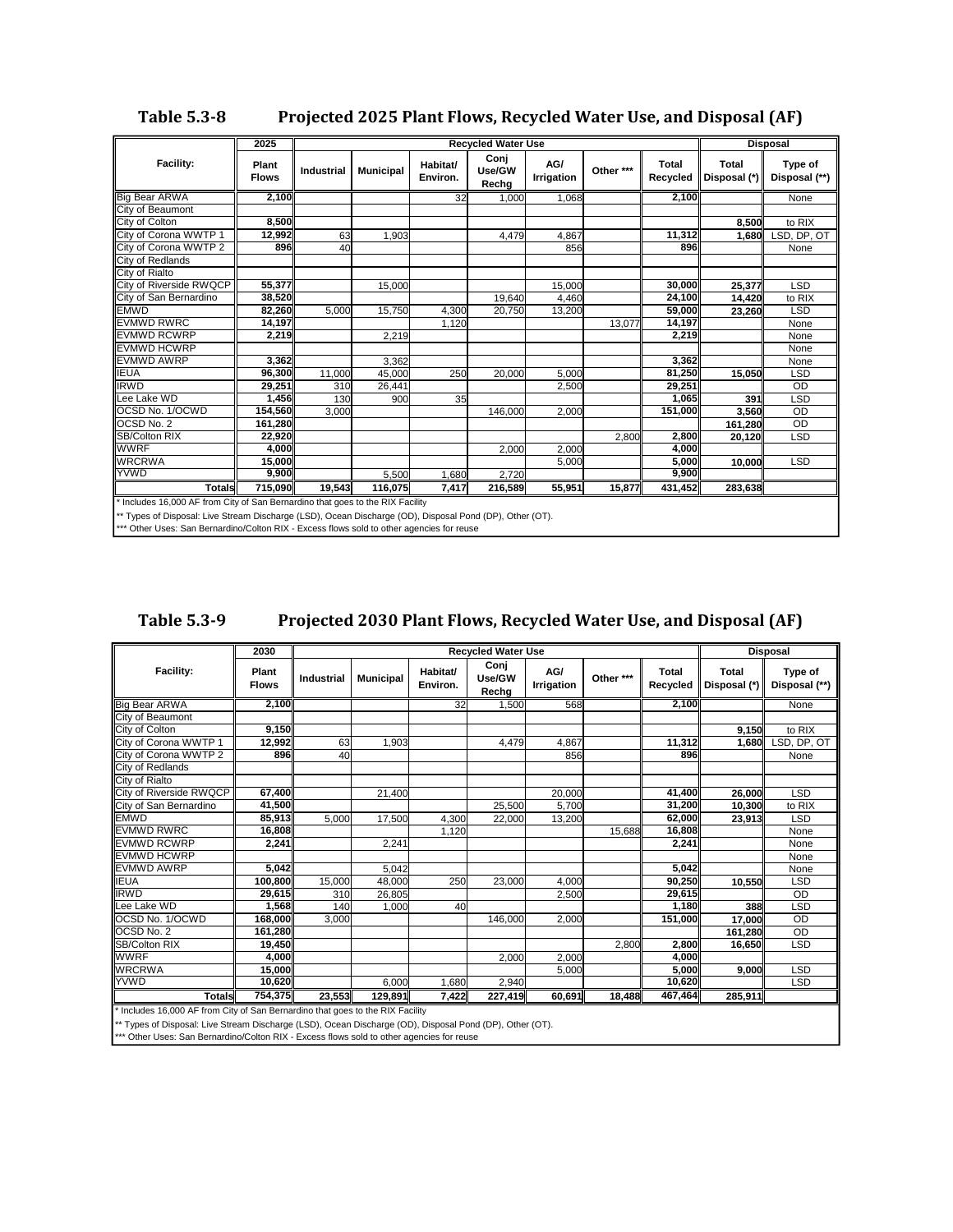# **Current Management Strategies**

Recycled water has been used in the Watershed for many years to offset potable demands. Water reclamation projects involve treating wastewater to State-defined standards and a level that is safe for State-approved non-potable applications. Approximately 101,500 AFY of recycled water is currently used to meet water needs such as landscape irrigation, agricultural irrigation, groundwater recharge, and commercial and industrial applications within the Watershed. In addition, many golf courses, cemeteries, schoolyards, parks, street medians, and freeway landscapes in the watershed are irrigated with recycled water. When OCWD's recharge of SAR baseflow is included, the figure greatly increases.

Overall, the largest use of recycled water in the Watershed is for groundwater recharge. During non‐storm periods, the SAR flow primarily becomes treated effluent. This effluent or recycled water coming from upstream water reclamation facilities meets the upper watershed's 42,000 AFY annual obligation at Prado Dam that is diverted to river recharge basins in Orange County.

# **Current Efforts**

Current management strategies in addition to those mentioned elsewhere include planning efforts as demonstrated by planned and conceptual recycled water projects as described below.

**EMWD** has entered into a cooperative agreement with the U.S. Army Corps of Engineers for the San Jacinto River Ecosystem Restoration Feasibility Study. This study will evaluate and determine the feasibility of restoring the river ecosystem and the use of different water supply sources including recycled water for ecosystem restoration in conjunction with groundwater recharge.

EMWD is participating in a Demineralization and Non‐Potable Water Conversion Feasibility Study with Rancho California Water District. The study is investigating the feasibility of demineralization of recycled water, and the feasibility of conversion of agricultural demands, such as avocado groves and other crops, to this non‐potable water source.

**City of Riverside** – On May 20, 2008, the SWRCB approved a wastewater change petition filed by the City of Riverside to ultimately reduce the amount of treated wastewater currently discharged to the SAR by approximately 11,000 AFY. This would allow the City of Riverside to expand its current recycled water program from 290 AFY to 41,400 AFY by 2025. It is estimated that the City of Riverside's water use is projected to increase to approximately 105,000 AFY by 2020. To be able to meet these future projected needs without increasing the City of Riverside's reliance upon imported State Water purchases, it will be critical for the City of Riverside to significantly expand its use of the recycled water recently made available.

**IEUA** recently developed a Three Year Business Plan to rapidly expand the recycled water distribution system and increase recycled water use by 35,000 AFY. The capital program emphasizes increased system storage as well as distribution system piping and piping to reach high capacity recharge sites. The business strategy, while regional in nature, is founded on the principle of partnerships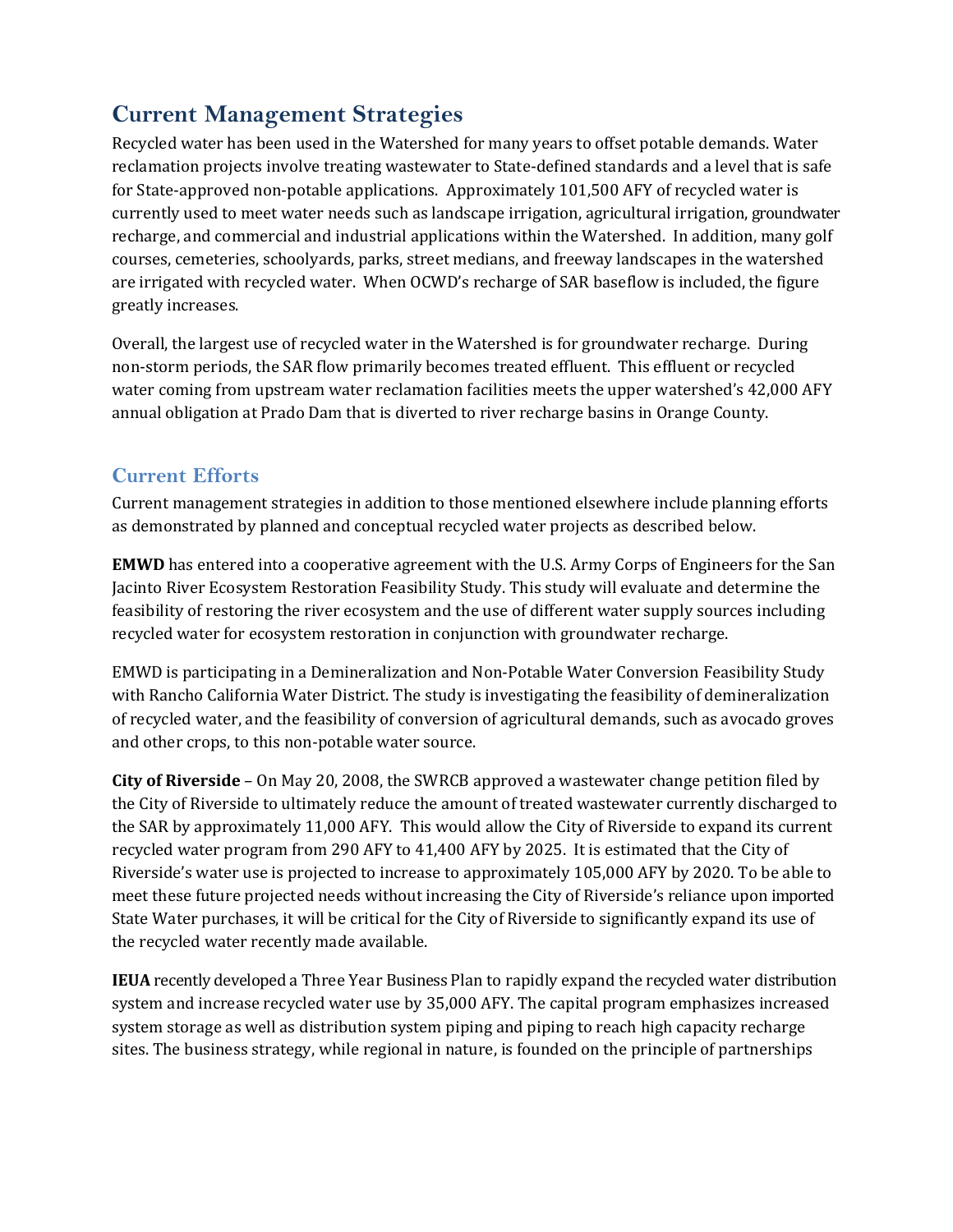with IEUA member agencies, both from a water marketing standpoint and a capital facilities standpoint. The partnerships are having the effect of "supercharging" the capital program through conversion of member agency owned local potable water facilities to regional recycled water facilities.

**LLWD** has completed a recycled water master plan that will allow for the connection of the local parks and schools in the near future. They also have partnered with the City Of Corona in its Ground Water Management Plan for the basins underlying LLWD's boundaries. LLWD currently is investigating potential groundwater recharge options.

**OCWD** also is evaluating future phases of the joint OCSD/OCWD GWRS. Phase 1 of the GWRS has been completed to produce 72,000 AFY of purified water. Phases 2 and 3 could produce up to 48,000 AFY additional supplies. Implementation of Phases 2 and 3 would further reduce the amount of effluent discharged to the ocean. Because they would reduce the amount of water discharged to the ocean, Phases 2 and 3 are a new regional water source that would increase the net overall supply of water to the watershed.

**SBVMWD** does not own or operate a wastewater treatment plant within its service area. However, recycled water is a foundational part of the region's water budget as they move toward the future. As a result, SBVMWD has begun working with the owners of the wastewater treatment plants within its service area on the concept of a recycled water master plan. The goal of the recycled water master plan is to recycle approximately 34,000 AF.

**WMWD** continues to expand its recycled water production capabilities through the WWRF Phase 2 expansion project. When completed in 2010, the plant will be capable of producing up to three MGD of tertiary‐treated recycled water. Plans call for eventually expanding to five MGD.

WMWD possesses an extensive non-potable distribution system that includes both storage and pumping capabilities. They will employ this system as the backbone distribution system to expand use of recycled water (for irrigation) within its service area. One major commercial area (Meridian Business Center) and one large residential community already are dual‐piped for recycled water use and a new Riverside Unified School District (RUSD) high school has been retrofitted to allow recycled water use. Two new large residential projects (including a golf course development) will be conditioned to install dual plumbing. WMWD also will work with RUSD to dual plumb new campuses, including a new middle school west of the Orangecrest area.

WMWD and the City of Riverside currently are conducting joint planning for recycled water use. The intent is to allow maximum use of recycled/non-potable water in the City of Riverside's greenbelt area that will take advantage of elevation differences, thus reducing energy (pumping) costs. The system also will distribute non‐potable groundwater through the legacy canal system thereby maximizing use of local water resources.

WMWD is working with the Riverside County Ben Clark Training Center to site a large recycled water storage impoundment on their facility located just south of Van Buren Boulevard and west of I‐215. This proposed 600 AF impoundment would serve the County as a dive/water training facility while providing wet weather storage for recycled water produced by the WWRF, a truly unique and innovative use of recycled water.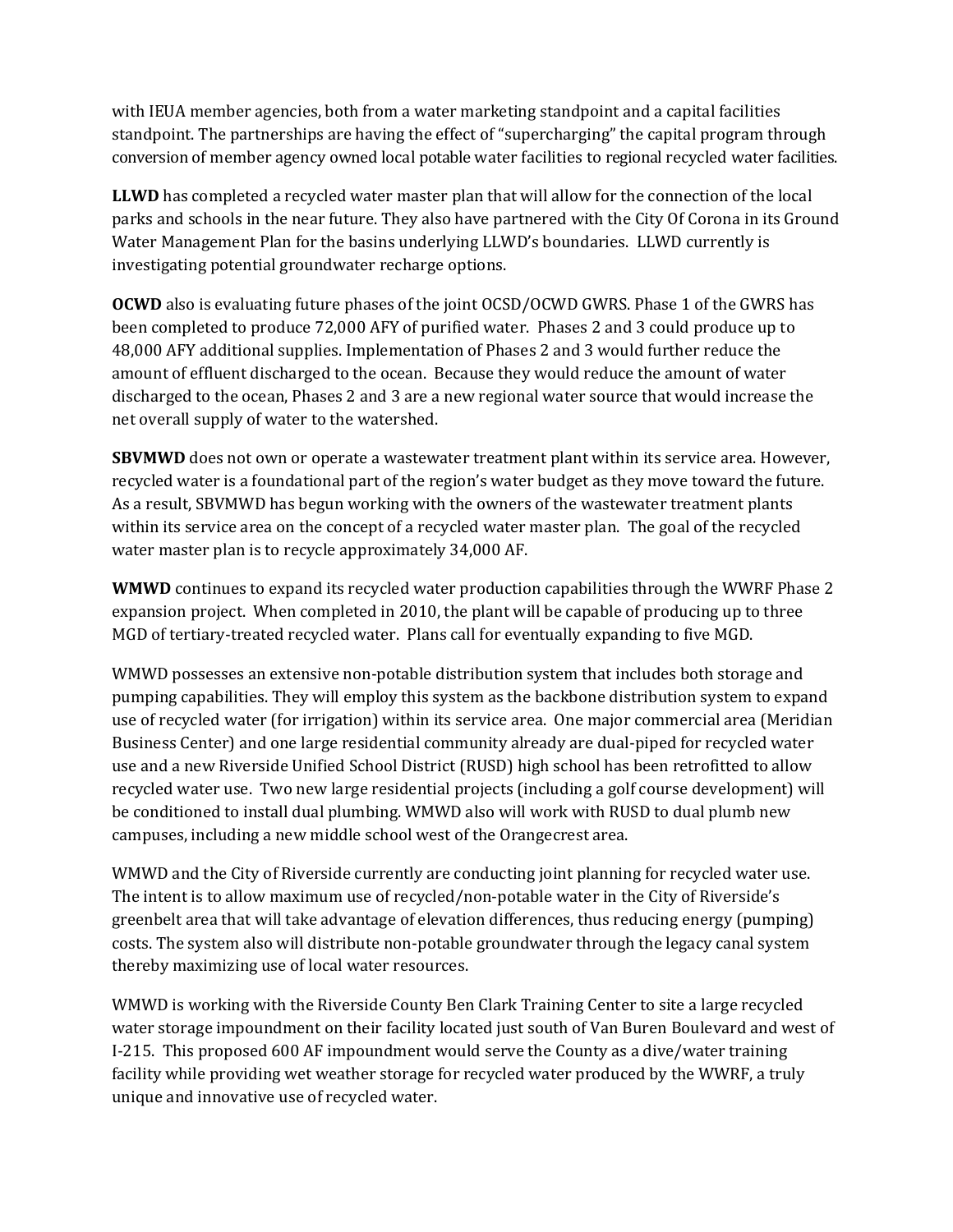Finally, WMWD is in the early stages of evaluating the use of recycled water to recharge local groundwater basins as a new source of supply. As total summer irrigation demands likely will exceed recycled water supply, recharge will probably be limited to winter months. Close coordination with the Regional Board and CDPH will be required.

**YVWD** adopted a Strategic Plan in August 2008, which outlines the methods used to maximize the use of recycled water to meet future water demands. This policy requires new homes to install dual water meters to provide potable water and non-potable water to each property. The use of recycled water delivered to residential and commercial properties for irrigation is expected to reduce future potable water demands by 50%‐60% per equivalent dwelling unit. This policy will require YVWD to implement a salinity control program which will provide extremely high quality recycled water to new neighborhoods providing a sustainable water supply for the future.

Other reclamation projects in the Watershed include innovative uses such as toilet flushing in high‐ rise buildings and residential landscaping irrigation, as evidenced by recycled water programs in IRWD.

## **Barriers and Constraints**

Challenges related to recycling projects include: regulatory requirements, brine line constraints, storage/seasonal constraints, financial constraints, water quality management, and public perception. They are discussed below.

## *Regulatory Requirements*

Regulations for the use of recycled water come from several sources:

- CDPH (Title 22 and Title 17).
- Memoranda per addendums from the CDPH.
- EPA Guidelines.
- Regional Board requirements.
- Individual agencies Best Management Practices.

Some of the regulatory restrictions and best management practices relating to the use of recycled water include:

- Recycled water must not be used in areas that are tributary to a potable drinking water source.
- Recycled water must not be used within 50 feet of a domestic well.
- Recycled water must not spray on drinking fountains, eating areas, walkways, passing vehicles, buildings, domestic water facilities, sitting areas or areas not under control of the user.
- Recycled water irrigation can only occur during non-public access hours if access to the site is unrestricted.
- Controls must be in place to minimize run off and ponding of water.
- No hose bibs are allowed in public access areas.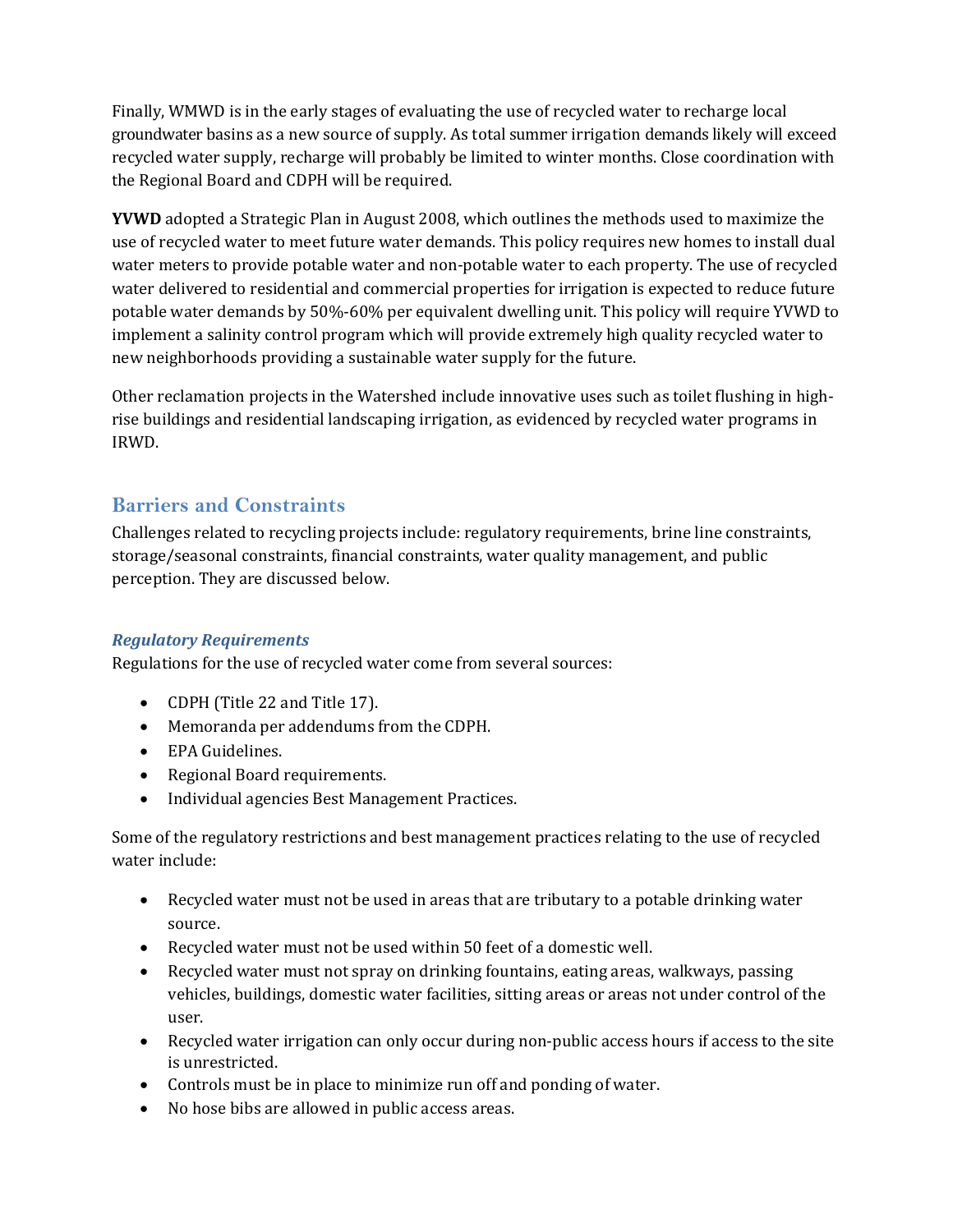- All recycled water uses must follow a detailed plan check and inspection process which may include cross‐connection shutdown testing.
- Required annual site inspection and every four year cross-connection testing.
- Adequate signage must be posted to inform public, employees, and others of recycled water use.
- Adequate measures should be taken to prevent body contact activities, such as wading and/or swimming, at restricted recreational impoundments with secondary‐treated recycled water.
- Limited use of secondary‐treated recycled water for crop irrigation.

In 2009, The SWRCB developed a statewide Recycled Water Policy to establish more uniform requirements for recycled water projects.

**Table 5.310** shows uses allowed for Disinfected Tertiary Recycled Water, Disinfected Secondary‐ 2.2 Recycled Water, Disinfected Secondary‐23 Recycled Water, and Undisinfected Secondary Recycled Water. Types of uses are divided into four categories: irrigation, impoundments, cooling/air conditioning, and other uses.

The Air Resources Board of the EPA has developed a Scoping Plan for AB32 that contains the main strategies California will use to reduce the greenhouse gases (GHG) that cause climate change. The Scoping Plan has a range of GHG reduction actions which include direct regulations, alternative compliance mechanisms, monetary and non‐monetary incentives, voluntary actions, and market‐ based mechanisms such as a cap‐and‐trade system.

The *Climate Change Draft Scoping Plan, June 2008 Discussion Draft* requires that "National Pollution Discharge Elimination System (NPDES) permits be amended to require preparation and implementation of water recycling plans at wastewater treatment plants in communities that rely on imported water supplies and communities where water recycling would otherwise require less energy than current water supplies." The aim of the proposal is to reduce GHG emissions by reducing the use of energy to transport water throughout the State. In some cases, increasing water recycling will result in a net decrease in GHG emissions.

State efforts aimed at reducing GHG emissions through water recycling requirements in NPDES permits should be implemented in a manner consistent with the California Water Plan. Focusing on recycling may contribute to significant GHG emission reductions.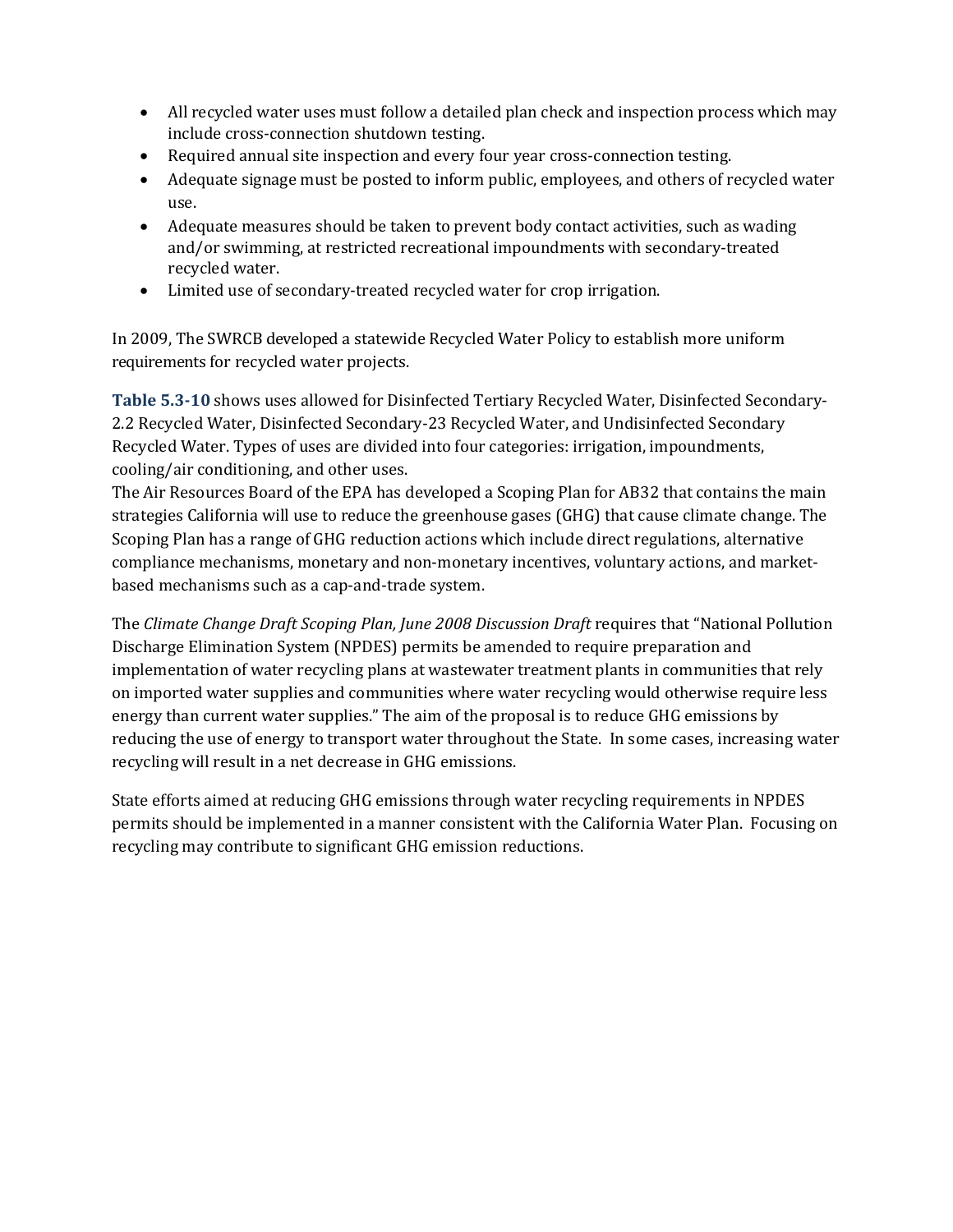# **Table 5.310 Summary of Recycled Water Uses Allowed in California**

|             | <b>Type of Recycled Water Use:</b>                                                                                                            | <b>Tertiary Recycled</b><br>Disinfected<br>Water | Recycled Water<br>N<br>Secondary-2.<br>Disinfected | Recycled Water<br>Secondary-23<br>Disinfected | Recycled Water<br>Undisinfected<br>Secondary |
|-------------|-----------------------------------------------------------------------------------------------------------------------------------------------|--------------------------------------------------|----------------------------------------------------|-----------------------------------------------|----------------------------------------------|
|             | Food Crops - recycled water contacts the edible portion of the crop, including root<br>crops                                                  | Yes                                              | No                                                 | No                                            | No                                           |
|             | Parks, playgrounds, school yards, unrestricted-access golf courses                                                                            | Yes                                              | No                                                 | No                                            | No                                           |
|             | Residential landscaping                                                                                                                       | Yes                                              | No                                                 | No                                            | <b>No</b>                                    |
|             | Any other irrigation uses not prohibited by other provisions of the Calif. Code of<br>Regulations                                             | Yes                                              | No                                                 | No                                            | No                                           |
|             | Food crops, surface-irrigated, above ground edible portion, and not in contact with<br>recycled water                                         | Yes                                              | Yes                                                | No                                            | No                                           |
|             | Cemeteries                                                                                                                                    | Yes                                              | Yes                                                | Yes                                           | No                                           |
|             | Freeway landscaping                                                                                                                           | Yes                                              | Yes                                                | Yes                                           | No                                           |
|             | Restricted-access golf courses                                                                                                                | Yes                                              | Yes                                                | Yes                                           | No                                           |
|             | Ornamental nursery stock and sod farms with unrestricted public access<br>Pasture for milk animals for human consumption                      | Yes<br>Yes                                       | Yes<br>Yes                                         | Yes<br>Yes                                    | No<br>No                                     |
| Irrigation  | Non-edible vegetation with access control to prevent use as park, playground, or                                                              |                                                  |                                                    |                                               |                                              |
|             | school yard                                                                                                                                   | Yes                                              | Yes                                                | Yes                                           | No                                           |
|             | Orchards with no contact between edible portion and recycled water                                                                            | Yes                                              | Yes                                                | Yes                                           | Yes                                          |
|             | Vineyards with no contact between edible portion and recycled water                                                                           | Yes                                              | Yes                                                | Yes                                           | Yes                                          |
|             | Non-food bearing trees, including Christmas trees, not irrigated less than 14 days<br>before harvest                                          | Yes                                              | Yes                                                | Yes                                           | Yes                                          |
|             | Fodder and fiber crops and pasture for animals not producing milk for human                                                                   | Yes                                              | Yes                                                | <b>Yes</b>                                    | Yes                                          |
|             | consumption<br>Seed crops not eaten by humans                                                                                                 | Yes                                              | Yes                                                | Yes                                           | Yes                                          |
|             | Food crops undergoing commercial pathogen destroying processing before                                                                        | Yes                                              | Yes                                                | Yes                                           | Yes                                          |
|             | consumption by humans                                                                                                                         |                                                  |                                                    |                                               |                                              |
| Impoundment | Non-restricted recreational impoundments, with supplemental monitoring for<br>pathogenic organisms                                            | Yes                                              | No                                                 | No                                            | <b>No</b>                                    |
|             | Restricted recreational impoundments and publicly accessible fish hatcheries                                                                  | Yes                                              | Yes                                                | No                                            | No                                           |
|             | Landscape impoundments without decorative fountains                                                                                           | Yes                                              | Yes                                                | Yes                                           | No                                           |
| Cooling/AC  | Industrial or commercial cooling or air conditioning involving cooling towers,<br>evaporative condensers, or spraying that creates a mist     | Yes                                              | No                                                 | No                                            | No                                           |
|             | Industrial or commercial cooling or air conditioning not involving cooling towers,<br>evaporative condensers, or spraying that creates a mist | Yes                                              | Yes                                                | Yes                                           | No                                           |
|             | Groundwater recharge                                                                                                                          |                                                  |                                                    | Allowed under special RWQCB permit            |                                              |
|             | Flushing toilets and urinals                                                                                                                  | Yes                                              | No                                                 | No                                            | No                                           |
|             | Priming drain taps                                                                                                                            | Yes                                              | No                                                 | No                                            | No                                           |
|             | Industrial process water that may contact workers                                                                                             | Yes                                              | No                                                 | No                                            | No                                           |
|             | Structural fire fighting                                                                                                                      | Yes                                              | No                                                 | No                                            | No                                           |
|             | Decorative fountains                                                                                                                          | Yes                                              | No                                                 | No                                            | No                                           |
|             | <b>Commercial laundries</b>                                                                                                                   | Yes                                              | No                                                 | No                                            | No                                           |
|             | Consolidation of backfill material around potable water pipelines                                                                             | Yes                                              | No                                                 | No                                            | No                                           |
|             | Artificial snow making for commercial outdoor uses                                                                                            | Yes                                              | No                                                 | No                                            | No                                           |
| Other Uses  | Commercial car washes, not heating the water, excluding the general public from the<br>washing process                                        |                                                  | No                                                 | No                                            | No                                           |
|             | Industrial boiler feed                                                                                                                        | Yes                                              | Yes                                                | Yes                                           | No                                           |
|             | Non-structural fire fighting                                                                                                                  | Yes                                              | Yes                                                | Yes                                           | No                                           |
|             | Backfill consolidation around nonpotable piping                                                                                               | Yes                                              | Yes                                                | Yes                                           | No                                           |
|             | Soil compaction                                                                                                                               | Yes                                              | Yes                                                | Yes                                           | No                                           |
|             | Mixing concrete                                                                                                                               | Yes                                              | Yes                                                | Yes                                           | No                                           |
|             | Dust control on roads and streets                                                                                                             | Yes                                              | Yes                                                | Yes                                           | No                                           |
|             | Cleaning roads, sidewalks, and outdoor work areas                                                                                             | Yes                                              | Yes                                                | Yes                                           | No                                           |
|             | Flushing sanitary sewers                                                                                                                      | Yes                                              | Yes                                                | Yes                                           | Yes                                          |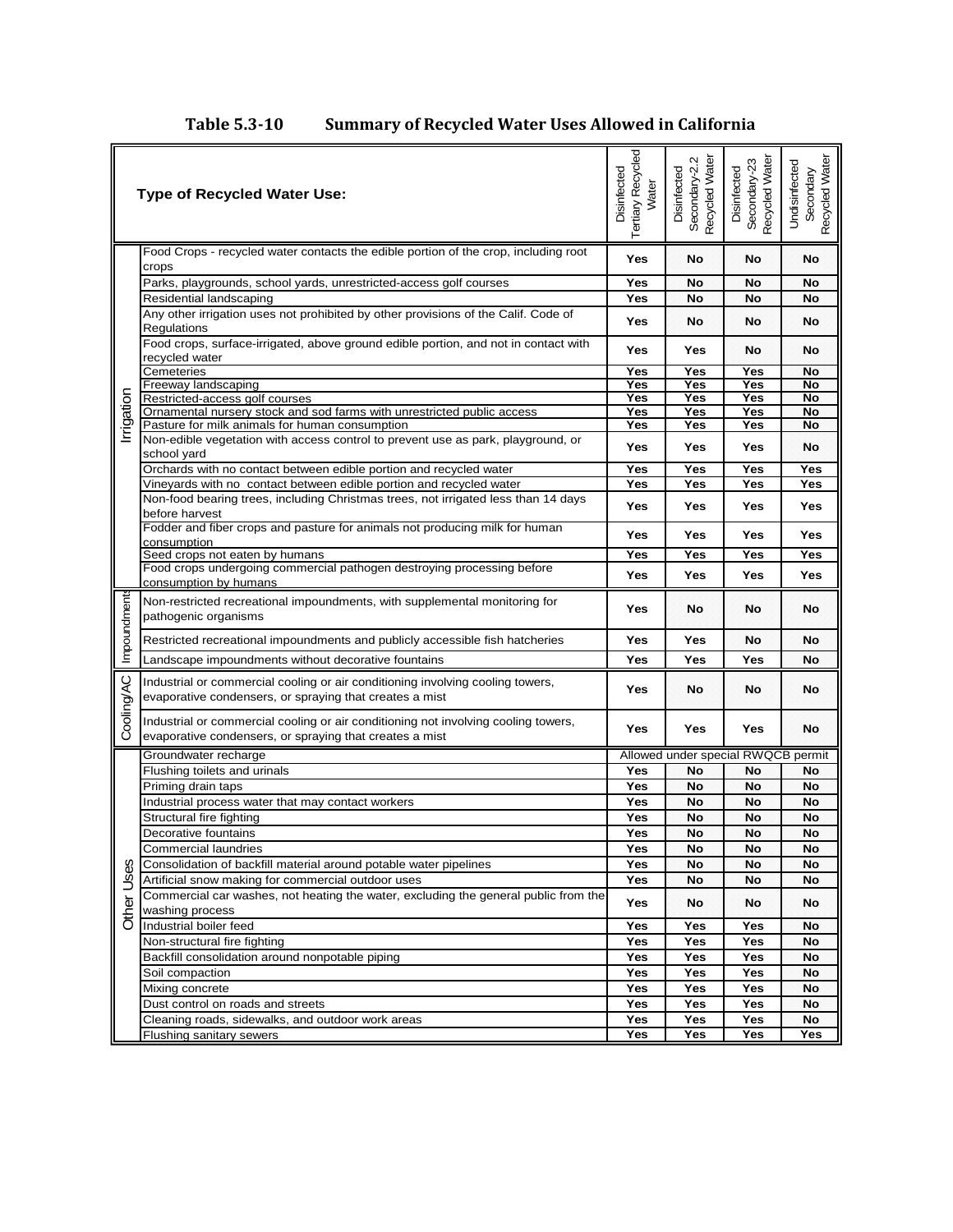#### *Legal Agreements*

**Orange County Judgment** – In 1963, OCWD filed suit against substantially all water users in the area tributary to Prado Dam seeking adjudication of water rights on the SAR. The litigation ultimately involved over 4,000 served water users and water agencies, the four largest of which were OCWD, Valley District, WMWD, and the Chino Basin Municipal Water District (now IEUA). Given the magnitude of the potential litigation, these four districts and other parties developed a settlement that was approved by the Orange County Superior Court in a stipulated judgment entered on April 17, 1969 (Orange County Judgment). The Orange County Judgment imposes a physical solution that requires parties above Riverside Narrows to deliver a minimum quantity (12,420 AF) and quality of water downstream. The cumulative requirement is 42,000 AFY at Prado Dam. A provision of the Orange County Judgment related to water recycling establishes that once the minimum flow requirements are met, the upper area parties "…may engage in unlimited water conservation activities, including spreading, impounding, and other methods, in the area above Prado reservoir..." It goes on to say that OCWD is "…restrained from pumping, producing and exporting or directly or indirectly causing water to flow…" from the upstream areas into OCWD except to "salvage evapo-transpiration losses..." which is limited to 5,000 AFY. The Orange County Judgment is administered by the five‐member SAR Watermaster that reports annually to the court and the four representative agencies. Valley District, IEUA, and WMWD nominate one member each to the Watermaster; OCWD nominates two members; and members then are appointed by the court.

#### *Brine Line Constraints*

The SARI was first envisioned in the early 1970s and is a critical component of salt management in the Watershed. The SARI line provides a vital system to remove salt (TDS) from the upper watershed and to collect and transport non-reclaimable industrial brine from industrial processes and desalters that cannot be effectively treated at local treatment facilities. These high TDS wastes are subject to stringent discharge limits as part of the Basin Plan Objectives and are included in the NPDES limits for Santa Ana discharging POTWs.

The SARI line was constructed by the Santa Ana Watershed Project Authority (SAWPA), who owns capacity rights in or owns outright approximately 93 miles of 16" to 84" pipeline. SAWPA shares in the cost of maintaining the SARI in Orange County and is solely responsible for operation and maintenance activities in Riverside and San Bernardino Counties. Most of the pipeline was constructed during 20 years in a series of reaches or sections. Reaches I, II, and III, owned by OCSD, are located in Orange County and are parallel to the SAR. In these reaches, parts of the pipeline lie beneath the low flow channel of the River and may be subject to erosion damage. OCSD uses grade stabilizers and other methods to protect the SARI line. Above the Riverside County line, Reaches IV and V are owned and operated by SAWPA. Reach IV (which is subdivided into Reaches IV‐A through IV‐E) provides service to areas roughly bounded by the Cities of Riverside, Chino, and San Bernardino. Reach V lies along Temescal Wash and terminates near the City of Lake Elsinore. The SARI line then conveys the wastes to OCSD Plant No. 2 in Huntington Beach for treatment and ocean discharge.

Excess capacity has been available in the SARI line, and domestic wastewater was added to the SARI line. In the future, it will be important to have the flexibility to redirect the domestic wastewater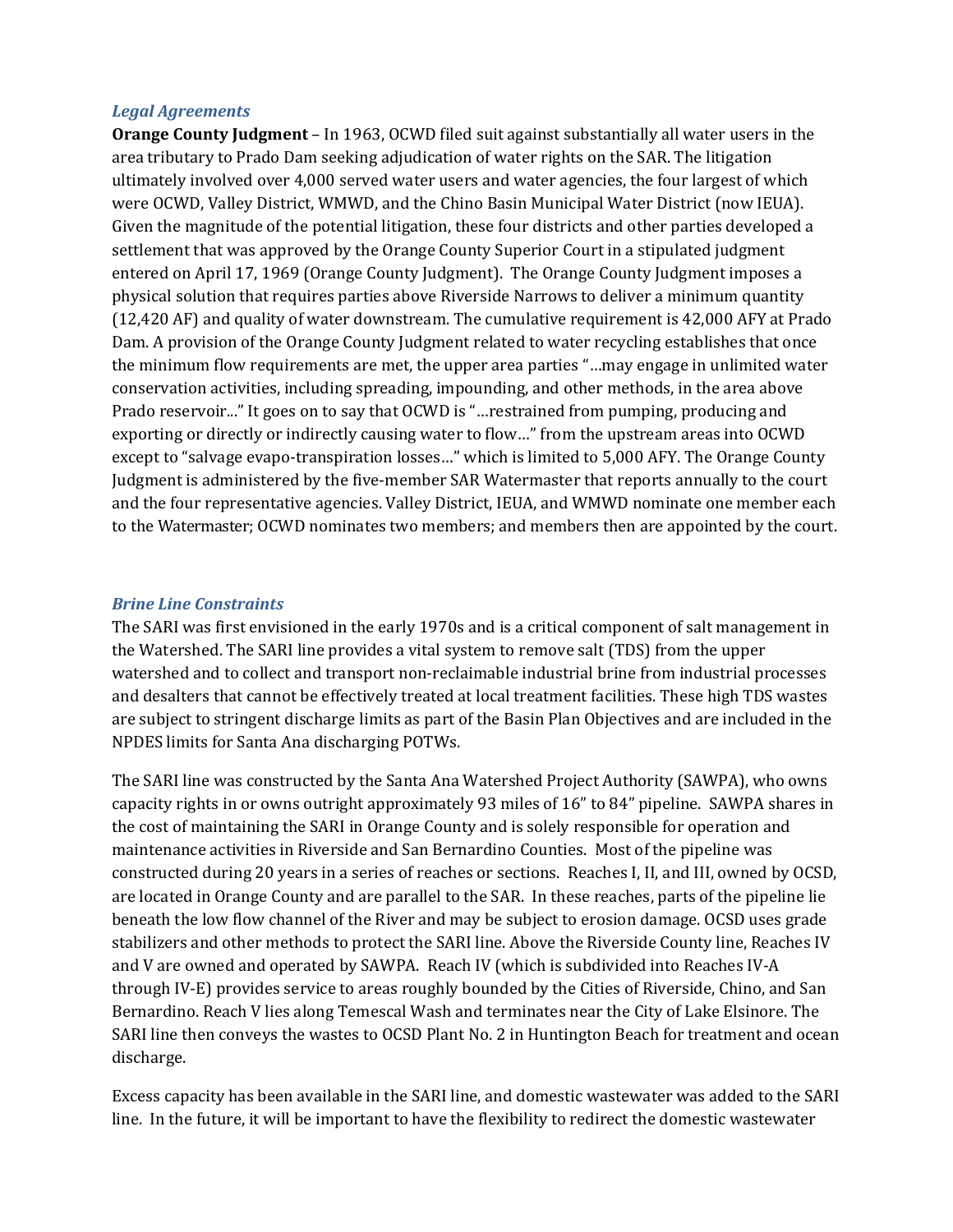currently conveyed in the SARI line to wastewater treatment facilities. Treated SARI line flow may be recyclable when it is not commingled with domestic wastewater. However, even with advanced treatment, such as reverse osmosis to remove the elevated levels of TDS, it is unclear what additional steps might be required to make this waste stream recyclable.

#### *Storage/Seasonal Constraints*

The recycled water supply is not dependent on weather patterns; supply is fairly constant throughout the year. For these reasons, recycled water is viewed as one of the most reliable sources of water in the Watershed. However, because recycled water is used primarily for irrigation purposes and associated seasonal demands, recycled water demands can be variable and are often affected by weather and the season. In some areas, demands increase in dry years. However, wet years generally pose a greater operational challenge as customer demand decreases and storage facilities fill. Storage during periods of low demand is necessary to meet high demand during other times of the year. The amount of available recycled water storage varies greatly between agencies. Some have little or no storage and others have thousands of AF of storage. Each agency's existing and proposed recycled water storage facility capacities are shown on **Table 5.311**.

#### *Financial Constraints*

The cost of infrastructure to produce, store, and distribute recycled water is expensive. Given that demands for recycled water are more scattered throughout communities, recycled water distribution pipelines are built only where demands justify the expense and where customers agree to use recycled water. This is especially true where sites need to be retrofitted to use recycled water as opposed to newly constructed sites where rules may dictate its use. Other issues include the cost of recycled water use to the customers as well as administration of the recycled water system by both the distributor and user. Because of the cost, there are sites where there may be willing customers but no infrastructure to serve them. Grant funds and other forms of financial aid can help make some projects viable, but other projects still may not be financially viable.

Other issues include the cost of recycled water use to the customers as well as administration of the recycled water system by both the distributor and user.

Costs associated with recycled water use could include retrofitting of existing systems, required inspections and cross‐connection shutdown testing, employee training, and use site maintenance. Administrative requirements include extensive permitting, recordkeeping, and reporting requirements.

Each use area also must have a Site Supervisor knowledgeable of the use area system and recycled water use restrictions. The Site Supervisor must be available at all times to correct any condition that does not conform to use area requirements specified by regulations and the recycled water distributor.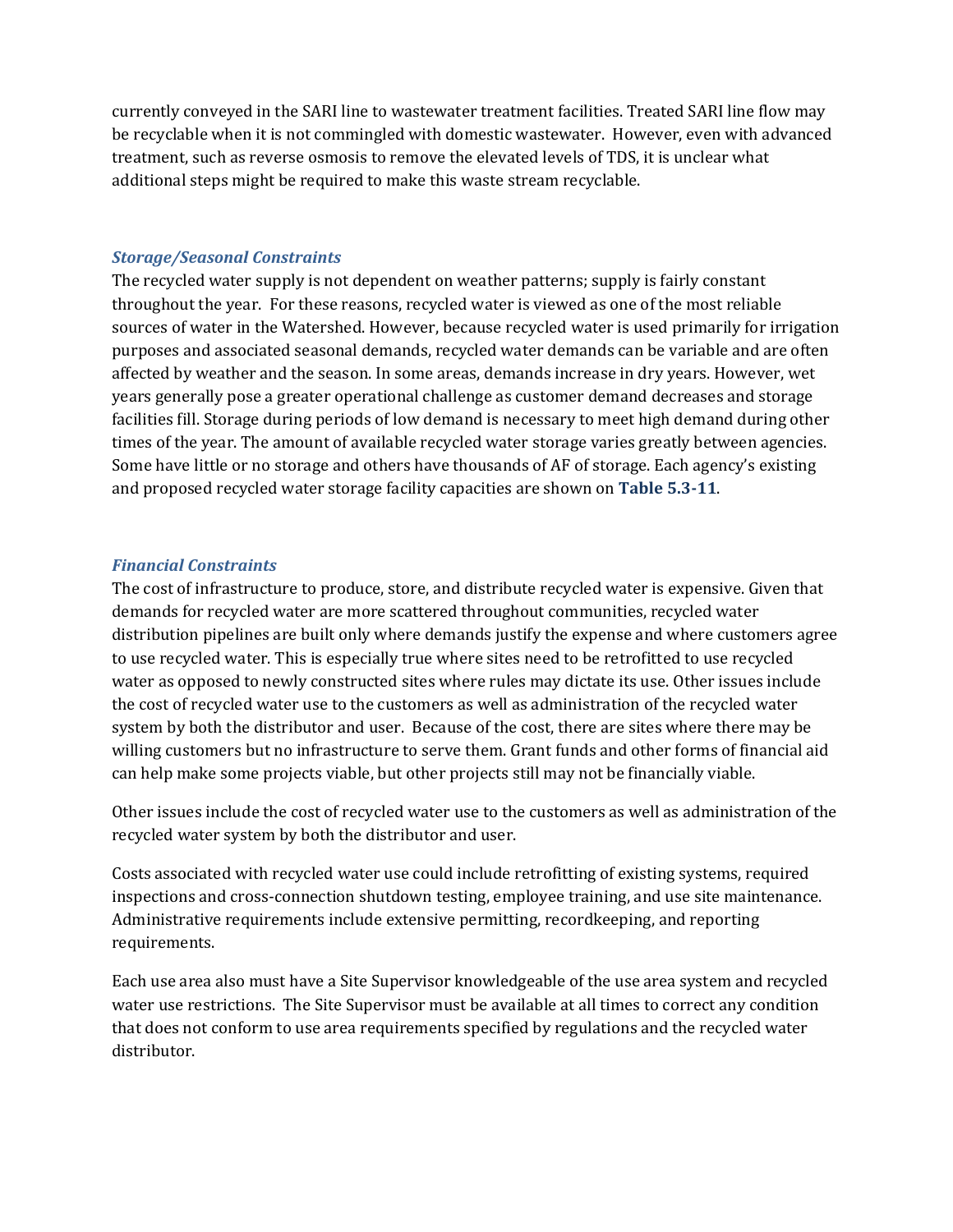| <b>Agency Owning and/or Operating Storage Ponds</b> | <b>Existing Storage (AF)</b> | <b>Proposed Storage (AF)</b> |  |
|-----------------------------------------------------|------------------------------|------------------------------|--|
| Big Bear Area Reg. Wastewater Agency                | $- - -$                      | $- - -$                      |  |
| City of Beaumont                                    | No Data Received             |                              |  |
| City of Colton                                      |                              | $---$                        |  |
| City of Corona                                      | 21.40                        |                              |  |
| <b>City of Redlands</b>                             | $-$ --                       | $- - -$                      |  |
| City of Rialto                                      |                              |                              |  |
| City of Riverside                                   | ---                          | ---                          |  |
| City of San Bernardino                              | $---$                        | $- - -$                      |  |
| Eastern Municipal Water District                    | 7,300.00                     | $- - -$                      |  |
| Elsinore Valley Municipal Water District            | 30.70                        | $-$ - $-$                    |  |
| <b>Inland Empire Utilities Agency</b>               | 1.84                         | 350.59                       |  |
| Irvine Ranch Water District                         | 23,619.00                    | 13.20                        |  |
| Lee Lake Water District                             | 1.00                         | 15.00                        |  |
| <b>Orange County Sanitation District</b>            | $---$                        | $---$                        |  |
| Orange County Water District*                       | 26,000.00                    | $---$                        |  |
| San Bernardino/Colton RIX Facility                  | $---$                        | $- - -$                      |  |
| Western Municipal Water District                    | 40.00                        | 650.00                       |  |
| Western Riverside County Regional WWTP              | $---$                        | $---$                        |  |
| Yucaipa Valley Water District                       | 18.42                        | 65.24                        |  |
| Total Recycled Water Storage Capacity (AF)          | 57,032.36                    | 1,094.03                     |  |

## **Table 5.311 Recycled Water Storage Facility Capacity**

\* Water in OCWD's storage ponds could include SAR water, imported MWDSC water, or recycled water from the GWRS. In general terms, OCWD does not intentionally store MWDSC or GWRS water, since they would rather recharge it; however, when they put water into the recharge facilities, some of the water is temporarily in storage before it is recharged.

#### *Water Quality Management*

Increases in groundwater TDS are a function of the recharge of saline water resulting from agricultural activities, urban runoff, imported water, septic tanks, and recycled water activities. They also are attributed in part to the legacy of salt contamination from past land use practices. The TDS impacts of agriculture on groundwater usually originate from fertilizer use on crops, consumptive use, and dairy waste disposal.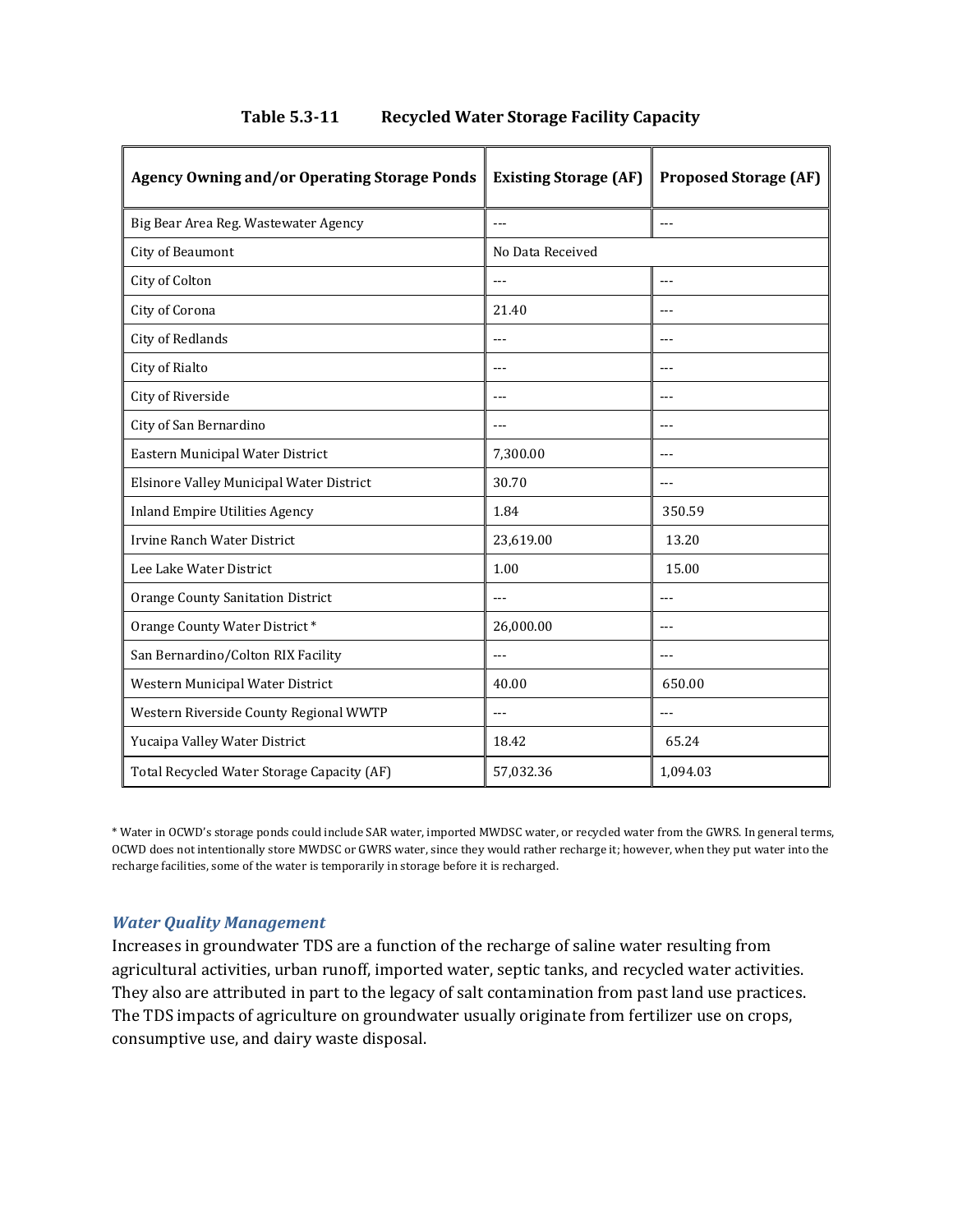Water quality, as it pertains to higher salinity supplies, is another significant issue. On average, approximately 80 percent of water delivered to the Watershed from MWDSC comes from the Colorado River, which has high salinity content, expressed in terms of TDS. In 2007, the Colorado River water had an average TDS of 650 mg/L while SPW averaged about 260 mg/L. Water with TDS greater than 500 mg/L is problematic to many of the crops grown in the region.

Higher TDS source water also poses a special problem for water recycling facilities because conventional treatment processes are designed to remove suspended particles, but not dissolved salts. TDS removal, or demineralization, requires an advanced treatment process, which can increase project costs significantly. Residential use of water typically adds 200 to 300 mg/L of TDS to the wastewater stream, and self‐regenerating water softeners can add another 60 to 100 mg/L. If an area receives a water supply that has a TDS of more than  $700 \text{ mg/L}$ , and residents add  $300 \text{ mg/L}$ or more through normal use, the recycling facility will produce recycled water with a TDS concentration of 1,000 mg/L or more.

In general, TDS over 1,000 mg/L becomes problematic for industrial reuse customers and virtually unusable for many agricultural customers. This greatly limits the potential uses and marketability of recycled water. Nutrients such as nitrate present similar issues as TDS.

Salinity management for expanded use of recycled water and protection of the adjacent high‐ quality groundwater basins is a continuing issue.

## *Public Perception*

Some attempts to reintroduce purified wastewater into the aquifers, rivers, and reservoirs from which water agencies draw their supplies have generally met opposition from citizens' groups with the result being stalled water recycling projects in cities from San Diego to Tampa, Florida. This opposition comes more from a knee‐jerk response to wastewater—the "yuck" factor—than from concerns about the water's chemical composition. This reaction ignores the reality that water reuse is as old as time. The water cycle guarantees that nature uses the same supply of water over and over again; people have been reusing water for centuries.

Other uses of recycled water also may encounter public resistance where there is a perception of health risk from direct contact or incidental ingestion, especially with regard to potentially sensitive populations. For example, irrigation of a public golf course might be considered acceptable while irrigation of an elementary school playground unacceptable because of the potential exposure of children.

A successful example is OCWD's GWRS where treated recycled water undergoes an advanced treatment process that includes two membrane filtration systems – microfiltration and reverse osmosis, and treatment by ultraviolet light and hydrogen peroxide. Once purified, the water is sent to spreading basins. The newly purified water seeps into the ground, like rain, and blends with groundwater. The GWRS provides a new drought‐proof water source for northern and central Orange County, reducing reliance on imported water. Additionally, the GWRS will save additional funds in the future by improving the quality of the water in the Orange County groundwater basin. This successful effort utilized widespread public outreach activities involving the scientific,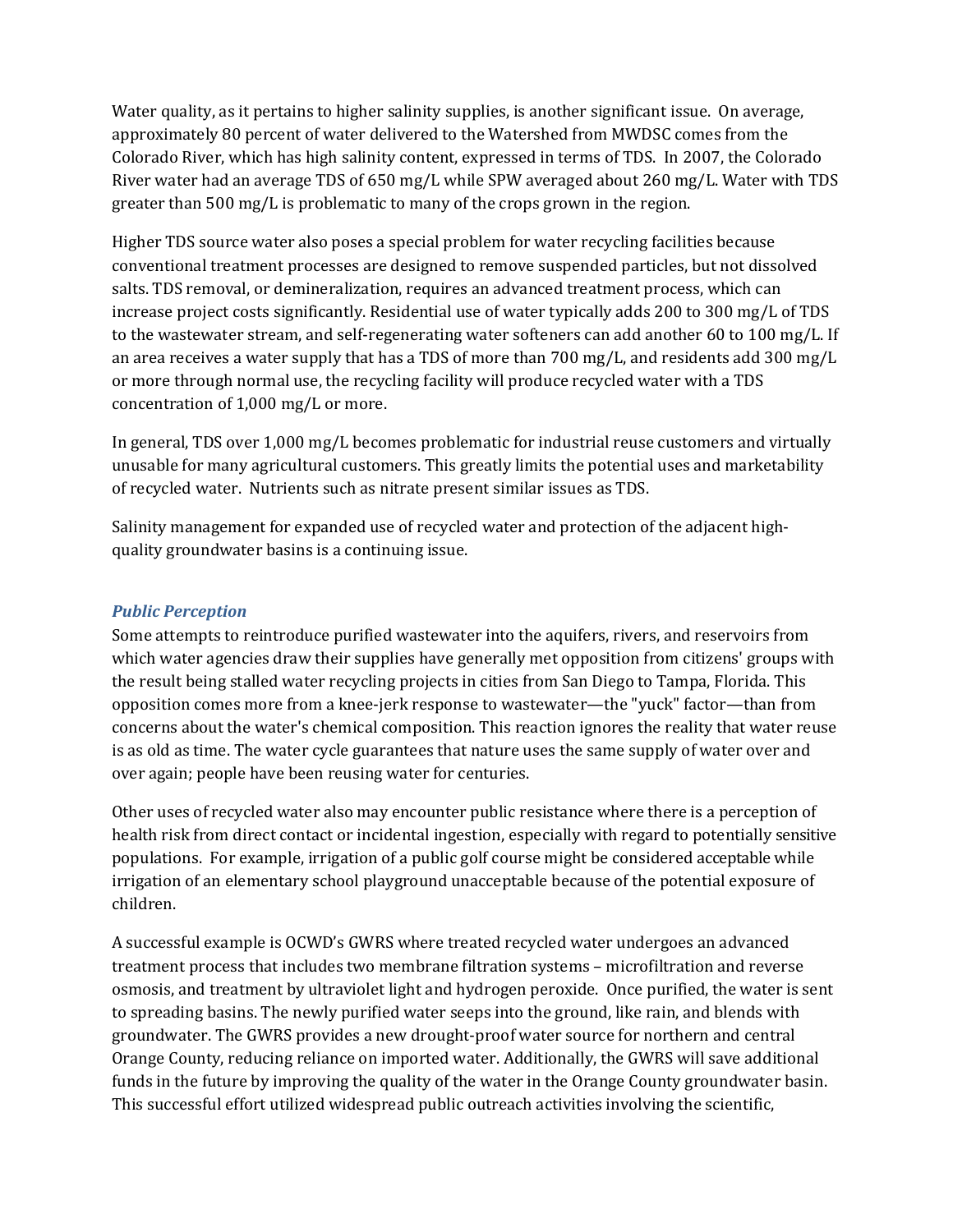political, and other communities to assist in informing the public and addressing potential public perception issues.

Every time we take a drink, we're consuming water that has been used many times before. Furthermore, as southern California struggles with climate change, continuing Colorado River drought, San Joaquin Delta vulnerability, and population growth, water reuse will become even more important — perhaps enough to make the thought of drinking purified recycled water more acceptable to the general public.

# **Concepts and Ideas for the Future**

Concepts, ideas, and/or suggestions for future types of recycled water projects were received from IEUA, EMWD, OCWD, and SAWPA and are summarized in the sections below.

# **Increase Direct Reuse**

Direct reuse of recycled water for industrial use, irrigation, and agriculture can be increased by:

- Expanding and strengthening recycled water distribution, storage, and pumping facilities, including local laterals.
- Assisting with on-site retrofit costs.
- Making recycled water available to individual residences for yard irrigation and toilet flushing.
- Meeting custom recycled water, water quality specifications for select customers and uses through specialized treatment.
- Improving user confidence and acceptance with specialized user advice and user support groups.
- Expanding recycling opportunities through advanced treatment.
- Conducting geographic analysis of demands and supplies.
- Exploring possible multi‐beneficial projects working with other pillars.
- Investigate and promote increasing public and regulatory acceptance for new uses for recycled water.
- Reviewing backflow protection requirements.

# **Increase Recycled Water Recharge**

Recycled water recharge can be increased by:

- Implementing river flow recharge projects.
- Increasing groundwater recharge with recycled water.
- Resolving limitations on water recycling created by the use of the SARI to convey both nonreclaimable waste and domestic wastewater.
- Utilizing recycled water for habitat creation/enhancement and groundwater recharge.
- Initiating long term plans for treating recycled water to a high level for local recharge similar to OCSD/OCWD GWRS project.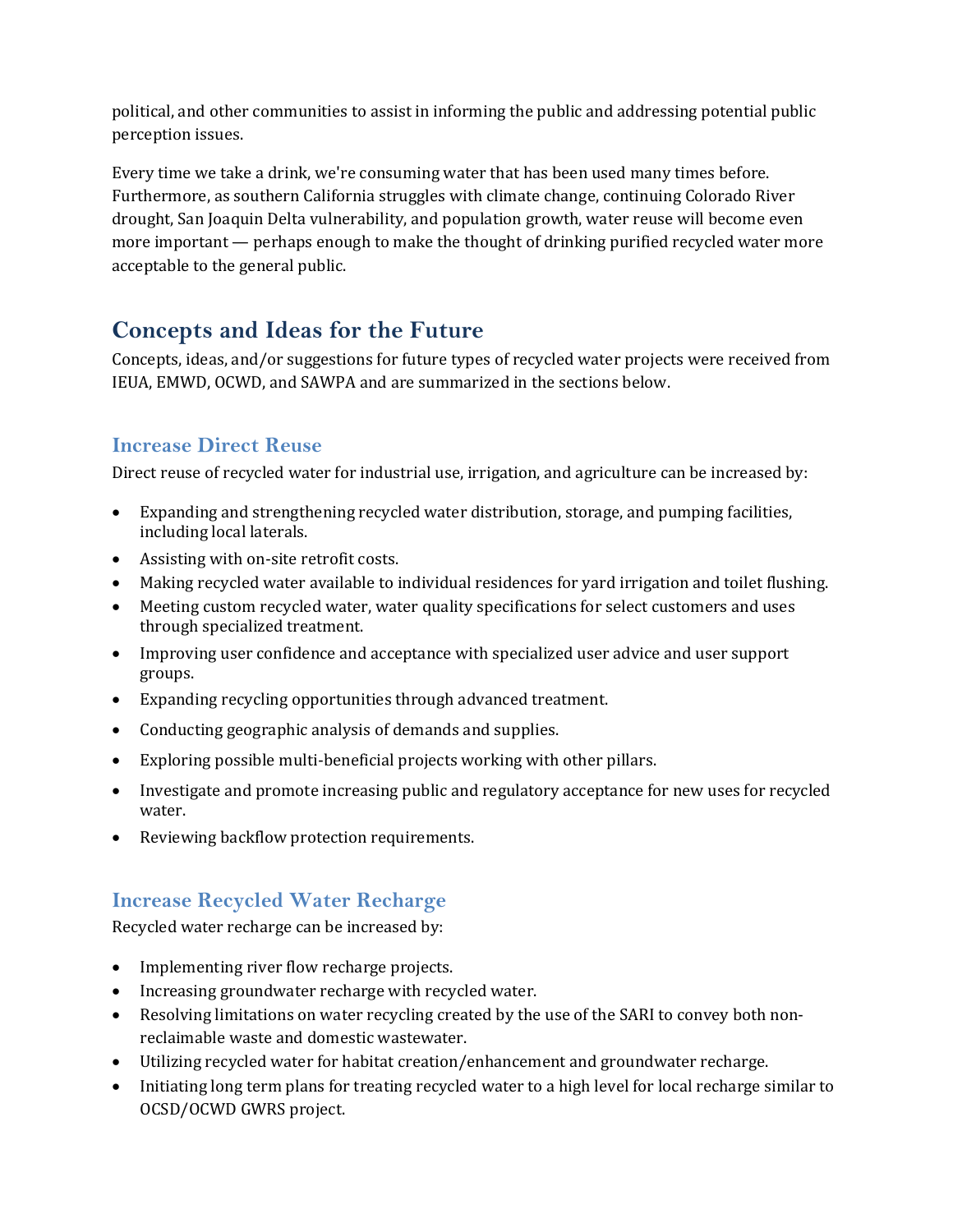# **Increase Recycled Water/Energy Savings**

Recycled water and energy savings can be increased by:

- Reducing recycled water energy demands with additional distribution system pressure zones.
- Evaluating possible interagency agreements to accept recycled water from another agency's upstream Publicly Owned Treatment Works (POTW) to take advantage of gravity flow and accompanying energy savings.
- Investigating ways to increase recycling of water flowing to the ocean during wetter years.
- Encouraging industries, such as large commercial facilities, to segregate wastewaters to discharge as much as practical to the local, reclaimable sewer rather than to non-reclaimable waste lines (SARI).
- Investigating/implementing brine concentrate management utilizing secondary desalination.
- Investigating the energy saving potential of satellite treatment plants.
- Providing additional treatment to hazardous waste flow in the SARI to allow local non-potable reuse of the flow and to increase overall supply.
- Decreasing the amount of water lost to the ocean to increase the overall water supply to the Watershed.

# **Concepts Requiring Further Investigation**

The OWOW process provided a forum to discuss new concepts. Due to time constraints, some of these concepts could not be adequately investigated and accepted prior to completion of the OWOW report. These concepts are being included in the document to stimulate further discussion and possible investigation.

Currently, during non‐storm periods, nearly all the flow of the SAR from the upper and middle watersheds is treated wastewater effluent and the flow greatly exceeds the minimum flow requirements imposed on the upper and middle watershed by the 1969 Judgment. This water is currently used "downstream" via artificial recharge in the lower watershed. However, as seen in **Figures 5.123** and **5.124** in the *Water Supply Reliability* section of the OWOW report, the water budgets for the upper and middle watershed are dependent upon the future reuse of this recycled water within their respective areas. When this occurs, it will reduce flows into the river. When this happens, the lower watershed will have to "replace" this water by recycling more of their own wastewater which currently flows into the ocean, importing more water, desalting ocean or some other new source of water. Recycling in the upper and middle watersheds also will require a significant investment in infrastructure by the upper and middle watershed.

One of the goals of the OWOW process was to bring water agencies together in hopes of developing creative solutions to the various water management challenges. Through this process, a variety of recycled water concepts have been developed, some of which may prevent the need for the upper and middle watersheds to construct recycled water infrastructure while keeping the treated effluent in the SAR for use by the lower watershed. These concepts are generally outlined in **Table 5.312**.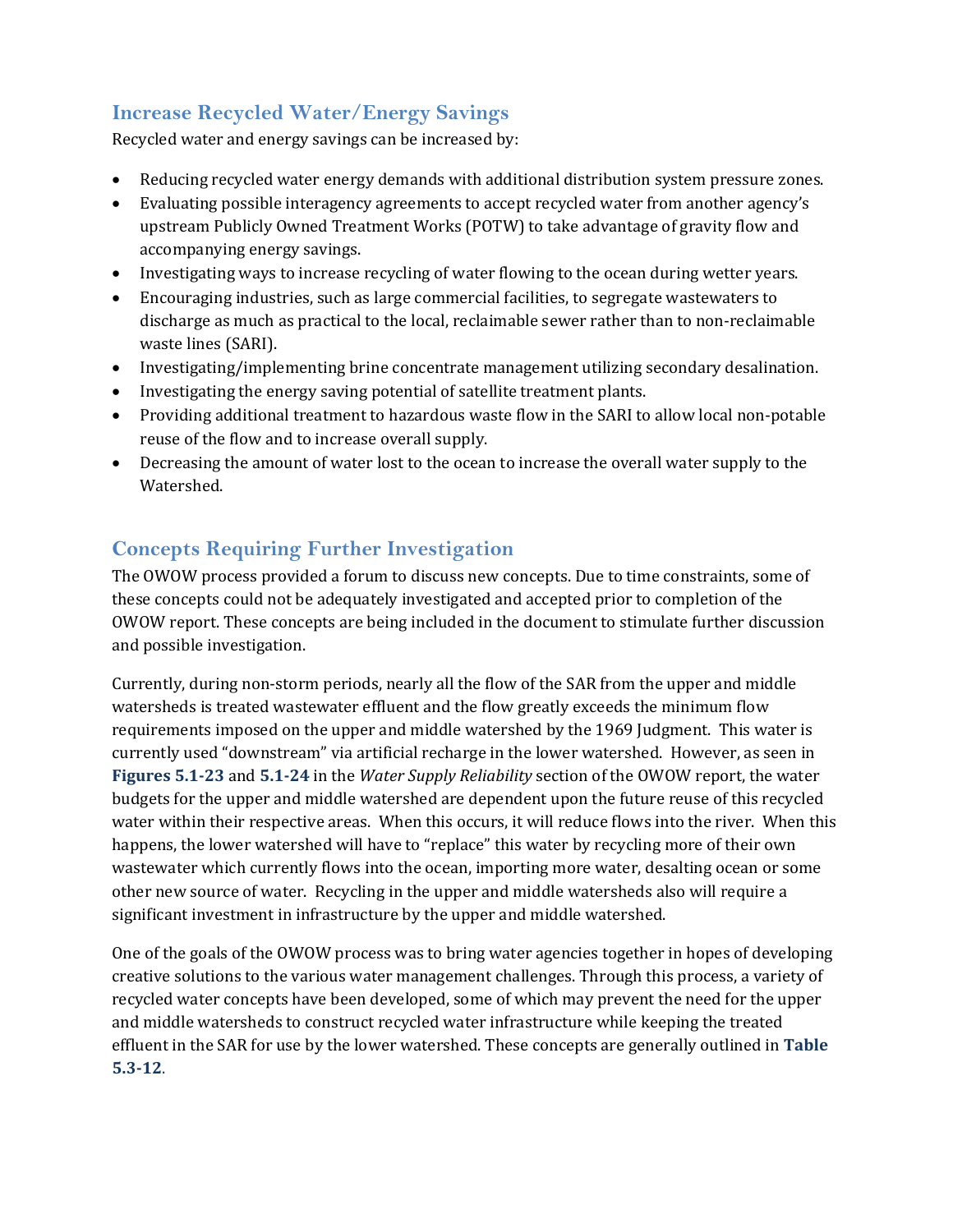## **Table 5.312 Proposed Recycled Water Concepts**

| Concept                                 | <b>Description</b>                                                                                                                                                                                                                                                                                                                                                 | <b>Advantages</b>                                                                                                                                                                                                                                                                           | <b>Disadvantages</b>                                                                                                                                                                                                                                             |
|-----------------------------------------|--------------------------------------------------------------------------------------------------------------------------------------------------------------------------------------------------------------------------------------------------------------------------------------------------------------------------------------------------------------------|---------------------------------------------------------------------------------------------------------------------------------------------------------------------------------------------------------------------------------------------------------------------------------------------|------------------------------------------------------------------------------------------------------------------------------------------------------------------------------------------------------------------------------------------------------------------|
| <b>Closed Loop</b><br>"Traditional"     | Upper, middle and lower watersheds<br>build infrastructure to reuse their<br>treated wastewater within their<br>respective areas.                                                                                                                                                                                                                                  | Each area of the<br>watershed benefits from<br>the high reliability of<br>treated wastewater<br>(much more reliable than<br>imported water) and<br>disposal to the ocean is<br>reduced significantly.                                                                                       | Requires construction of<br>recycled water<br>infrastructure in the<br>upper, middle and lower<br>watersheds.                                                                                                                                                    |
| <b>Exchange</b><br><b>Concept No. 1</b> | Treated wastewater continues to<br>flow from upper to middle to lower<br>by gravity. The lower watershed<br>provides imported water to the<br>upper watershed to makeup for their<br>loss of recycled water.                                                                                                                                                       | Reduced recycled water<br>infrastructure cost in the<br>watershed.<br>Upper and middle<br>watersheds use higher<br>quality imported water.                                                                                                                                                  | Imported water is less<br>reliable than recycled<br>water. Thus, the upper<br>and middle watersheds<br>trade high reliability<br>water for low reliability<br>water.                                                                                             |
| <b>Exchange</b><br><b>Concept No. 2</b> | SGPWA pays for a recycled water<br>infrastructure in the upper<br>watershed. In return, the upper<br>watershed provides SGPWA a like<br>amount of imported water. Treated<br>wastewater continues to flow from<br>the middle watershed to the lower<br>watershed by gravity. In return, the<br>lower watershed provides imported<br>water to the middle watershed. | Helps SGPWA obtain<br>needed water supply.<br><b>Upper and lower</b><br>watersheds benefit from<br>highly reliable recycled<br>water.<br>Reduces the need for<br>recycled water<br>infrastructure in the<br>middle watershed.<br>Middle watershed uses<br>higher quality imported<br>water. | Cost of recycled water<br>infrastructure in the<br>upper watershed.<br>Middle watershed trades<br>high reliability recycled<br>water for low reliability<br>imported water.<br>Significant quantities of<br>recycled water are still<br>discharged to the ocean. |
| <b>Exchange</b><br><b>Concept No. 3</b> | SGPWA purchases imported water<br>from the lower watershed equal to<br>that of the amount of treated<br>wastewater that flows from the<br>upper watershed. The Upper and<br>middle watershed continue to gravity<br>flow treated wastewater to the lower<br>watershed. The lower watershed<br>provides imported water to upper<br>and middle watershed.            | Helps SGPWA obtain<br>needed water supply.<br>Less water infrastructure<br>required in the<br>watershed.<br>Upper and middle<br>watersheds use higher<br>quality imported water.                                                                                                            | Upper and middle<br>watersheds continue use<br>of imported water which<br>is less reliable than<br>recycled water.                                                                                                                                               |

While the "exchange" concepts may save the cost of recycled water infrastructure, they also could result in poorer water supply reliability for those areas that agree to take imported water in exchange. This reduced reliability may be mitigated by additional water or additional funding to the party that agrees to accept the more expensive and/or lower reliable water supply. It also could be mitigated by transferring imported water "real time" into a water bank to ensure that it is available when needed. There likely are many other ideas and variations that could be explored as part of this concept.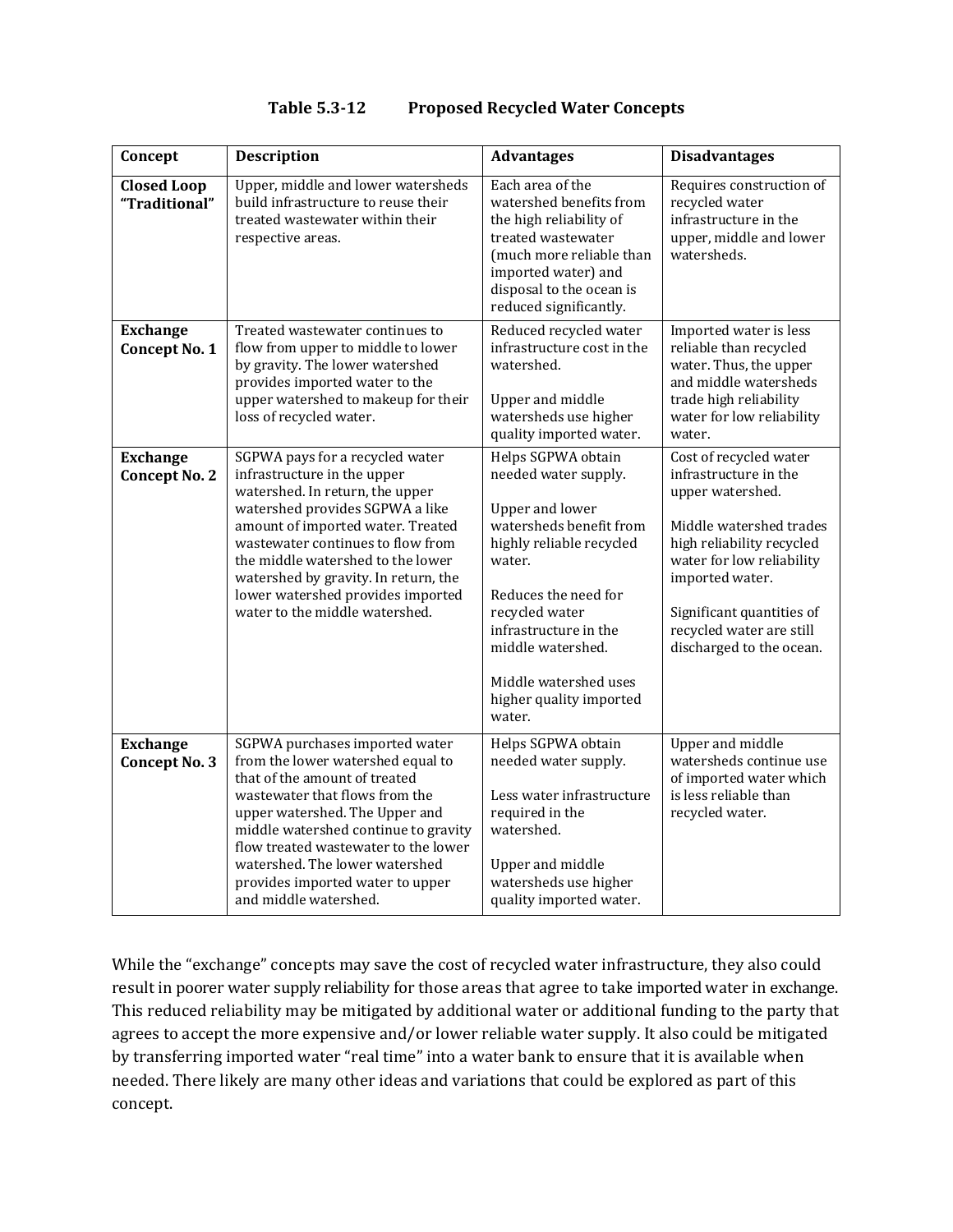Due to the complexity of the issues, as well as legal constraints and other factors, it is recommended that discussions on these divergent views be initiated.

# **Collaboration and Integration with Other Pillars**

The ten One Water One Watershed Pillars are interconnected and support each others' efforts. Examples of linkages are numerous and varied. For the Climate Change Pillar, the "Greenhouse Effect" can be reduced by using recycled water instead of energy-intensive imported water. Recycled water can be used for habitat creation, environmental enhancement, and river restoration benefiting the Environment and Habitat Pillar. Using recycled water benefits both the Water Supply Reliability and Water Use Efficiency Pillars in a myriad of ways when it is used to replace potable water from either groundwater or imported sources. Using recycled water for groundwater barriers against either seawater intrusion or groundwater contaminant plumes provides direct benefits to the Water Quality Improvement Pillar.

**Table 5.313** shows in greater detail where the Water Recycling Pillar links with and supports the efforts of the other Pillars.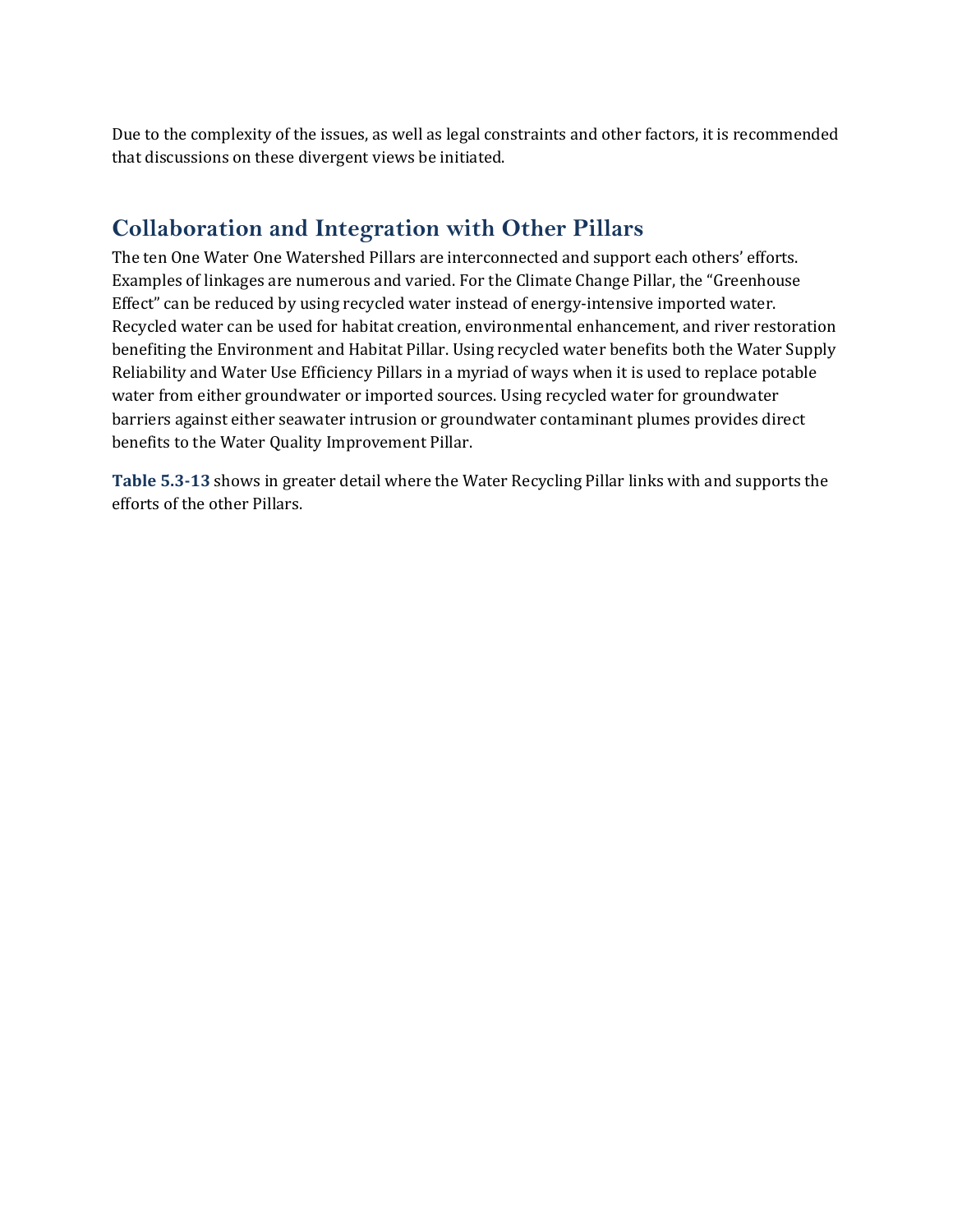#### **Table 5.313Linkages between the Water Recycling Pillar and Other Pillars**

| <b>Pillar</b>                                            | <b>Benefits to Other Pillars</b>                                                                                                                                                                                                                                                                                                                                                                                                                                                                                                                                                                                                                                                                                                                                                                                                                                                   |
|----------------------------------------------------------|------------------------------------------------------------------------------------------------------------------------------------------------------------------------------------------------------------------------------------------------------------------------------------------------------------------------------------------------------------------------------------------------------------------------------------------------------------------------------------------------------------------------------------------------------------------------------------------------------------------------------------------------------------------------------------------------------------------------------------------------------------------------------------------------------------------------------------------------------------------------------------|
| <b>Climate Change</b>                                    | Reduce the "Greenhouse Effect" by using recycled water instead of energy-intensive imported water.<br>Reduce recycled water energy demands with additional distribution system pressure zones.<br>Institute inter-agency agreements to take advantage of gravity flows for energy savings.<br>Investigate energy saving potential of satellite treatment plants.                                                                                                                                                                                                                                                                                                                                                                                                                                                                                                                   |
| <b>Environmental</b><br><b>Enhancement and Habitat</b>   | Use recycled water for habitat creation and environmental enhancement.<br>Develop recycled water storage ponds in areas to increase waterfowl habitat.<br>Use recycled water for river restoration and recharge.                                                                                                                                                                                                                                                                                                                                                                                                                                                                                                                                                                                                                                                                   |
| <b>Environmental Justice</b>                             | Connect disadvantaged communities to sewer systems (investigate grant funding).                                                                                                                                                                                                                                                                                                                                                                                                                                                                                                                                                                                                                                                                                                                                                                                                    |
| <b>Flood Control and</b><br><b>Stormwater Management</b> | Harvest storm water to supplement recycled water uses.<br>Harvest storm water for groundwater recharge.                                                                                                                                                                                                                                                                                                                                                                                                                                                                                                                                                                                                                                                                                                                                                                            |
| Parks, Recreation, and<br>Open-Space                     | Increase irrigation of parks and recreation areas with recycled water.<br>Use recycled water for snow making at commercial ski areas.<br>Use recycled water for snowmaking, let snow melt, run downstream, and recharge.<br>Build recycled water storage ponds in areas for use as esthetic impoundments.                                                                                                                                                                                                                                                                                                                                                                                                                                                                                                                                                                          |
| <b>Water and Land Use</b>                                | Convert agricultural groundwater pumpers to recycled water use whenever possible.<br>Use recycled water for construction water where possible.<br>Require new commercial establishments to use recycled water if appropriate.                                                                                                                                                                                                                                                                                                                                                                                                                                                                                                                                                                                                                                                      |
| <b>Water Quality</b><br>Improvement                      | Use recycled water for underground seawater or contaminant plume barriers.<br>Eliminate septic systems by increasing sewer service to prevent groundwater contamination.                                                                                                                                                                                                                                                                                                                                                                                                                                                                                                                                                                                                                                                                                                           |
| <b>Water Supply Reliability</b>                          | Increases water supply reliability since recycled water is the most reliable source of water in the Watershed.<br>Increase potable supply by increasing recycled water uses.<br>Change public perception of recycled water; overcome "yuck" factor to increase direct use.<br>De-mineralize and treat recycled water for blending with other water sources for expanded uses.<br>Convert agricultural groundwater pumpers to recycled water, i.e. groundwater exchange programs.<br>Increase groundwater recharge using recycled water to increase potable supplies.<br>Partner with CalTrans to use recycled water for freeway landscaping and for dust control on road and street construction to<br>decrease potable water use.<br>Coordinate with fire departments to use recycled water whenever possible; provide hydrants and connections to decrease<br>potable water use. |
| <b>Water Use Efficiency</b>                              | Maximize programs to substitute recycled water for potable water whenever possible.<br>Use of recycled water can lead to reduced runoff.                                                                                                                                                                                                                                                                                                                                                                                                                                                                                                                                                                                                                                                                                                                                           |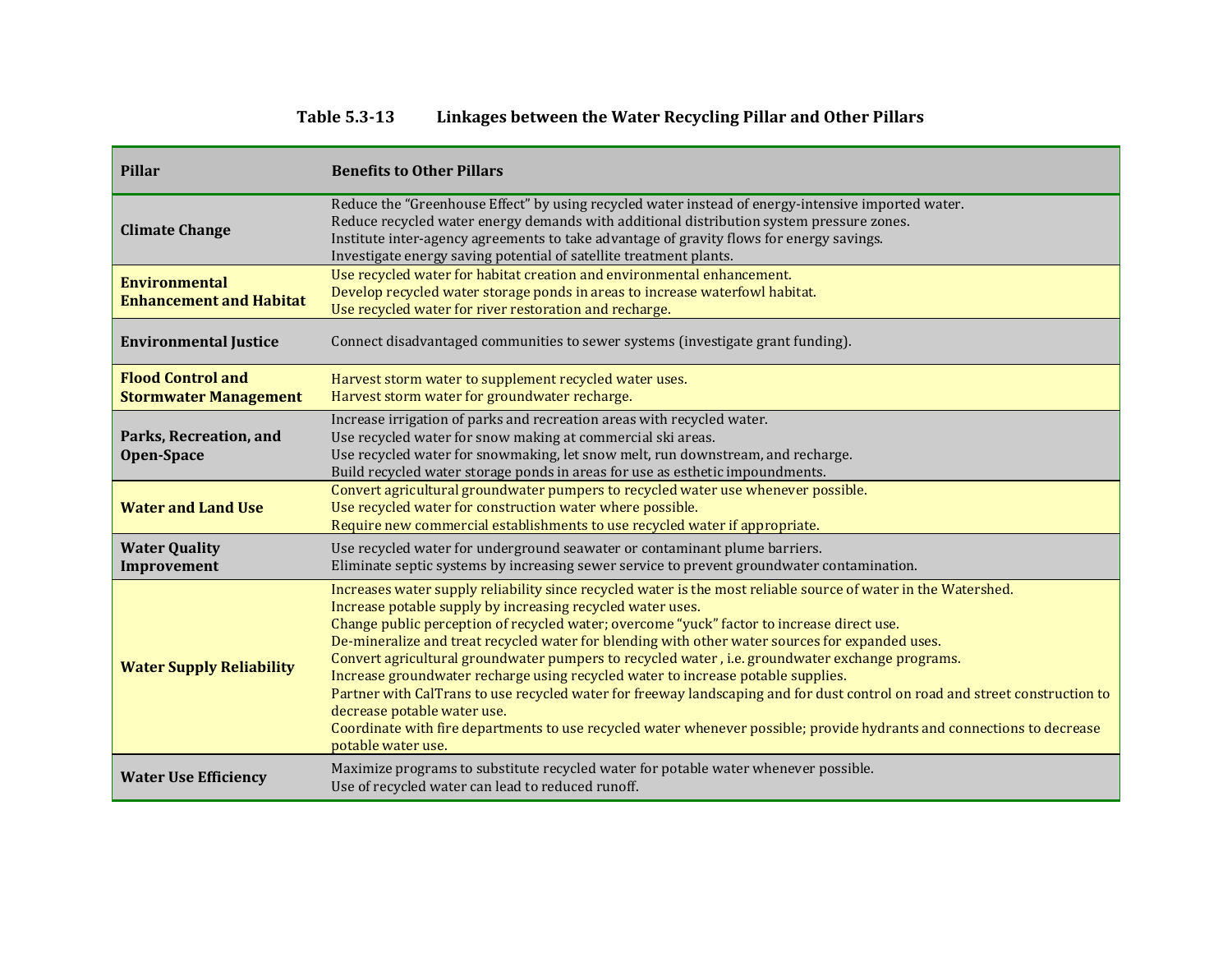# **Data Collection Process**

Inquiries were sent to each agency along with sample blank tables containing space for data similar to that found in this chapter. The agencies were requested to reply via email with their completed tables and maps of their facilities. For general information about each agency or facility, agency and city Websites were searched and a brief write up about the agency was generated. These then were sent to the individual agencies for their review and comments. Multiple opportunities for review of the chapter were provided during the process.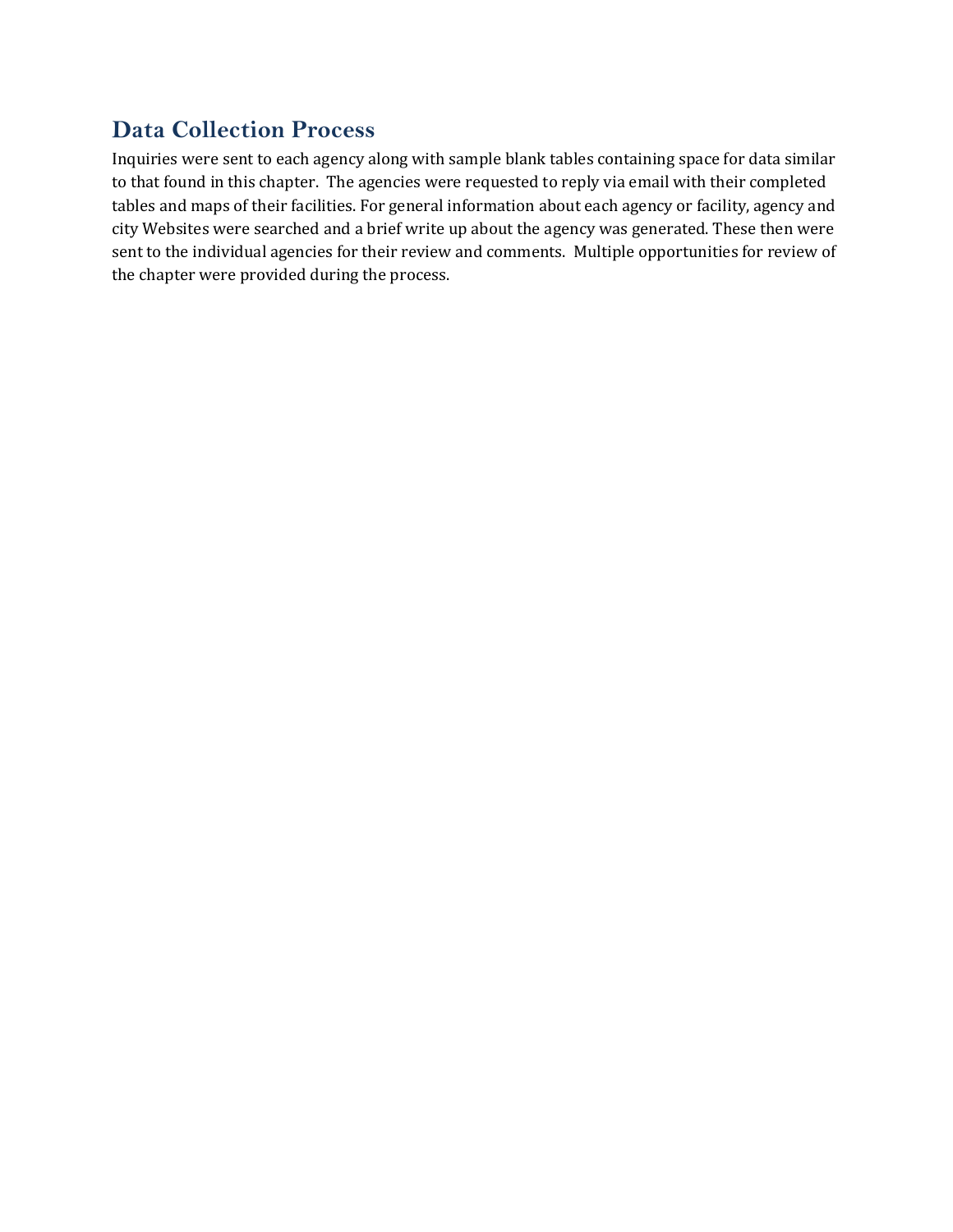# **References**

References used in the preparation of the Water Recycling Pillar include:

California Department of Water Resources, *Draft 2009 Update of the California Water Plan,* 2009

California Environmental Protection Agency, Air Resources Board, *Climate Change Draft Scoping Plan, June 2008 Discussion Draft*

Individual agency's and city's correspondence and webpages

Santa Ana Watershed Project Authority, *Santa Ana Integrated Watershed Plan 2005 Update*, June 2005

Santa Ana Watershed Project Authority's webpage (sawpa.org)

U.S. Bureau of Reclamation, *Southern California Comprehensive Water Reclamation and Reuse Study, Phase II, Executive Summary*, July 2002